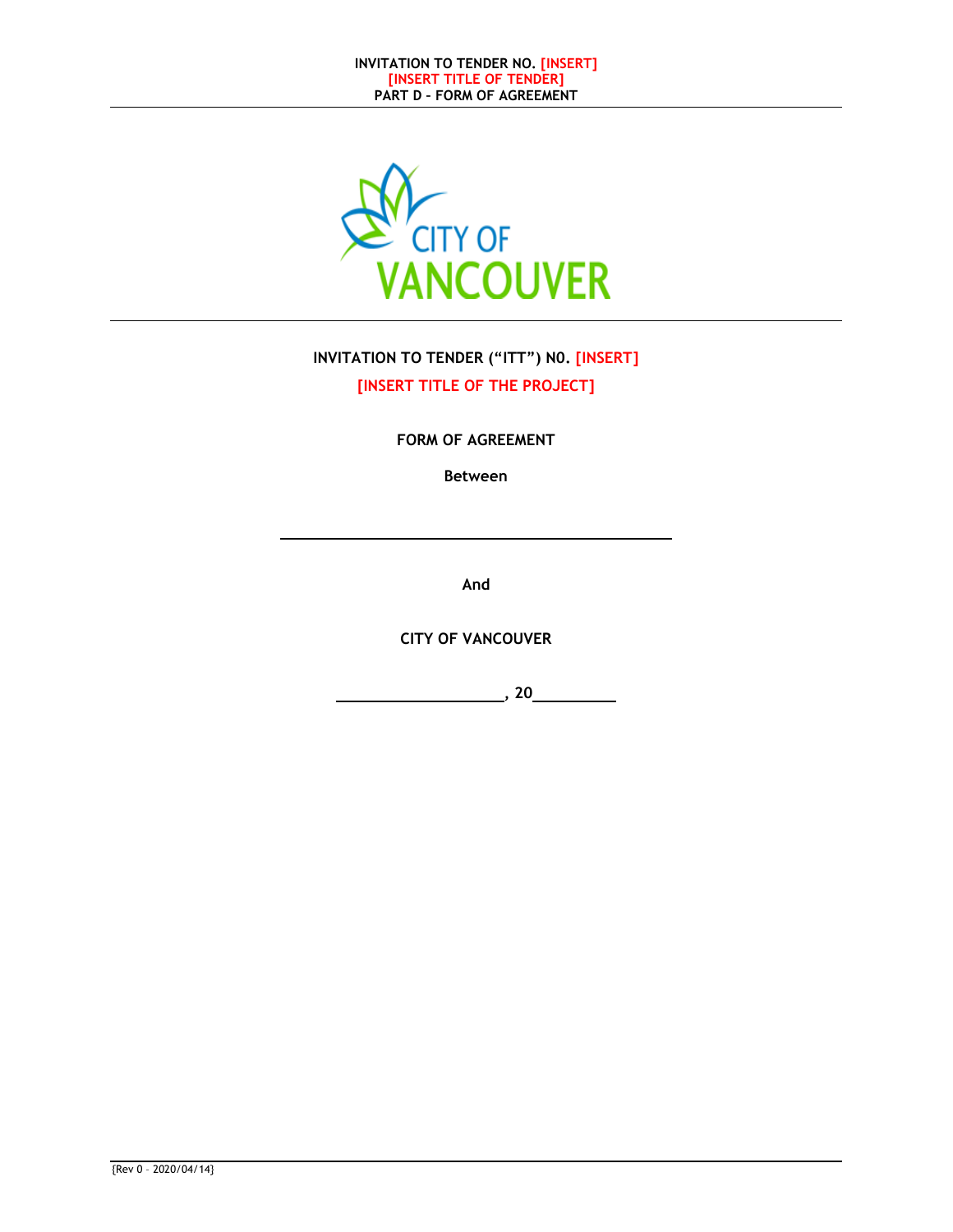This AGREEMENT (this "Agreement") is made as of the \_\_ the day of \_\_\_\_\_\_\_\_\_\_\_\_\_\_

BETWEEN:

**CITY OF VANCOUVER**, having an office at 453 West 12<sup>th</sup> Avenue Vancouver, British Columbia, V5Y 1V4

(hereinafter referred to as the "**Owner**")

OF THE FIRST PART

AND:

#### **[NTD: INSERT CONTRACTOR NAME/ADDRESS]**

(hereinafter referred to as the "**Contractor**")

OF THE SECOND PART

WHEREAS:

- A. The *Owner* has appointed [insert] (hereinafter referred to as the "**Contract Administrator**" for the purposes of this *Contract*) to act as its sole and exclusive agent for purposes of managing and administering the performance of the *Work* by the *Contractor* in accordance with the *Specifications*, *Drawings* and other *Contract Documents*; and
- B. The *Contractor* has agreed with the *Owner* to perform the *Work* and to furnish all plant, tools, equipment, labour, products, material and supervision necessary therefor as hereinafter set forth.

NOW THEREFORE THIS AGREEMENT WITNESSES as follows:

#### **ARTICLE 1 ROLE OF THE CONTRACT ADMINISTRATOR**

The *Owner* hereby designates and appoints the *Contract Administrator* as its sole and exclusive agent for the purpose of, on behalf of the *Owner*, managing and administering the performance of the *Work*, as set out in the *Contract Documents*. Unless otherwise notified in writing by the *Owner* to the *Contractor*, the agency of the *Contract Administrator* shall continue for the entire duration of this *Contract* including the period of any guarantees or warranties given by or through the *Contractor*. In the event of the revocation in writing of the agency of the *Contract Administrator* by the *Owner*, the *Contract Administrator* shall have no further authority under this *Contract*, except as may be specifically designated in writing by the *Owner* and agreed to in writing by the *Contract Administrator*, and all references to the *Contract Administrator* in this *Contract* shall thereafter be deemed to be references to the *Owner* or to such other person designated in writing to the *Contractor*. The *Contract Administrator* may from time to time delegate to a representative the performance of, or the authority to perform, the duties, responsibilities, rights and obligations of the *Owner* in respect of which the *Contract Administrator* has been designated and appointed as its sole and exclusive agent.

#### **ARTICLE 2 WORK**

The *Contractor* will carry out the *Work*, and will furnish all materials, equipment, products, labour, services and supervision necessary to carry out the *Work* as specified in and in accordance with the *Contract Documents*.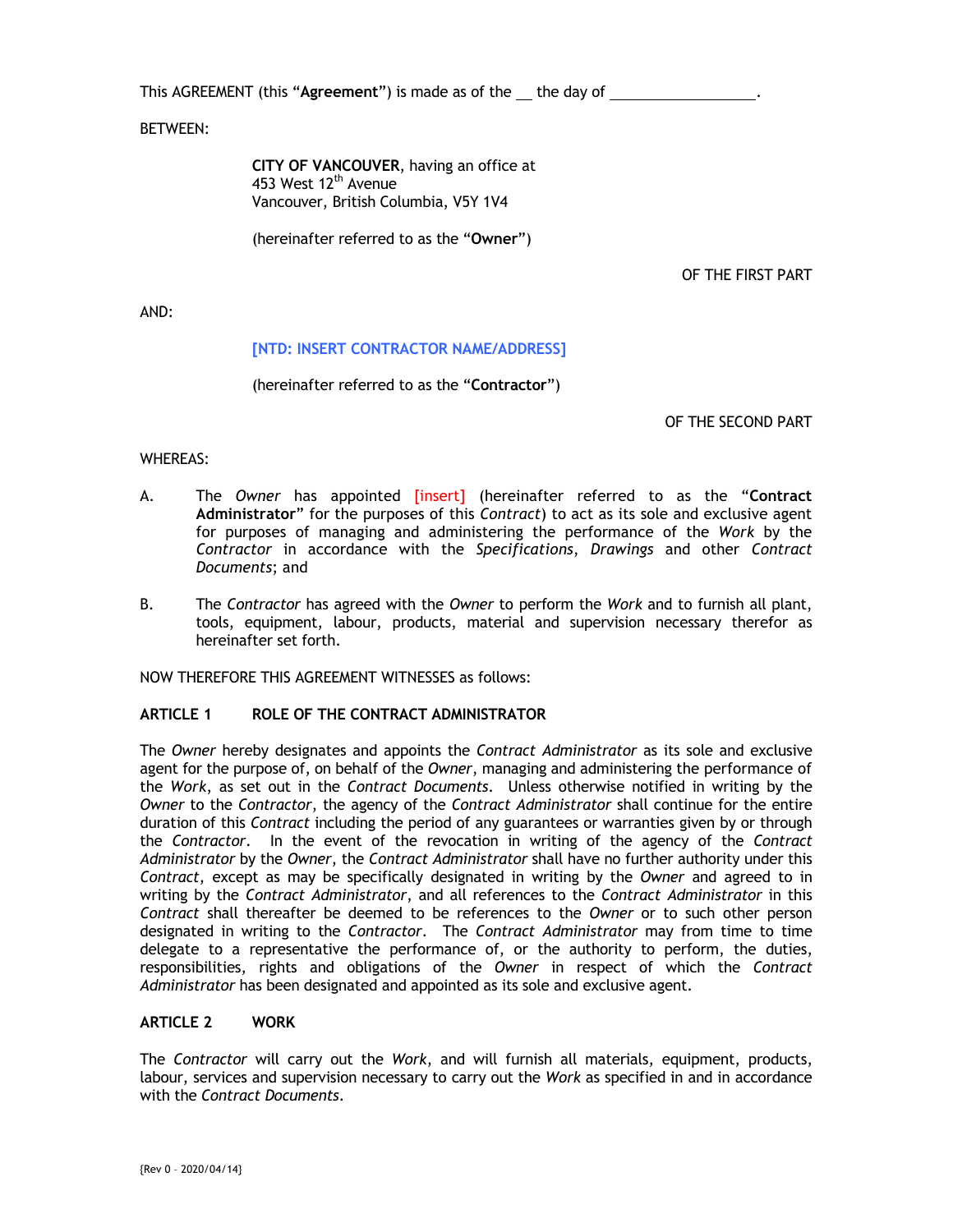All of the *Work* shall be done, performed or furnished by the *Contractor* in a proper and workmanlike manner and in accordance with the requirements of the *Contract Documents* (as hereinafter defined).

#### **ARTICLE 3 CONTRACT DOCUMENTS**

- 3.1 The following are the *Contract Documents*, whether or not attached to this Agreement:
	- (a) this Agreement and the following schedules:
		- (i) Schedule 1 Supplemental General Conditions;
		- (ii) Schedule 2 Specifications and Drawings (the *Specifications* and Drawings listed in Schedule 2 that are not included in Schedule 2 are incorporated by reference);
		- (iii) Schedule 3 Schedule of Quantities and Prices;
		- (iv) Schedule 4 Subcontractors and Suppliers;
		- (v) Schedule 5 Construction Schedule;
		- (vi) Schedule 6 Performance and Labour and Material Payments Bonds;
		- (vii) Schedule 7 Insurance Certificates;
		- (viii) Schedule 8 Force Account Labour and Equipment Rates;
		- (ix) Schedule 9 Insurance;
	- (b) the "Master Municipal General Conditions" contained within Volume II of the Master Municipal Construction Document (printing 2009), as supplemented by the Supplemental General Conditions attached hereto as Schedule 1 (collectively, the "**General Conditions**");
	- (c) the Tender;
	- (d) the *Specifications* and *Drawings* (i.e., those not included in Schedule 2 but incorporated herein by reference);
	- (e) the *Traffic Management Plan* provided by the *Contractor* to the *Owner* (incorporated by reference); and
	- (f) [insert any others.]
- 3.2 The *Contract Documents* are complementary and what is called for by any one shall be as binding as if called for by all. The intent and spirit of the *Contract Documents* is that the *Contractor* is required to complete the *Work* in every detail within the times and for the purposes designated, and that the *Contractor* shall furnish and do any and everything necessary for such purposes notwithstanding any omission from the *Contract Documents*.

#### **ARTICLE 4 SCHEDULE OF WORK**

- 4.1 The *Contractor* will commence the *Work* as directed in writing by the *Owner*.
- 4.2 The *Contractor* will perform the *Work* diligently and in accordance with the *Construction Schedule*. The *Contractor* will: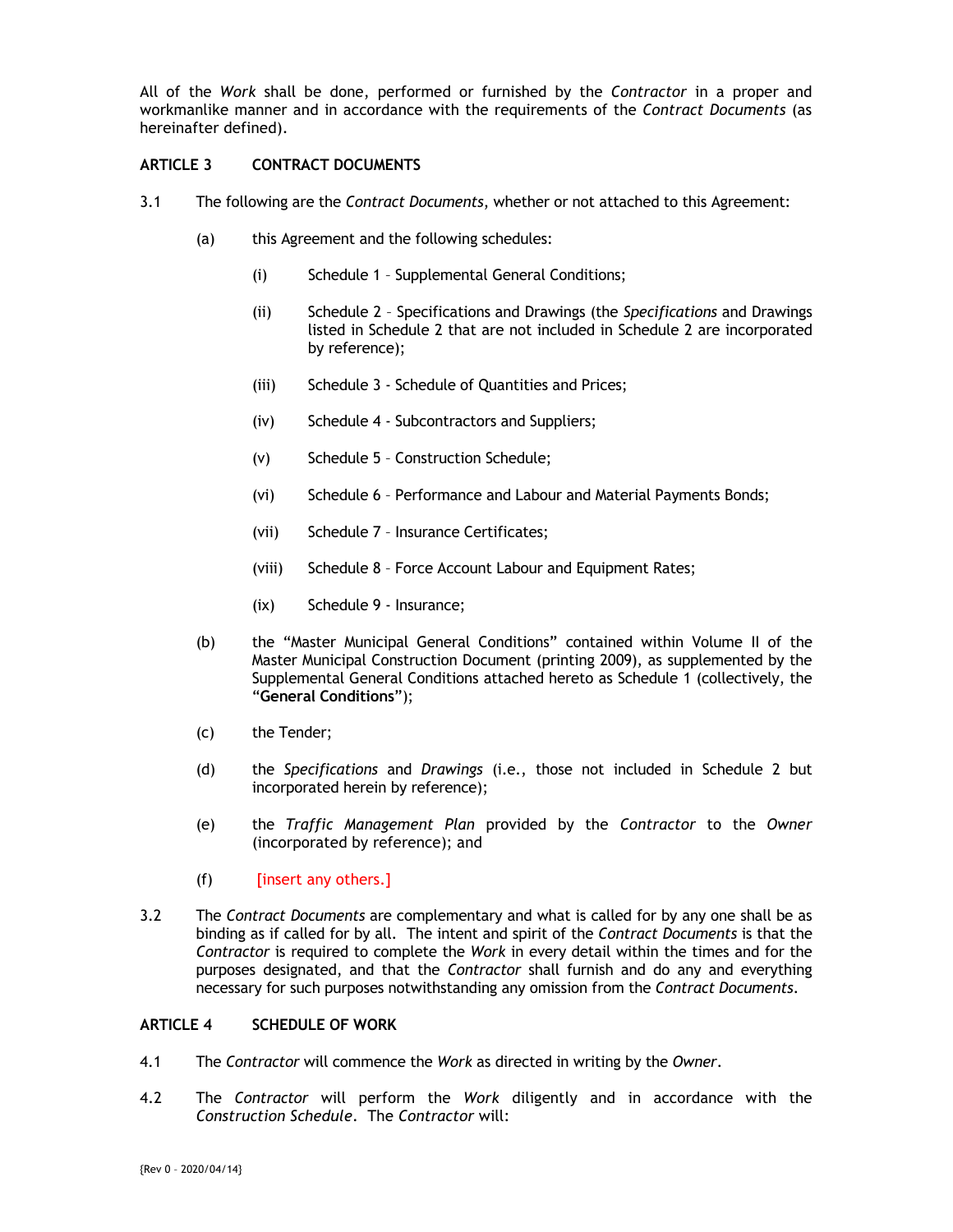- (a) achieve *Substantial Performance* of the *Work* on or before [ ]; and
- (b) achieve *Total Performance* of the *Work* on or before [ ];

(collectively, the "**Contract Time**"), subject to the provisions of the *Contract Documents* for adjustments to the *Contract Time*.

4.3 Time shall be of the essence in this *Contract*.

#### **ARTICLE 5 PAYMENT**

- 5.1 **Contract Price** 
	- (a) The *Contract Price* (inclusive of all PST, GST and other taxes, duties assessments, charges and fees, all permit and inspection costs, and all WorkSafeBC assessments relating to the Work) to do, perform and supply all the *Work* in accordance with, and perform all the obligations specified by, the *Contract Documents* is **[To Be Determined].**
	- (b) The GST payable by the *Owner* to the *Contractor* is **[To Be Determined]**. This amount is included in the *Contract Price*.
	- (c) The (i) aforesaid GST and (ii) the PST and all other taxes, duties, assessments, charges and fees included in the *Contract Price* will be remitted by the *Contractor* to the applicable authorities as and when the *Owner* pays the *Contract Price* to the *Contractor* or as earlier required by applicable law.
	- (d) All amounts are in Canadian dollars.
	- (e) The *Contract Price* shall be subject to adjustments as provided for in the *Contract Documents*.
	- (f) The payment for any *Work* under this *Contract* which shall be made to the *Contractor* by the *Owner* shall not be construed as an acceptance of any *Work* as being in accordance with the *Contract Documents*. The issuance of the *Certificate of Total Performance* shall constitute a waiver by the *Contractor* of all claims except those previously made in writing and still unsettled, if any, and specified by the *Contractor* in its application for final payment pursuant to Section 5.2(c) above.

#### **ARTICLE 6 NOTICES**

6.1 Unless otherwise specifically provided in the *Contract Documents*, all notices, instructions, orders or other communications in writing shall be conclusively deemed to have been given to the *Contractor* if delivered to the *Contractor* personally (or in the case of a company, to any of its officers or directors personally), or to the *Contractor*'s superintendent or foreman, or delivered by mail to the *Contractor* at the business address of the *Contractor* set forth below:

#### **Contractor:**

#### **[NTD: Insert Contractor information]**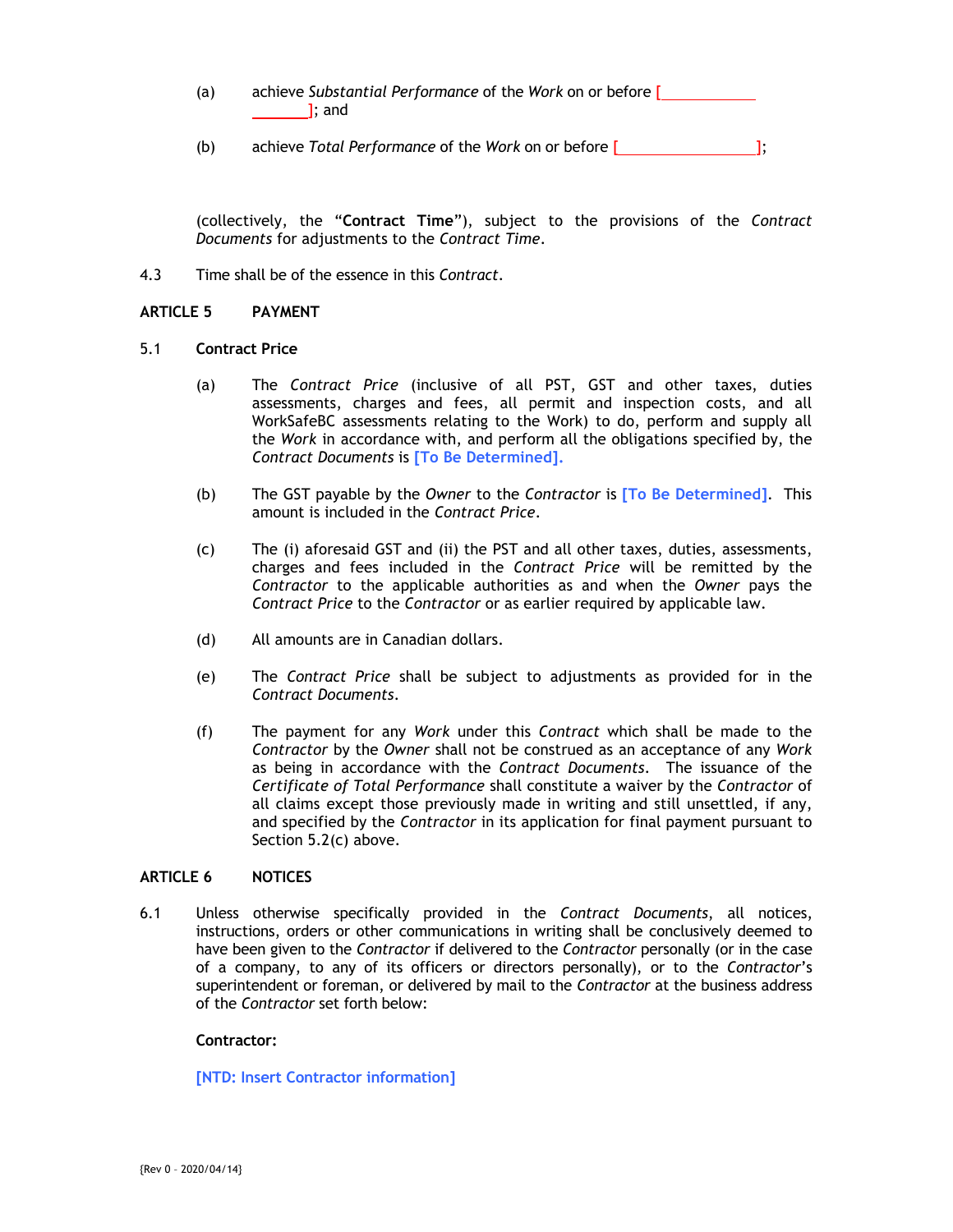6.2 Unless otherwise specifically provided in the *Contract Documents* all notices, requests, claims or other communications by the *Contractor* shall be in writing and shall be given by personal delivery or by registered mail addressed to the *Owner* at the following address:

**Owner:** 

**City of Vancouver**  453 West 12<sup>th</sup> Avenue Vancouver, British Columbia V5Y 1V4

Attention: **[insert],** 

provided that, each notice, request, claim or other communication that this Agreement requires to be directed to the *Contract Administrator* shall be in writing and shall be given by the *Contractor* by personal delivery or by registered mail, addressed to the *Contract Administrator* at the address set forth below, with a copy to the *Owner* at the address set forth above.

#### **Contract Administrator:**

**[insert]** 

- 6.3 Any of the said addresses may be changed from time to time by written notice to the other party.
- 6.4 Any such notices, instructions, orders, requests or other communications sent by mail as aforesaid shall be deemed to have been given on the second business day following the mailing thereof.

#### **ARTICLE 7 GENERAL**

- 7.1 All capitalized terms used by not defined in this Agreement shall have the meaning given to them in the *General Conditions*.
- 7.2 This Agreement shall inure to the benefit of and be binding upon the respective successors and permitted assigns of the parties hereto.
- 7.3 Except as expressly set forth in the foregoing Section 7.1 or in Schedule 1, nothing in this Agreement shall be construed to give any rights or benefits to anyone other than the *Owner* and the *Contractor*.
- 7.4 This Agreement constitutes the entire agreement between the parties hereto with respect to the subject matter hereof and cancels and supersedes any prior understandings and agreements between the parties hereto with respect thereto. There are no representations, warranties, terms, conditions, undertakings or collateral agreements, express, implied or statutory, between the parties in relation to the subject matter hereof other than as expressly set forth in this Agreement.
- 7.5 No modification of or amendment to this Agreement is valid or binding unless set forth in writing and fully executed by the parties hereto and no waiver of any breach of any term or provision of this Agreement is effective or binding unless made in writing and signed by the party purporting to give such waiver and, unless otherwise provided, is limited to the specific breach waiver.
- 7.6 This Agreement is governed by and must be construed in accordance with the laws of the Province of British Columbia.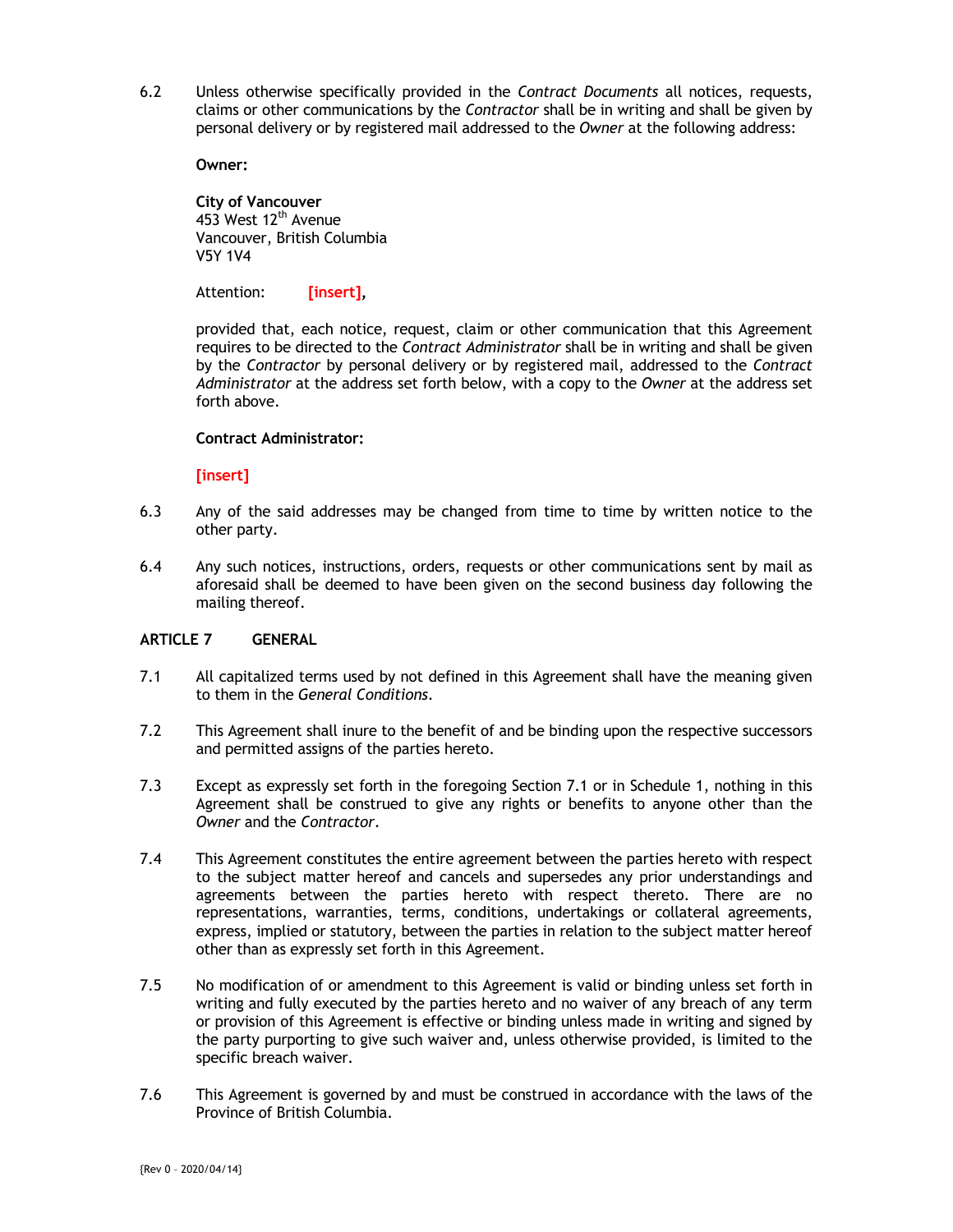- 7.7 This Agreement is subject to the exclusive jurisdiction of the courts in the Province of British Columbia except to the extent necessary to enforce, in another jurisdiction, any judgment of any court in the Province of British Columbia.
- 7.8 The *Contractor* agrees to do all things and execute all deeds, instruments, transfers or other documents as may be necessary or desirable to give full effect to the provisions of this Agreement and the transactions contemplated by it.
- 7.9 If any term or condition of this Agreement is for any reason held to be illegal, invalid, ineffective, inoperable or otherwise unenforceable, it shall be severed and deemed to be deleted from this Agreement and the validity and enforceability of the remainder of this Agreement shall not be affected or impaired thereby. If any term or condition of this Agreement is found to be illegal, invalid ineffective, inoperable or otherwise unenforceable, but would not be so if some part of it were deleted, the term or condition shall apply with such modifications as may be necessary to make it enforceable.
- 7.10 This Agreement may be executed in any number of counterparts. All counterparts, taken together, constitute one instrument. A party may execute this Agreement by signing any counterpart.
- 7.11 Delivery of an executed signature page to this Agreement by either party by electronic transmission shall be as effective as delivery of a manually executed copy of this Agreement by such party.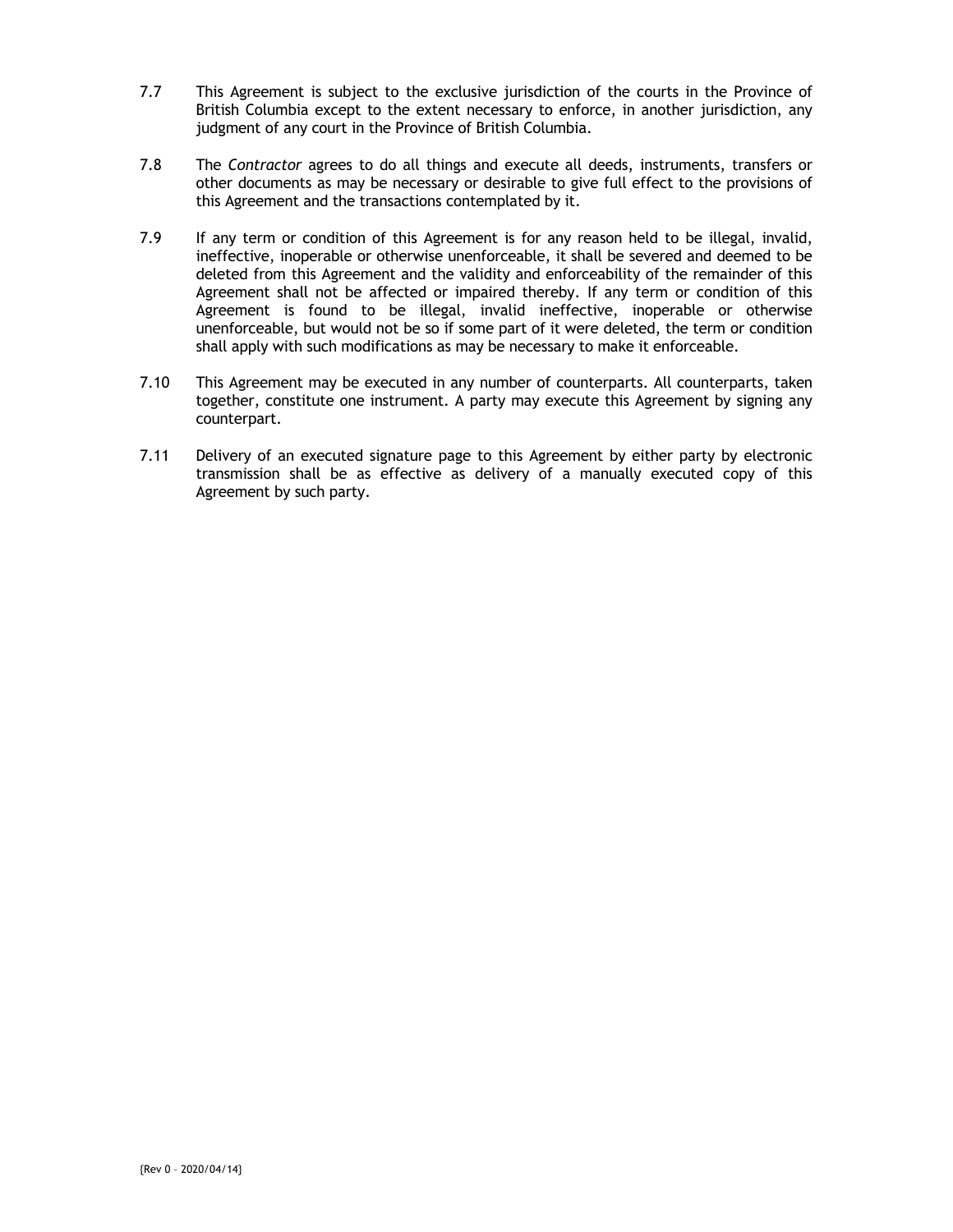IN WITNESS WHEREOF the parties hereto have executed this Agreement on the date first herein above written.

# **CITY OF VANCOUVER**

by its authorized signatories:

| Signature: |                                                                            |
|------------|----------------------------------------------------------------------------|
| Name:      |                                                                            |
| Title:     |                                                                            |
|            |                                                                            |
| Signature: |                                                                            |
| Name:      |                                                                            |
| Title:     | the control of the control of the control of the control of the control of |
|            |                                                                            |
| Signature: |                                                                            |
| Name:      |                                                                            |
| Title:     |                                                                            |

**[INSERT NAME OF CONTRACTOR]**  by its authorized signatories:

| Signature: |  |
|------------|--|
| Name:      |  |
| Title:     |  |
|            |  |
| Signature: |  |
| Name:      |  |
| Title:     |  |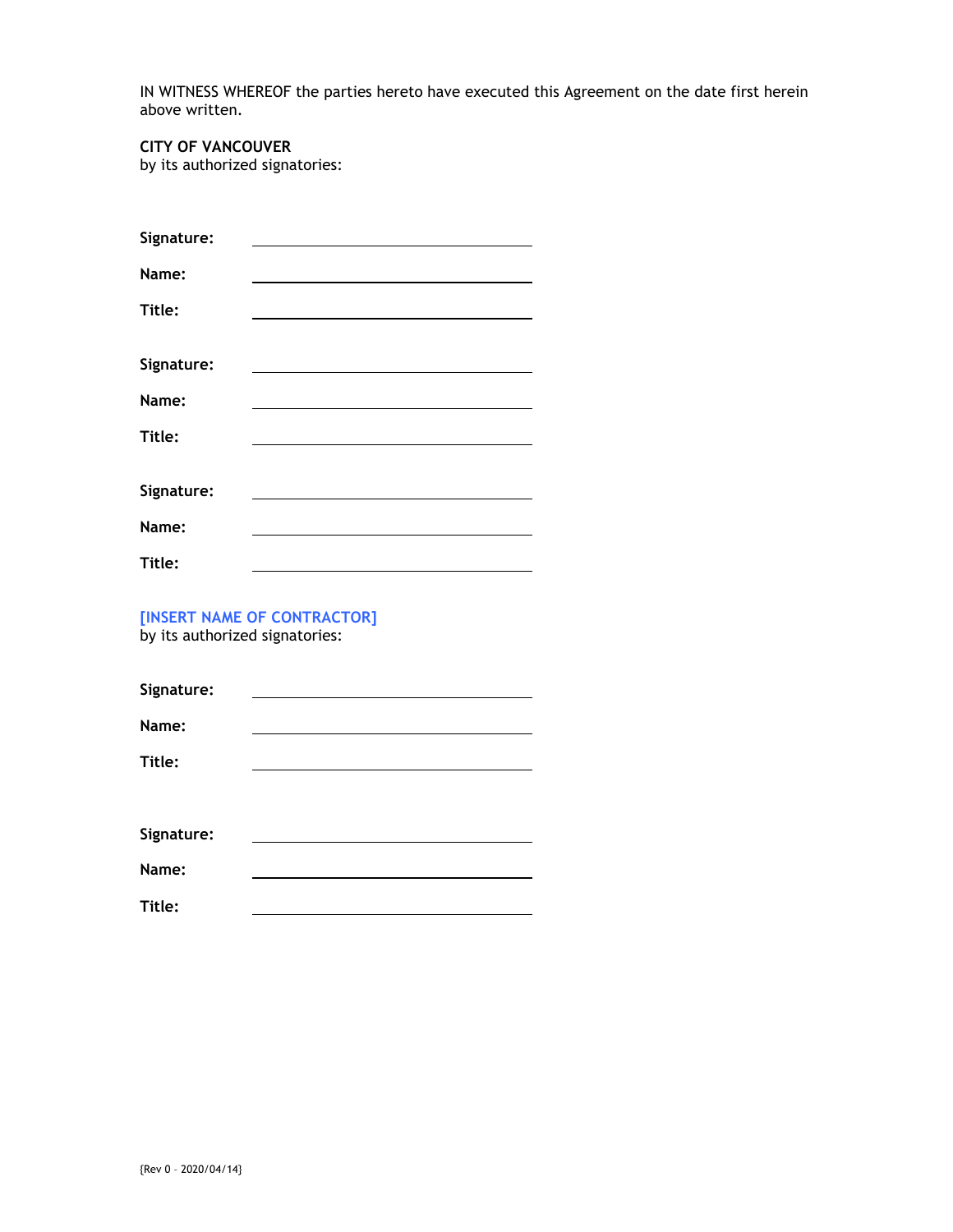# **SCHEDULE 1 SUPPLEMENTAL GENERAL CONDITIONS**

| 1.0  | <b>DEFINITIONS</b>                                   | In the Contract Documents the following capitalized and italicized words and<br>definitions will apply. Where a definition refers to a paragraph in the Contract<br>Documents the definition is contained in that paragraph and the defined term<br>is indicated as capitalized, in quotations and in brackets. |                                                                                                                                                                                                                                                                                                                                                                                                                                                                                                                                                                  |
|------|------------------------------------------------------|-----------------------------------------------------------------------------------------------------------------------------------------------------------------------------------------------------------------------------------------------------------------------------------------------------------------|------------------------------------------------------------------------------------------------------------------------------------------------------------------------------------------------------------------------------------------------------------------------------------------------------------------------------------------------------------------------------------------------------------------------------------------------------------------------------------------------------------------------------------------------------------------|
| 1.1  | Abnormal<br>Weather                                  | Delete 1.1 and<br>replace as<br>follows:                                                                                                                                                                                                                                                                        | "Abnormal Weather" means a weather condition that<br>affects the Place of the Work, that is more severe or of a<br>longer duration than the weather conditions that a person<br>experienced with the Place of the Work would reasonably<br>anticipate and that has a materially adverse effect on the<br>Contractor's performance of the Work. Benchmarks shall be<br>determined by monthly historical data for the Place of the<br>Work, with consideration of annual variation in monthly<br>trends over a 5-year period preceding the construction<br>period. |
| 1.5  | <b>Alternate</b><br><b>Tender</b>                    | Delete 1.5                                                                                                                                                                                                                                                                                                      |                                                                                                                                                                                                                                                                                                                                                                                                                                                                                                                                                                  |
| 1.6  | Approved<br><b>Equal</b>                             | Delete 1.6.1<br>and replace<br>with                                                                                                                                                                                                                                                                             | "Approved Equal" has the meaning given to it in GC 4.20.                                                                                                                                                                                                                                                                                                                                                                                                                                                                                                         |
| 1.7  | Approved<br>Equipment<br><b>Rental Rate</b><br>Guide | Deleted 1.7                                                                                                                                                                                                                                                                                                     |                                                                                                                                                                                                                                                                                                                                                                                                                                                                                                                                                                  |
| 1.9  | <b>Bid Security</b>                                  | Delete 1.9.1<br>and replace<br>with                                                                                                                                                                                                                                                                             | "Bid Security" means the bid security required of the<br>Contractor pursuant to the terms of the Invitation to Tender.                                                                                                                                                                                                                                                                                                                                                                                                                                           |
| 1.21 | Contract<br>Administrator                            | Delete 1.21.1<br>and replace<br>with                                                                                                                                                                                                                                                                            | "Contract Administrator" means the person, firm or<br>corporation appointed by the Owner and identified by the<br>Owner in writing to the Contractor. The Contract<br>Administrator may be the Owner's Engineer, an employee of<br>the Owner or a third party engaged by the Owner.                                                                                                                                                                                                                                                                              |
| 1.22 | Contract<br><b>Documents</b>                         | Delete 1.22.1<br>and replace<br>with                                                                                                                                                                                                                                                                            | "Contract Documents" means the documents set out in<br>Article 3 of the Contract.                                                                                                                                                                                                                                                                                                                                                                                                                                                                                |
| 1.23 | Contract<br><b>Drawing</b>                           | Delete 1.23.1<br>and replace<br>with                                                                                                                                                                                                                                                                            | "Contract Drawing" means a drawing included in Schedule<br>2 to the Contract, entitled "Specifications and Drawings".                                                                                                                                                                                                                                                                                                                                                                                                                                            |
| 1.24 | <b>Contract Price</b>                                | Delete 1.24.1<br>and replace<br>with                                                                                                                                                                                                                                                                            | "Contract Price" means the amount stipulated in Article 5<br>of the Contract.                                                                                                                                                                                                                                                                                                                                                                                                                                                                                    |
| 1.33 | <b>Drawings</b>                                      | Delete 1.33.1<br>and replace                                                                                                                                                                                                                                                                                    | "Drawings" means, collectively, the Contract Drawings, the<br>City of Vancouver Standard Detail Drawings and the MMCD                                                                                                                                                                                                                                                                                                                                                                                                                                            |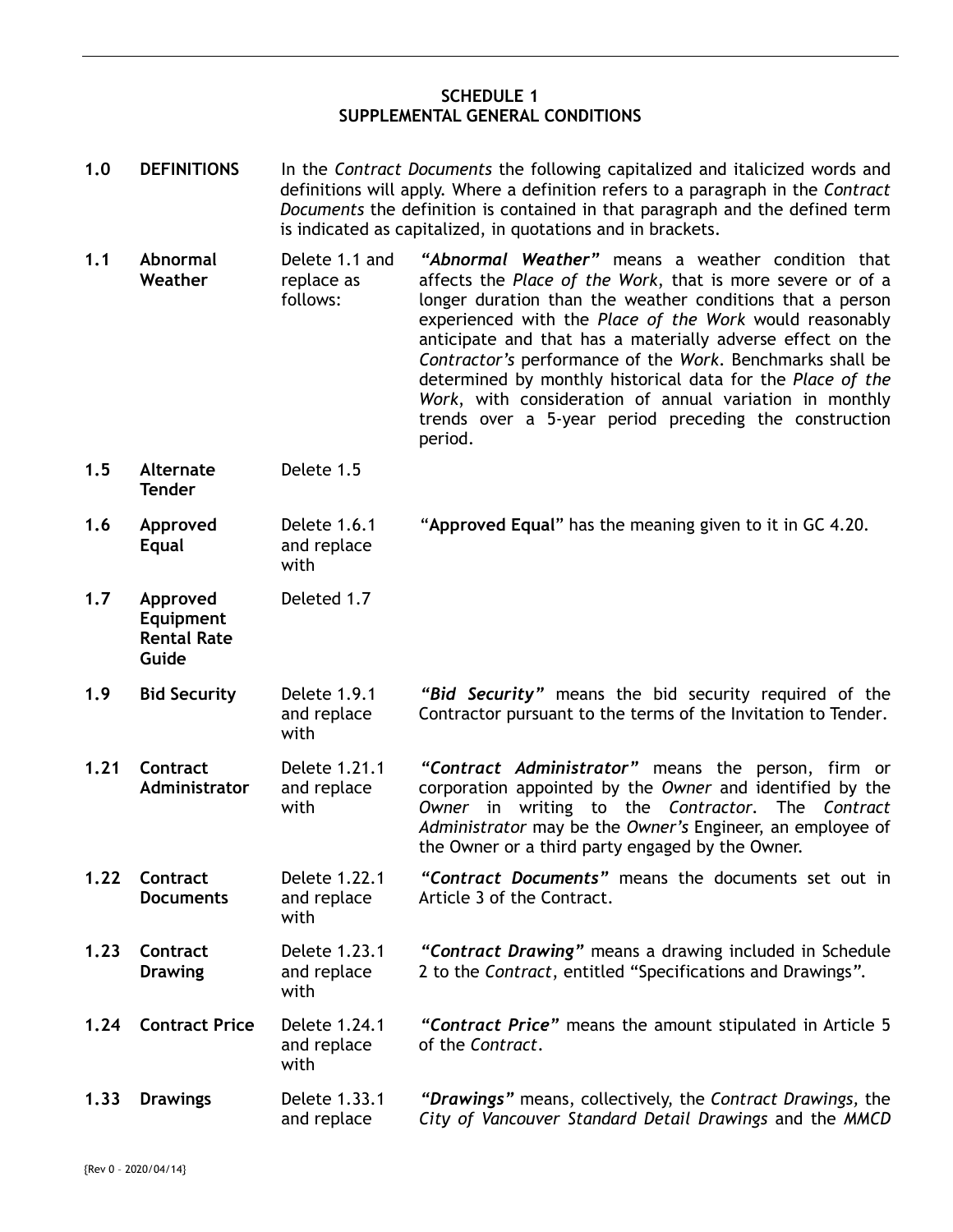|      |                                                                           | with                                 | <b>Standard Detail Drawings.</b>                                                                                                                                                                                                                                                                                                                                                                                                                                                                   |
|------|---------------------------------------------------------------------------|--------------------------------------|----------------------------------------------------------------------------------------------------------------------------------------------------------------------------------------------------------------------------------------------------------------------------------------------------------------------------------------------------------------------------------------------------------------------------------------------------------------------------------------------------|
| 1.40 | <b>Hazardous</b><br><b>Materials</b>                                      | Delete 1.40.1<br>and replace<br>with | "Hazardous Materials" means any substance or material<br>that is prohibited, controlled or regulated by any Competent<br>Authority pursuant to any Environmental Law including<br>pollutants, contaminants, dangerous goods or substances,<br>toxic or hazardous substances or materials, wastes (including<br>solid non-hazardous wastes and subject wastes), petroleum<br>and its derivatives and by-products and other hydrocarbons,<br>all as defined in or pursuant to any Environmental Law; |
| 1.46 | Notice of<br>Award                                                        | Delete 1.46.1<br>and replace<br>with | "Notice of Award" has the meaning set out in the Invitation<br>to Tender.                                                                                                                                                                                                                                                                                                                                                                                                                          |
| 1.47 | Notice to<br>Proceed                                                      | Delete 1.47.1<br>and replace<br>with | "Notice to Proceed" has the meaning set out in the<br>Invitation to Tender.                                                                                                                                                                                                                                                                                                                                                                                                                        |
| 1.49 | <b>Other</b><br><b>Contractor</b>                                         | Append to<br>1.49.1                  | "Other Contractor" may include the Owner's own work<br>crews.                                                                                                                                                                                                                                                                                                                                                                                                                                      |
| 1.51 | Owner                                                                     | Delete 1.51 and<br>replace with      | "Owner" means the City of Vancouver, a municipal<br>corporation continued pursuant to the Vancouver Charter,<br>acting in its capacity as the owner of the Street, but<br>expressly excludes the City of Vancouver, acting in its<br>regulatory capacity.                                                                                                                                                                                                                                          |
| 1.55 | Preliminary<br>Construction<br><b>Schedule</b>                            | Delete 1.55.1<br>and replace<br>with | "Preliminary Construction Schedule" means the schedule<br>submitted by the Contractor as part of its Tender and<br>attached as Schedule 5 of the Contract Documents.                                                                                                                                                                                                                                                                                                                               |
| 1.60 | Schedule of<br><b>Quantities and</b><br><b>Prices</b>                     | Delete 1.60.1<br>and replace<br>with | "Schedule of Quantities and Prices" means Schedule 3 of<br>the Contract Documents.                                                                                                                                                                                                                                                                                                                                                                                                                 |
| 1.64 | Site Inspector                                                            | Delete and<br>replace with<br>1.64.1 | "Site Inspector" means the person appointed by the Owner<br>or Contract Administrator as set out in GC 3.4.6.                                                                                                                                                                                                                                                                                                                                                                                      |
| 1.67 | <b>Substantial</b><br>Performance                                         | Delete 1.67.1<br>and replace<br>with | "Substantial Performance" means that the Work is<br>"substantially performed" in accordance with the criteria<br>set out in Section 1(2) of the Builders Lien Act (British<br>Columbia).                                                                                                                                                                                                                                                                                                           |
| 1.70 | <b>Tender Closing</b><br>Date and<br><b>Tender Closing</b><br><b>Time</b> | Deleted 1.70<br>and replace<br>with  | "Tender Closing Date" and "Tender Closing Time" have<br>the meanings set out in the Invitation to Tender.                                                                                                                                                                                                                                                                                                                                                                                          |
| 1.71 | <b>Tender Price</b>                                                       | Delete 1.71.1<br>and replace<br>with | "Tender Price" has the meaning set out in the Invitation to<br>Tender.                                                                                                                                                                                                                                                                                                                                                                                                                             |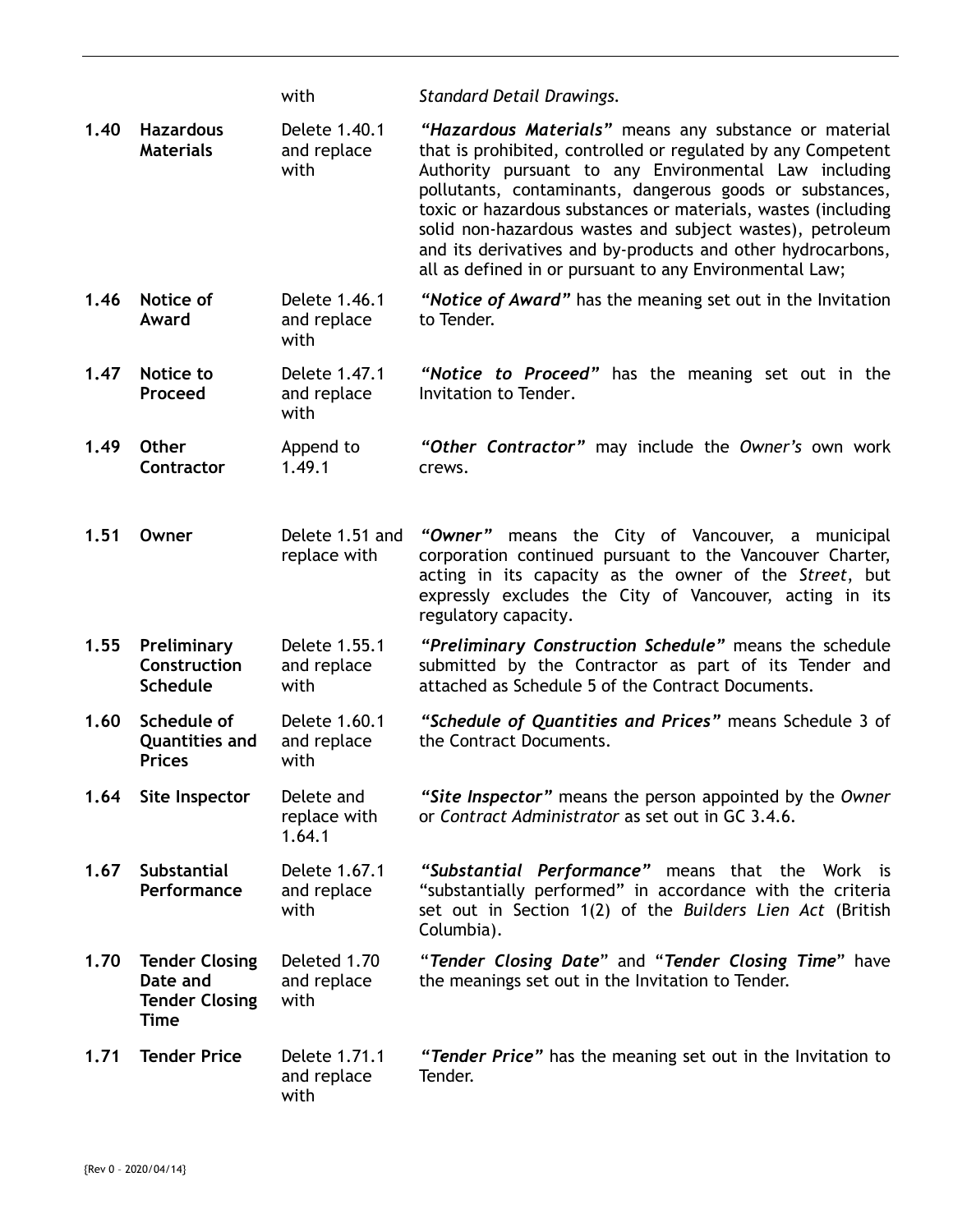**1.79 Approved Abatement Contractor**  Add 1.79.1 *"Approved Abatement Contractor*" means a *Hazardous Materials* contractor approved by the *Owner* as set out in the *Invitation to Tender*. 16B**1.80 City** Add 1.80.1 *"City"* means the City of Vancouver and shall have the same definition as *Owner*. 18B**1.81 City Engineer** Add 1.81.1 *"City Engineer"* means the General Manager of Engineering Services with the City of Vancouver or his / her delegate. **1.82 City of Vancouver Construction Specifications**  Add 1.82.1 *"City of Vancouver Construction Specifications*" means the manual of supplementary *Specifications* to the MMCD produced by the City of Vancouver. **1.83 City of Vancouver Standard Detail Drawings**  Add 1.83.1 *"City of Vancouver Standard Detail Drawings*" means the manual of supplementary standard detail drawings to the MMCD produced by the City of Vancouver. **1.84 Competent Authority**  Add 1.84.1 "*Competent Authority*" means: (a) any multinational, federal, provincial, state, regional, municipal, local or other government or governmental body and any ministry, department, division, bureau, agent, agency, commission, board or authority of any government or governmental body, domestic or foreign; (b) any domestic, foreign or international judicial, quasi-judicial or administrative court, tribunal, commission, board, panel, arbitrator or arbitral body acting under the authority of any of the foregoing; or (c) any quasi-governmental or private body exercising any statutory, regulatory, expropriation or taxing authority under the authority of any of the foregoing. 21B**1.85 Engineer** Add 1.85.1 *"Engineer"* means the *City Engineer*. **1.86 Environmental Law**  Add 1.86.1 "**Environmental Law**" means any Law which imposes any obligations relating to: (a) the protection, management, conservation or restoration of the natural environment; (b) reporting, licensing, permitting, investigating, remediating and cleaning up in connection with any presence or Release, or the threat of the same, of Hazardous Materials; and (c) the manufacture, processing, distribution, use, treatment, storage, disposal, transport, handling and the like of Hazardous Materials, including those pertaining to occupational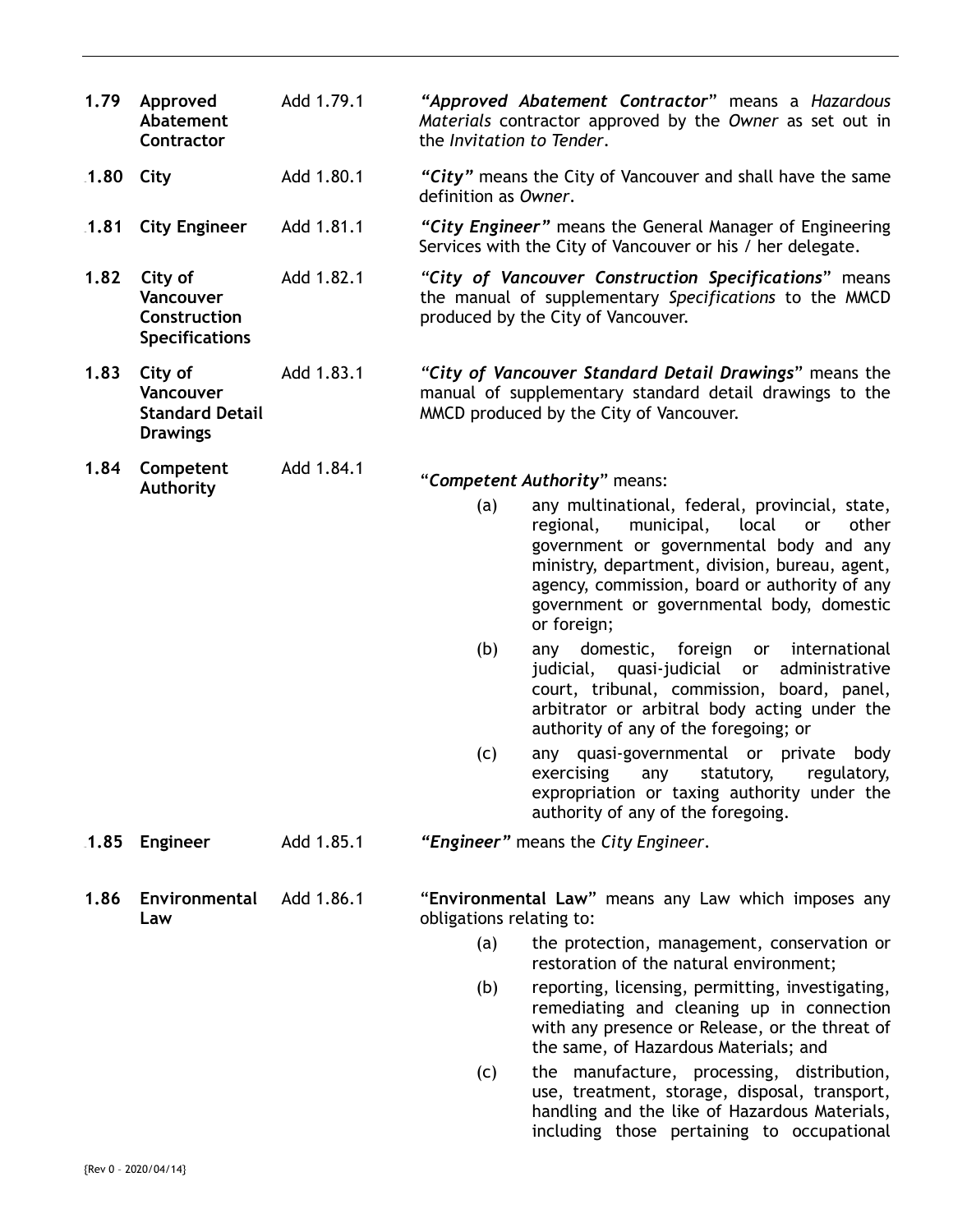### health and safety.

**1.87 Intellectual Property Rights** Add 1.87.1 "*Intellectual Property Rights*" means any and all current and future proprietary rights provided under patent law, copyright law, design patent or industrial design law, or any other applicable statutory provision or common law principle, including trade secret law, that may provide a right in ideas, formulae, algorithms, concepts, inventions, know-how, computer software, database or design, or the expression or use thereof, whether registered or unregistered, together with any right to apply for or register any of the foregoing.

#### **1.88 Invitation to Tender**  Add 1.88.1 "*Initiation to Tender*" means the Owner's Invitation to Tender No. **We have a strong of the strong of the strong of the strong of the strong of the strong of the strong**

- **1.89 Key Personnel** Add 1.89.1 "**Key Personnel**" means the Contractor's or Subcontractor's personnel identified as key personnel in the Invitation to Tender.
- **1.90 Laws** Add 1.90.1 "**Laws**" means all laws, statutes, codes, ordinances, decrees, rules, regulations, by-laws, judicial or arbitral or administrative or ministerial or departmental or regulatory judgments, orders, decisions, rulings, determinations or awards of any Competent Authority whether or not having the force of law and any legal requirements or bases of liability under the common law or civil law, including all such Laws relating to Taxes, the environment, human health or safety, pollution and other environmental degradation, and hazardous materials , which affect or are otherwise applicable to the Work, the Contractor, the Site or any other lands affected by the Work.
- 25B**1.91 Living Wage** Add 1.91.1 *"Living Wage"* means the hourly wage established by the *Living Wage Certifier* from time to time, which includes: (i) direct wages; and (ii) the value of any non-mandatory benefits such as paid sick leave, employer-paid Medical Services Plan premiums and extended health benefits.
- 26B**1.92 Living Wage Certifier**  Add 1.92.1 *"Living Wage Certifier"* means the Living Wage for Families Campaign, any successor entity, or, in the event the Living Wage for Families Campaign ceases to carry on operations, such other *Living Wage* certification entity designated by the *Owner* to the *Contractor* in writing.
- 27B**1.93 Living Wage Employee**  Add 1.93.1 *"Living Wage Employee"* means any and all employees of the *Contractor* and all *Subcontractors* of the *Contractor* that perform any part of the *Work* on a property owned by or leased to the *Owner*, including all *Streets*, sidewalks and other public rights-of-way, for at least one consecutive hour, but excluding *Students*, volunteers and employees of *Social Enterprises*.
- **1.94 Maintenance Security Holdback**  Add 1.94.1 *"Maintenance Security Holdback*" has the meaning given to it in GC 18.4.6.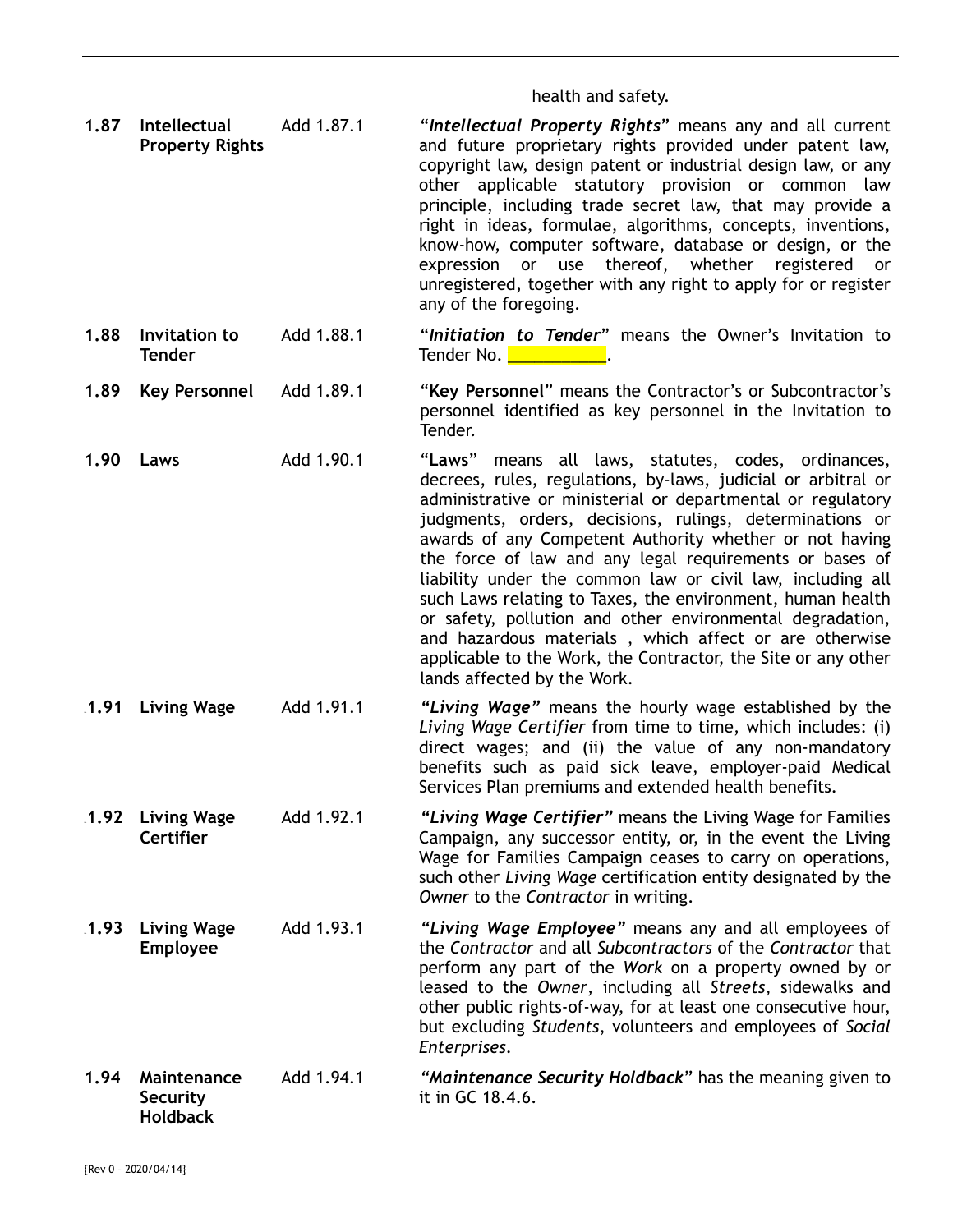| 1.95 | <b>MMCD</b><br><b>Specifications</b>                | Add 1.95.1  | "MMCD Specifications" means the Specifications contained<br>within Volume II of the Master Municipal Construction<br>Document, as further described in GC 2.5.                                                                                                                                                                                                                                    |
|------|-----------------------------------------------------|-------------|---------------------------------------------------------------------------------------------------------------------------------------------------------------------------------------------------------------------------------------------------------------------------------------------------------------------------------------------------------------------------------------------------|
| 1.96 | <b>MMCD Standard</b><br><b>Detail Drawings</b>      | Add 1.96.1  | "MMCD Standard Detail Drawings" means the Standard<br>published by the Master<br>Detail<br><b>Drawings</b><br>Municipal<br>Construction Documents Association, 2009 version.                                                                                                                                                                                                                      |
| 1.97 | Project<br><b>Specific</b><br><b>Specifications</b> | Add 1.97.1  | "Project Specific Specifications" means the Specifications<br>listed in Schedule 2 to the Agreement.                                                                                                                                                                                                                                                                                              |
| 1.98 | <b>Quality Audit</b>                                | Add 1.98.1  | "Quality Audit" means those planned activities to<br>determine the degree of compliance of day-to-day practices<br>to the defined systems and procedures.                                                                                                                                                                                                                                         |
| 1.99 | Quality<br>Management                               | Add 1.99.1  | "Quality Management" means the determination and<br>execution of quality policy across a project.<br>Quality<br>Management includes Quality Assurance (QA),<br>Quality<br>Control (QC), and Quality Audits.                                                                                                                                                                                       |
|      | 1.100 Reasonable<br><b>Time</b>                     | Add 1.100.1 | "Reasonable Time" means, unless otherwise agreed to in<br>writing, 5 Days.                                                                                                                                                                                                                                                                                                                        |
|      | 1.101 Record<br><b>Drawings</b>                     | Add 1.101.1 | "Record Drawings" are the design drawings which have<br>been amended as required to reflect the actual constructed<br>Work.                                                                                                                                                                                                                                                                       |
|      | 1.102 Release                                       | Add 1.102.1 | "Release" means any release or discharge of any Hazardous<br>including any discharge,<br>Materials<br>spray,<br>injection,<br>inoculation, abandonment, deposit,<br>spillage, leakage,<br>seepage, pouring, emission, emptying, throwing, dumping,<br>placing, exhausting, escape, leach, migration, dispersal,<br>dispensing or disposal.                                                        |
|      | 1.103 Social<br><b>Enterprise</b>                   | Add 1.103.1 | "Social Enterprise" means a business that: (i) is owned by a<br>non-profit organization or community services co-operative;<br>(ii) is directly involved in the production and/or selling of<br>goods and services for the combined purpose of generating<br>income and achieving social, cultural, and/or environmental<br>aims; and (iii) has a defined social and/or environmental<br>mandate. |
|      | 1.104 Specifications                                | Add 1.104.1 | "Specifications"<br>mean the portion of the Contract<br>Documents, wherever located and whenever<br>issued,<br>consisting of the written requirements and standards for<br>products, systems, workmanship, quality, and the services<br>necessary for the performance of the Work.                                                                                                                |
|      | 1.105 Street                                        | Add 1.105.1 | "Street" means public rights-of-way belonging to the City of<br>Vancouver and includes lanes.                                                                                                                                                                                                                                                                                                     |
|      | 1.106 Student                                       | Add 1.106.1 | "Student" means an individual who is enrolled in a school,<br>college, university or other educational institution and is<br>employed by the Contractor or a Subcontractor, as the case<br>may be, to obtain practical workplace experience as a<br>requirement of or credit for their education.                                                                                                 |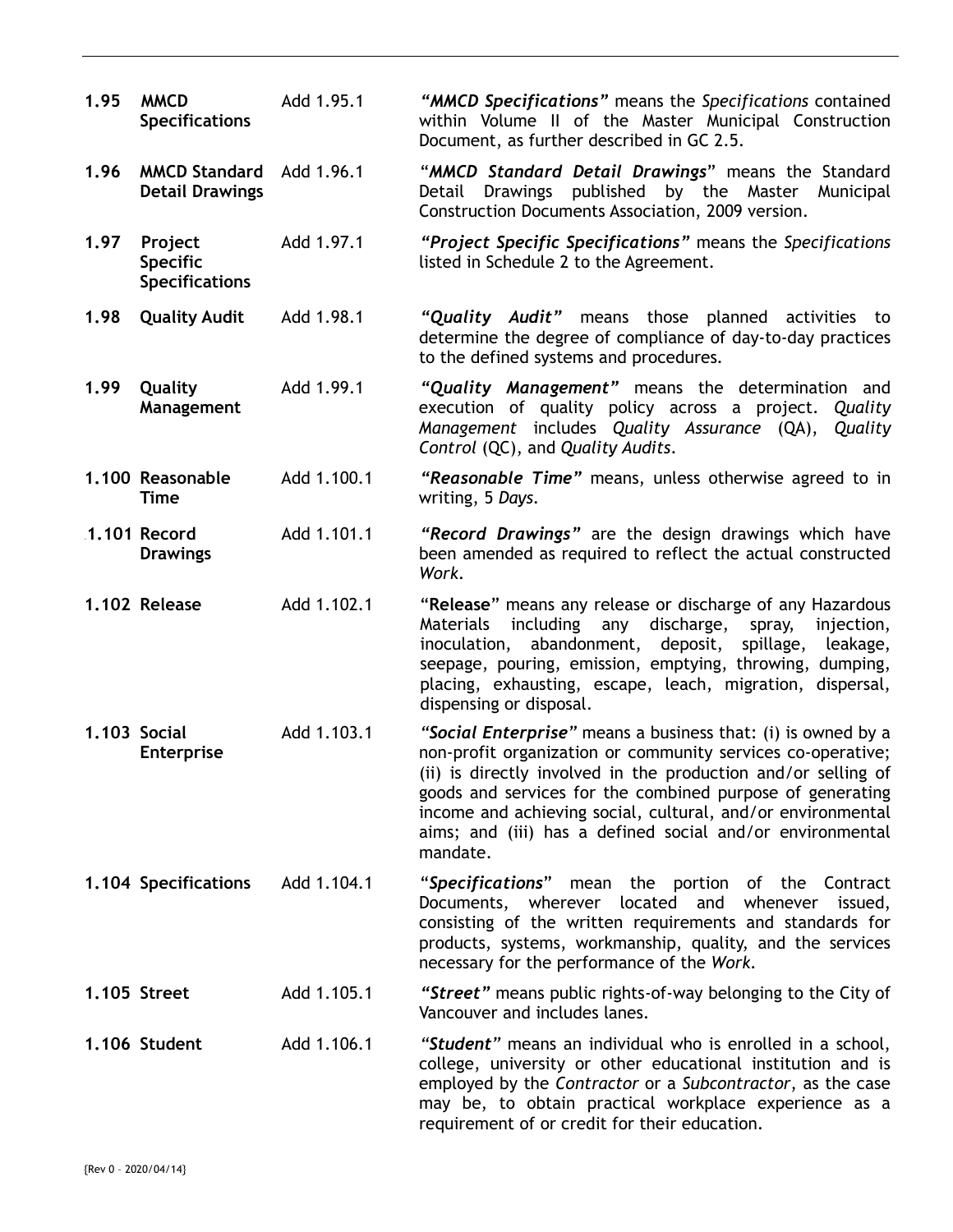|     | 1.107 Tender                        | Add 1.107.1                         | "Tender" means the Contractor's tender, tendered in<br>response to the Invitation to Tender.                                                                                                                                                                                                                                                                                                                                                                                                                                                                                                                                                                                                                                                                                                                                                                                                                                                                                                                                                                                                                                                                                                                                                                                                                                                                                     |
|-----|-------------------------------------|-------------------------------------|----------------------------------------------------------------------------------------------------------------------------------------------------------------------------------------------------------------------------------------------------------------------------------------------------------------------------------------------------------------------------------------------------------------------------------------------------------------------------------------------------------------------------------------------------------------------------------------------------------------------------------------------------------------------------------------------------------------------------------------------------------------------------------------------------------------------------------------------------------------------------------------------------------------------------------------------------------------------------------------------------------------------------------------------------------------------------------------------------------------------------------------------------------------------------------------------------------------------------------------------------------------------------------------------------------------------------------------------------------------------------------|
|     | 1.108 Third-Party<br>Property       | Add 1.108.1                         | "Third-Party Property" means a property owned by a third<br>party on which some or all of the Work is to be performed.                                                                                                                                                                                                                                                                                                                                                                                                                                                                                                                                                                                                                                                                                                                                                                                                                                                                                                                                                                                                                                                                                                                                                                                                                                                           |
|     | 1.109 Third-Party<br><b>Utility</b> | Add 1.109.1                         | "Third-Party Utility" means a utility within a City of<br>Vancouver right-of-way other than those owned by the City<br>of Vancouver.                                                                                                                                                                                                                                                                                                                                                                                                                                                                                                                                                                                                                                                                                                                                                                                                                                                                                                                                                                                                                                                                                                                                                                                                                                             |
|     | 1.110 Warranty<br>Period            | Add 1.110.1                         | "Warranty Period" shall have the same meaning as<br>Maintenance Period.                                                                                                                                                                                                                                                                                                                                                                                                                                                                                                                                                                                                                                                                                                                                                                                                                                                                                                                                                                                                                                                                                                                                                                                                                                                                                                          |
| 2.0 | <b>DOCUMENTS</b>                    |                                     |                                                                                                                                                                                                                                                                                                                                                                                                                                                                                                                                                                                                                                                                                                                                                                                                                                                                                                                                                                                                                                                                                                                                                                                                                                                                                                                                                                                  |
| 2.1 | <b>Execution</b>                    | Add 2.1.0                           | The Contractor shall deliver all required submittals as<br>described in the Notice of Award, and in a format<br>acceptable to the Owner within the time specified in the<br>Notice of Award.                                                                                                                                                                                                                                                                                                                                                                                                                                                                                                                                                                                                                                                                                                                                                                                                                                                                                                                                                                                                                                                                                                                                                                                     |
|     |                                     | Delete 2.1.1                        | Delete 2.1.1                                                                                                                                                                                                                                                                                                                                                                                                                                                                                                                                                                                                                                                                                                                                                                                                                                                                                                                                                                                                                                                                                                                                                                                                                                                                                                                                                                     |
|     |                                     | Delete 2.1.2<br>and replace<br>with | The Contractor shall sign the Contract Documents and<br>return them to the Contract Administrator within 15 Days<br>after receiving them and the Contract Administrator shall<br>forward them to the Owner for signing.                                                                                                                                                                                                                                                                                                                                                                                                                                                                                                                                                                                                                                                                                                                                                                                                                                                                                                                                                                                                                                                                                                                                                          |
| 2.2 | Interpretation                      | Delete 2.2.4<br>and replace<br>with | Should any difference exist between the Drawings and<br>Specifications, or should any errors or inconsistency occur in<br>any or between any of the Drawings and Specifications, the<br>Contractor, before proceeding, shall bring them to the<br>attention of the Contract Administrator. The Contract<br>Administrator shall resolve the error or inconsistency and<br>the Contractor shall proceed with the Work in the manner<br>directed by the Contract Administrator.<br>The Contract Administrator will furnish from time to time<br>such detail drawings and specifications as the Contract<br>Administrator may consider necessary for the Contractor's<br>guidance. These detail drawings and specification shall be<br>considered Drawings and Specifications, respectively, and<br>shall take precedence over any previously furnished<br>Drawings or Specifications, and shall be considered as<br>explanatory of them and not as indicating Changes in the<br>Work or as giving rise to any entitlement to a change in the<br>Contract Price.<br>The Contract Documents shall govern and take precedence<br>in the following order or priority with the Contract taking<br>precedence over all other Contract Documents:<br>(a) Agreement<br>(b) Addenda<br>(c) Supplementary General Conditions<br>(d) General Conditions<br>(e) Project Specific Specifications |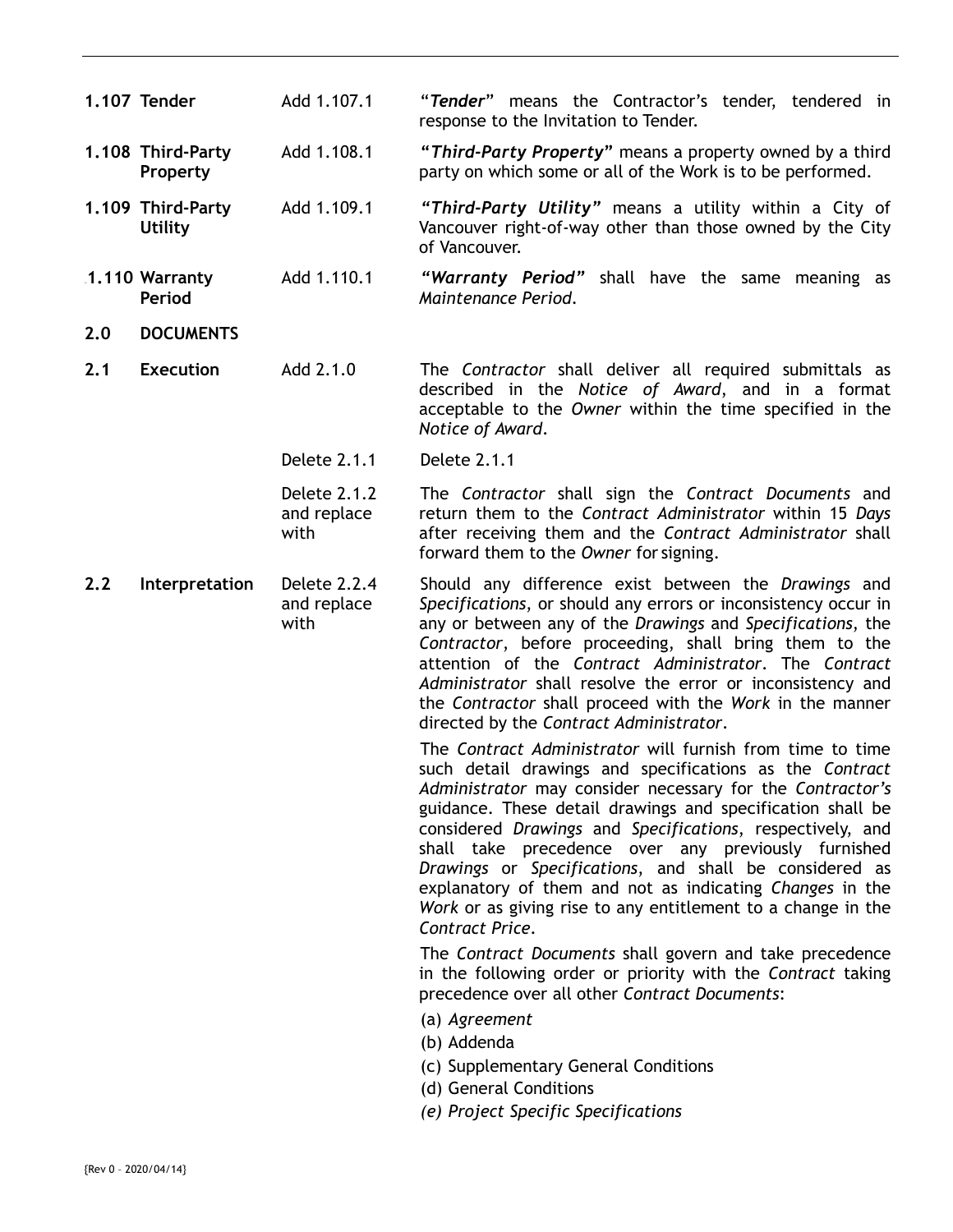- (f) *City of Vancouver Construction Specifications*
- *(g) MMCD Specifications*
- *(h) City of Vancouver Standard Detail Drawings*
- (i) MMCD Standard Detail Drawings
- (j) Tender
- (k) Invitation to Tenders
- (l) All other *Contract Documents*

*Drawings* of a larger scale shall govern over *Drawings* at a smaller scale.

Documents of later date shall govern a similar type of document of an earlier date. Figured dimensions on a Drawing shall govern over scaled measurements on the same Drawing. Scaling of dimensions, if done, is done at the *Contractor's* own risk. All dimensions on the *Drawings*, except as noted thereon, are shown in metric units.

The *Drawings* forming part of the *Contract* are intended to show the position and extent of the *Work*, the general features of the design and construction, and the dimensions and proportions of all principal parts, but neither they nor the Specifications are guaranteed to show or describe every part or detail of the *Work*; anything omitted from the *Drawings* and Specifications, which may fairly be considered to be necessary for the proper execution and completion of the *Work*, shall be deemed to be required of the *Contractor* under the *Contract*.

- Add 2.2.5 Notwithstanding GC 2.2.4, in the event of any inconsistency between the *Drawings* and Specifications or between any other *Contract Documents* or within any *Contract Documents* which could be construed as creating an ambiguity regarding the amount of *Work* involved, the cost or amount of product to be supplied, the *Contract Price* being lower or higher, or any other similar discrepancy or inconsistency, the discrepancy or conflict will be resolved as follows:
	- (1) the more stringent will take precedence over the less stringent;
	- (2) the more expensive item will take precedence over the less expensive; and

if none of the foregoing rules (1) and (2) can be applied by the *Contract Administrator*, the more specific provision will take precedence over the less specific.

Add 2.2.6 In this *Contract*, the masculine includes the feminine and bodies corporate, and each includes the others. Also, any reference to the singular includes the plural where appropriate.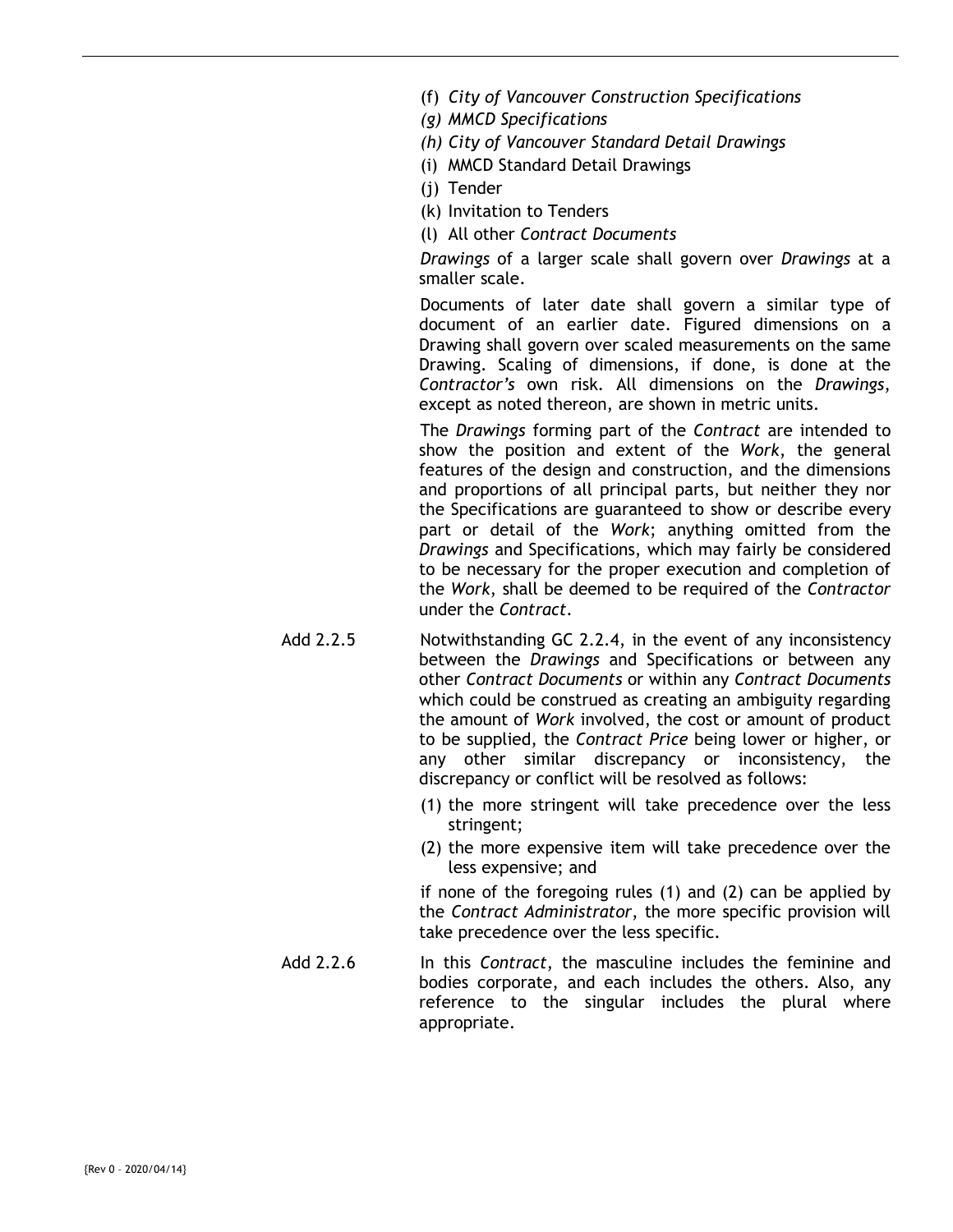**2.3 Instructions to Tenderers, General Conditions, Specifications, Standard Detail Drawings**  Delete 2.3.1 Delete 2.3.1

- **2.4 Copies of Contract Documents**  Append to 2.4.1 All *Drawings*, *Specifications*, model and copies thereof furnished by the *Contract Administrator* are and shall remain the *Owner's* property. Such documents and models are to be used only with respect to the *Work*, are not to be copied or revised in any manner without the written authorization of the *Contract Administrator* and are to be returned to the *Contract Administrator* on request at the completion of the *Work*.
- **2.5 Master Municipal Specifications and Standard Detail Drawings** Add 2.5 The *Contract Documents* incorporate by reference the "Master Municipal Specifications and Standard Detail Drawings" contained within Volume II of the Master Municipal Construction Document (printing 2009), as supplemented by the City of Vancouver Standard Detail Drawings (rev. **[Date]**) and the City of Vancouver Construction Specifications(rev. [Date]).

### **3.0 CONTRACT ADMINISTRATOR**

- **3.1 Appointment** Delete 3.1.2 and replace with If for any reason the *Contract Administrator's* appointment is discontinued, then the *Owner* shall immediately notify the *Contractor* and appoint a replacement.
- **3.2** Authority Add 3.2.3 Resolution of any discrepancy in technical nature between this manual, and any other referenced sources such as MMCD that is not covered by other *City* regulations, shall be at the sole discretion of the *Contract Administrator,* in consultation with the *City Engineer.*
- **3.3 Contract Administrator**  Append to 3.3.7 The *Contract Administrator* is not required to acknowledge any communications from the *Contractor's* personnel, except for the *Superintendent* set out in the *Contract*. Any communications which occurs with personnel other than the *Superintendent*, regardless of format, which are not acknowledged by the *Contract Administrator* in writing, may, at the *Contract Administrator's* sole discretion shall have no bearing on any portion of the *Contract*. Delete 3.3.8
	- and replace with The *Contract Administrator*, in consultation with the *City Engineer,* shall conduct inspections to determine the dates of *Substantial Performance* and *Total Performance.*
	- Add 3.3.10 The *Contract Administrator*, in consultation with the *City*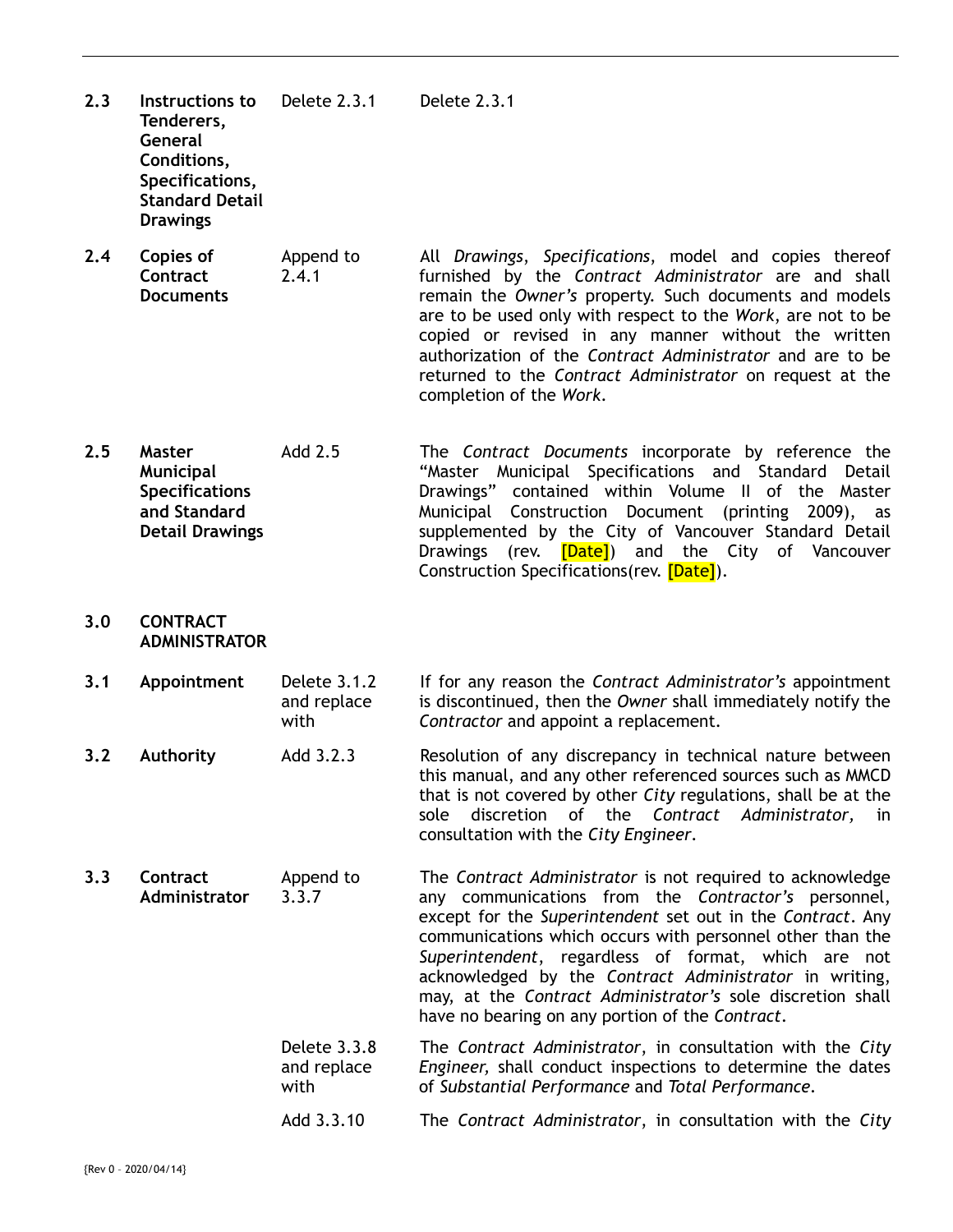*Engineer,* has the authority to stop the progress of the *Work* whenever in the *Contract Administrator's* opinion such stoppage may be necessary to ensure the safety of life, or the *Work* or neighbouring property. This includes authority to make *Changes* in the *Work*, and to order, assess and award the cost of work extra to the *Contract* or otherwise, as may in the *Contract Administrator's* opinion be necessary in such circumstances. The *Contract Administrator* shall within 2 *Days* confirm in writing any instructions given verbally.

- **3.4 Inspection and Site Inspector**  Append to 3.4.6 Such inspections may extend to any or all parts of the *Work* and to the preparation or manufacture of the products to be used whether on *Site* or elsewhere. *Site Inspectors* and surveyors shall not be authorized to revoke, alter, enlarge or accept any portion of the *Work* or to issue instructions contrary to the *Drawings* and *Specifications*.
	- Add 3.4.9 In the absence of *Contract Administrator*, any of the *Contract Administrator's* personnel, whom the *Contract Administrator* may designate in writing to the Contractor to supervise the *Work*, shall have (subject to the instructions of the *Contract Administrator*) full power to decide as to the manner of conducting and executing the *Work* in every particular aspect, subject to the limitations to the *Contract Administrator's* authority as contained within the *Contract Documents*, and the *Contractor* shall follow the instructions or orders of the person so designated.
- **3.5 Progress Payments**  Add 3.5.2 The *Contractor* shall provide the *Contract Administrator* with daily breakdowns of units installed as it relates to payment, complete with corresponding weigh tickets or other relevant documentation. These summaries will be provided on intervals determined by the *Contract Administrator*, but will be no greater than 5 *Days*.
	- Add 3.5.3 The *Contractor* shall not work on the *Site*, or cause the delivery of materials for which delivery slips submitted to the *Owner* are the basis of payment unless the *Site Inspector* is present, unless otherwise approved in writing by the *Contract Administrator*.
- **3.6 Contract Interpretation and Decisions**  Delete 3.6.1 and replace with The *Contract Administrator* will be the interpreter of the *Contract Documents* and the judge of the performance of both parties to the *Contract*. Interpretations and decisions of the *Contract Administrator* shall be consistent with the *Contract Documents*.
	- Add 3.6.4 Notwithstanding GC 3.6.3, on all questions relating to the acceptability of material, machinery or plant equipment, classifications of material or *Work*, the proper execution, progress or sequence of the *Work*, quantities and the interpretation of these *Specifications* or *Drawings*, the decision of the *Contract Administrator*, in consultation with the *City Engineer*, shall be final and binding, and shall be a condition precedent to any payment under the *Contract*.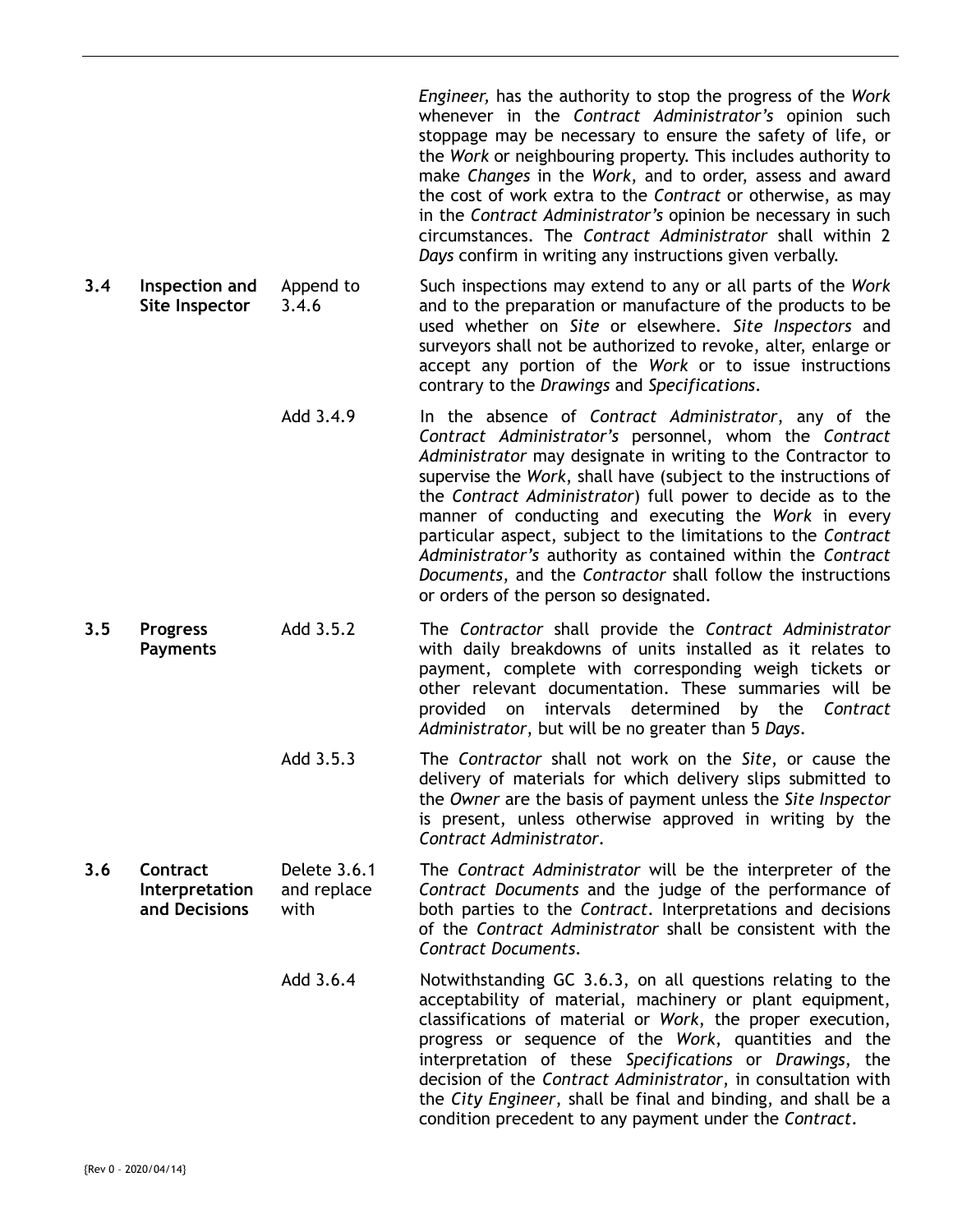### **4.0 CONTRACTOR**

**4.1 Control of the Work** 

Add 4.1.0 The *Contractor* shall not commence the *Work* or procure any material therefore until it has received the *Notice to Proceed* from the *Owner*. Forthwith after the receipt of the *Notice to Proceed*, the *Contractor* shall at once begin and continuously carry on to completion (subject as herein provided) the *Work* and shall complete and give full possession thereof to the *Owner* before the date for *Total Performance* specified herein, unless a longer period shall be allowed in writing by the *Contract Administrator*, in which case it shall be carried on to completion and possession given to the *Owner* within the additional time so allowed. No progress or interim estimate or certificate shall release the *Contractor* or its surety from any responsibility or shall be taken as evidence of any such release, or as an acceptance of any *Work* or material, or as a waiver of any condition herein.

> The whole *Work* and every portion and detail thereof shall, at the time of completion, be put and left by the *Contractor* in good and satisfactory condition, finished in all respects and at the time must be fully up to the requirements of the *Drawings* and *Specifications* in every particular aspect; and all surplus and refuse material and rubbish must be removed by the *Contractor* from the vicinity of the *Work*; the *Site* must be left by the *Contractor* in a neat and tidy condition; all damages to adjacent property, including pavements, foot walks, boulevards, sod, trees, shrubs and plants, or other things injured or interfered with by the *Contractor*, or in any way due to its *Work*, must be made good by the *Contractor*; all wages must be paid, and every other requirement of the *Contract* must be complied with by the *Contractor*.

- Add 4.1.3 The *Contractor* shall maintain all areas disturbed with competent temporary repair to the satisfaction of the *Contract Administrator,* in consultation with the *City Engineer,* until such areas are permanently repaired. In the event the *Contractor* fails or neglects to carry out such tasks for whatever reasons, the *City* may do the necessary repairs at the expense of the *Contractor*.
- **4.3 Protection of Work, Property, and the Public**  Delete 4.3.1 and replace with In performing the *Work,* the *Contractor* shall protect the *Work* and the *Owner's* property and other person's property from damage. The *Contractor* shall at the *Contractor's* own expense make good any such damage which arises as the result of the *Contractor's* operations.
	- Append to 4.3.4 (1) It shall be the responsibility of the *Contractor* to locate all existing mains and services, including but not limited to: water, gas, electricity, telephone, sewers, drains, catchbasin leads, and culverts to preserve and protect them from damage during the *Work*, and to arrange for their relocation if required. No payment will be made to the *Contractor* for the cost of finding these mains and services or the delay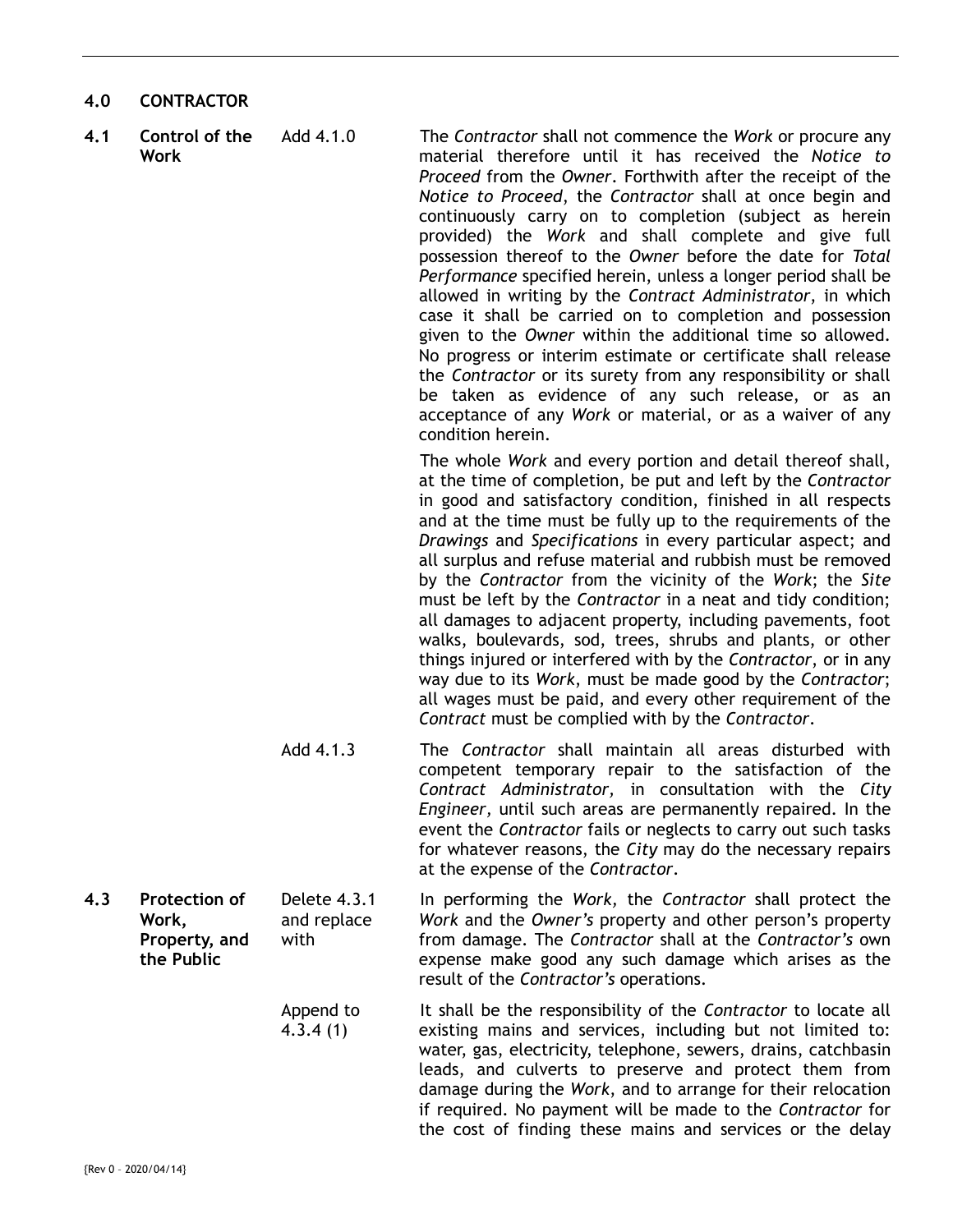incurred by checking and adjusting lines and/or grades to avoid conflict with these mains and services. The *Contractor* shall avoid interruptions to services and the use of "cut and replace" methodology except with the express written consent of the *Contract Administrator,* in consultation with the *City Engineer*.

The *Contractor* shall notify the *Contract Administrator* of any conflict between existing mains and services and the *Work* described in the *Contract Documents* for the *Contract Administrator* to revise the *Work* accordingly. The *Contractor* will be responsible for the cost of adjusting or relaying any previously completed existing work as a result of conflicting utilities. If relocation of existing mains and services is required by any direct conflict between these mains and services and the *Work* in the *Contract Documents* which, in the opinion of the *Contract Administrator*, cannot be avoided by adjustments in the location of the *Work*, the cost of the relocation shall be borne by the *Owner*.

- Append to 4.3.4 (2) In performing *Work* on or near *Third-Party Utilities* or where it is necessary to cut, move or alter these *Third-Party Utilities*, the *Contractor* shall communicate and coordinate with the *Third-Party Utility* as it relates to schedule, timing, site safety and compliance in the utility alterations or relocations as part of performing the overall *Work*.
	- Add 4.3.4 (4) The Contractor shall submit a confirmation letter to the *Contract Administrator*, at least 1 week prior to any excavation Work, confirming that the *Contractor* has identified all the existing utilities within the proposed alignments and trenches, and no conflicts exist between the existing utilities and the proposed *Work*.
	- Add 4.3.7 Before commencing any construction *Work* as described in the *Drawings* and *Specifications*, the *Contractor* shall provide to the *Contract Administrator* photographs of preexisting conditions of the area that will be disturbed during construction operations. Photographs must be obtained as follows:
		- (1) Every 10m interval in easements;
		- (2) Every 20m interval in paved areas;
		- (3) Wherever any tree or structure may be damaged due to construction activity; and,
		- (4) Any other location as directed by the *Contract Administrator*.

The photographs shall be taken with a digital camera 5 megapixels or better and catalogued in albums saved on flash drives.

Add 4.3.8 The extents of rights-of-way to be provided by the *Owner* is shown on the *Contract Drawings*.

> Where any part of the *Work* is to be performed on *Third-Party Property*, the *Owner* shall arrange for and acquire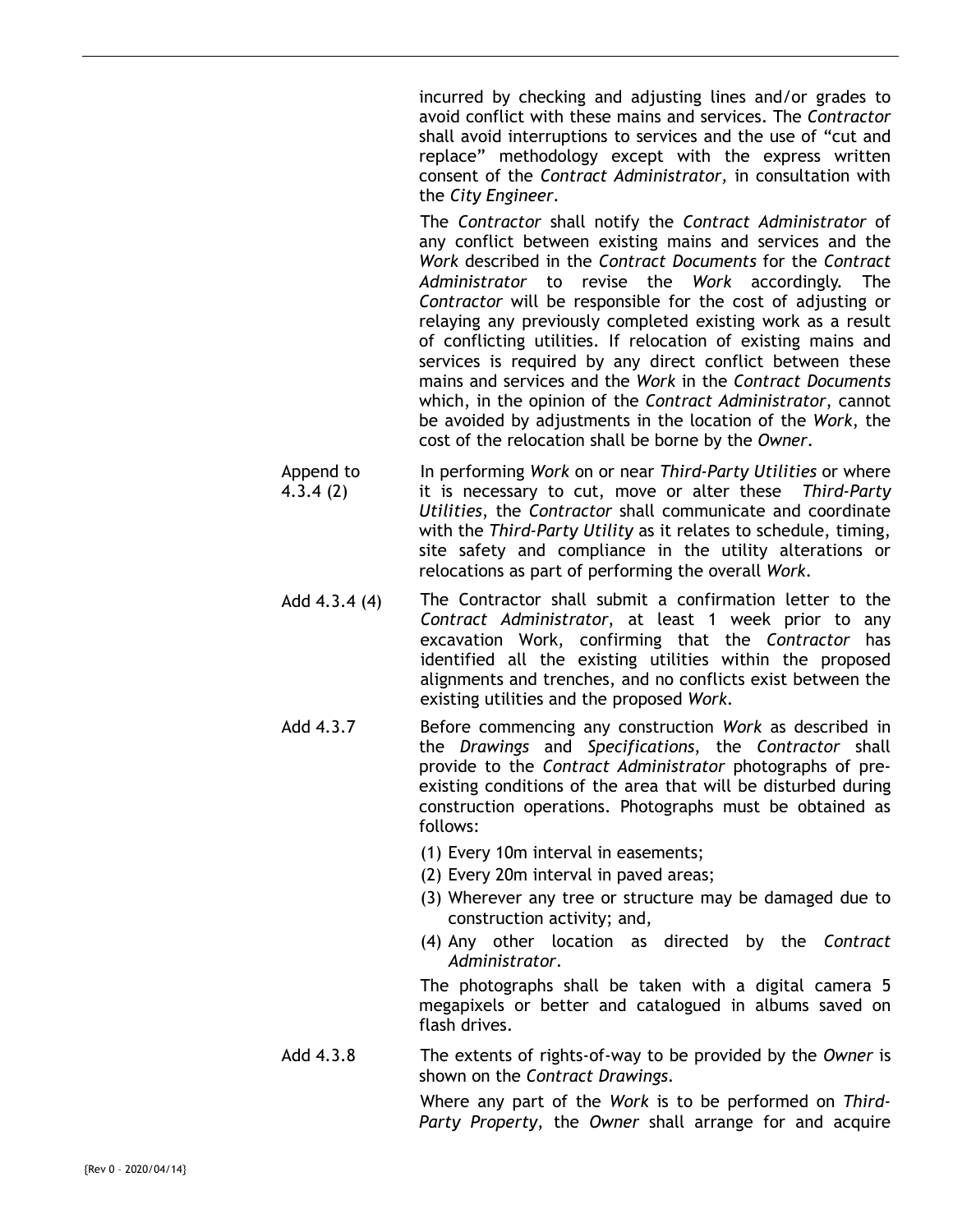required rights-of-way. The *Contractor* shall perform all such *Work* in accordance with all agreements between the *Owner* and each *Third-Party Property* owner.

On completion of any *Work on a Third-Party Property*, the *Contractor* shall deliver to the *Contract Administrator*, a formal release in writing, in a form provided by the *Owner*, signed by the owner *Third-Party Property* on which the *Work* was performed, verifying that the *Contractor* has restored the *Third-Party Property* to that owner's satisfaction, and that the *Third-Party Property* owner is waiving all claims upon the *Contractor* or the *Owner* as a result of the *Work*.

Where the *Contractor* makes private arrangements for the use of *Third-Party Property*, the *Contractor* shall obtain a signed document from the owner of the *Third-Party Property* granting such permission to the *Contractor* and provide a copy to the *Contract Administrator*.

- Add 4.3.9 If the *Contractor* does not make good any damage caused to a *Third-Party Property* in a timely and satisfactory manner, then at the discretion of the *Contract Administrator*, *Other Contractors* may be engaged by the *Owner* to make good the damage caused by the *Contractor*, with the costs of such repair work to be deducted from progress payments owing to the *Contractor* or otherwise recovered from the *Contractor*.
- **4.4 Temporary Structures and Facilities**  Append to 4.4.1 The *Contractor* will submit designs and plans for temporary structures and facilities to the *Contract Administrator* for review and comment, but such review shall not relieve the *Contractor* of any responsibility. The *Contractor* shall make good at the *Contractor's* expense immediately all defects arising from the *Contractor's* faulty design, equipment or application thereof.
	- Add 4.4.3 Temporary structures erected by the *Contractor* shall remain the *Contractor's* property and be removed from the *Site* on completion of the *Work*.
- **4.5 Errors, Inconsistencies or Omissions in the Contract Documents**  Add 4.5.4 Any work or material not herein specified or shown on the *Drawings*, but which by fair implication, in the judgement of the *Contract Administrator*, should be included therein, shall be done or furnished by the *Contractor* as part of their *Contract* as though shown or included in the *Drawings* and *Specifications*.

**4.6 Construction Schedule**  Delete 4.6.1 and replace with The *Contractor* shall prepare and submit to the *Contract Administrator*, within 10 *Days* after issuance of the *Notice of Award*, a construction schedule (the "*Baseline Construction Schedule*") consistent with the *Substantial Performance* and *Total Performance* dates set out herein. This schedule is in addition to the *Preliminary Construction Schedule* provided in the *Contractor's* Tender, showing additional details and all dates on which each material component of the *Contractor's* proposed program of operations will be performed so as to attain *Substantial Performance* and *Total Performance* on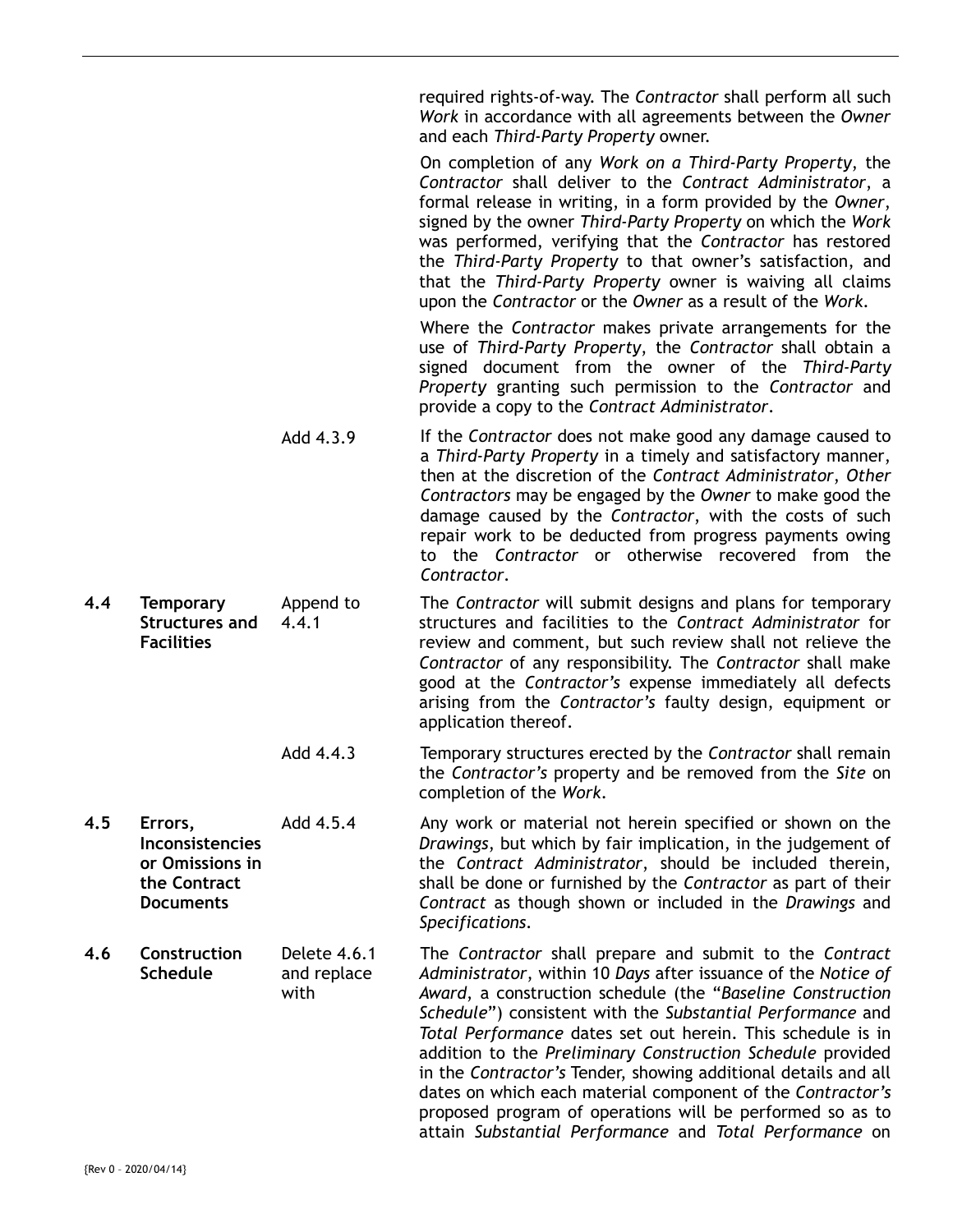the required dates. The *Contract Administrator* will review schedules and return reviewed copy within 10 *Days* after receipt. *Contractor* shall resubmit finalized schedules within 5 *Days* after return of reviewed copy. Instruct recipients to report any problems anticipated with the schedule to *Contractor* within 10 *Days*.

The *Construction Schedule(s)* must be in conformance with the Construction Schedule requirements set out in the *Specifications*.

The *Contractor* shall immediately advise the *Contract Administrator* of any deviations from, or proposed changes to, the *Construction Schedule*. If, in the opinion of the *Contract Administrator*, the *Construction Schedule* as submitted is inadequate to ensure the completion of the *Work* within the time limited therefore, or is otherwise not in accordance with the *Tender*, or if the *Work* is not being adequately or properly prosecuted in any respect, the *Contract Administrator*, without derogating from the *Owner's* rights under the *Contract*, shall have the right to require the *Contractor* to submit a new *Construction Schedule* providing for proper and timely completion of the *Work*, and the *Contractor* shall be entitled to no claim for extension of time on account of such requirement, and such new *Construction Schedule*, when accepted by the *Contract Administrator*, shall be a *Contract Document*.

Append to 4.6.2 *Contractor* shall submit an *Adjusted Baseline Schedule* with each application for payment or as directed otherwise by the *Contract Administrator*.

Delete 4.6.6 and replace with The time for the performance of the *Work* shall commence on the date specified in the *Notice to Proceed*, or if not so specified, on the date the *Notice to Proceed* is issued.

> Subject to a contrary provision in the *Contract Documents*, the *Owner* shall issue the *Notice to Proceed* within 14 *Days* of receipt of a complete set of accurate and compliant documentation from the *Contractor* as stipulated in the *Notice of Award*. Failure by the *Owner* to issue the *Notice to Proceed* within the 14 *Days*, shall entitle the *Contractor* to a claim for delay under GC 13.1.1.

Add 4.6.8 If the alteration of a *Third-Party Utility* is required to complete the *Work*, the *Contractor* shall notify, coordinate and allow sufficient time for the companies or authorities to relocate their *Third-Party Utilities*. It is the *Contractor's*  responsibility to ensure all *Work*, including *Third-Party Utility* relocations, is coordinated and completed in a *Reasonable Time* as part of the overall *Work*.

> In the event the *Contractor* has been diligent and made significant effort and attempts in coordinating with the *Third-Party Utility* companies or authorities and having their relocations accelerated, any and all costs incurred as a result of the *Third-Party Utility* companies' ability, or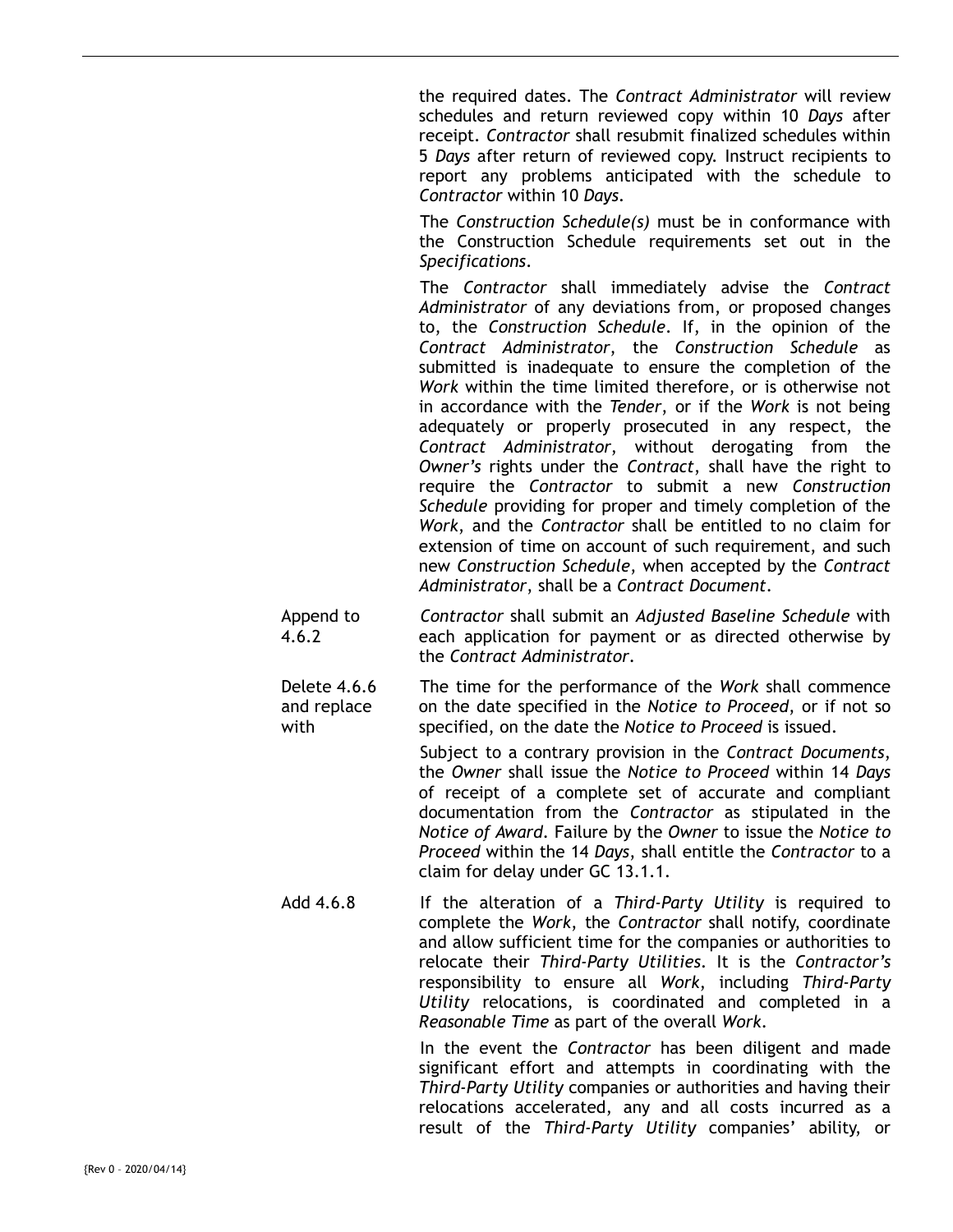inability, to relocate the *Third-Party Utilities* are considered incidental and any such delays are considered *Delays* in accordance with GC 13.3.

**4.8 Workers** Add 4.8.0 The *Contractor* agrees to employ appropriate trade people for the *Work*. Where the trades people are covered by collective agreements, the *Contractor* shall abide by the conditions of the collective agreements covering such trades people.

> The *Contractor* shall endeavour to avoid labour problems and minimize *Work* stoppages, jurisdictional or other labour disputes on the *Site*.

- Add 4.8.2 The *Contractor* shall ensure that all workers, including *Subcontractor* employees, are always fit for work within the public right-of-way. There will be no tolerance for the use of inappropriate language, harassing behaviours, influence of drugs and/or alcohol and all clothing shall be suitable for the *Site* and not contain inappropriate messaging. The *Contract Administrator* and/or their representative may request the removal of a worker by the *Superintendent*, if in their opinion the behaviour is not suitable of a *Contractor* representing the *Owner*.
- Add 4.8.3 The *Contractor* shall provide disability awareness training for employees, including *Subcontractor* employees, if the *Site* is adjacent to health or community facilities catering to members of the public with mobility, visual or hearing challenges.

The *Contractor* shall provide cultural awareness training for employees, including *Subcontractor* employees, if the *Site* is reasonably suspected to have a high potential to be of cultural importance to First Nations.

- Add 4.8.4 (1) Notwithstanding any other provision of any *Contract Document* but subject to GC.4.8.4(2), the *Contractor* shall pay all *Living Wage Employees* not less than the *Living Wage*.
	- (2) Notwithstanding GC.4.8.4(1), the *Contractor* has up to 6 months from the date on which any increase in the *Living Wage* is published by the *Living Wage Certifier* to increase wages for all *Living Wage Employees* such that all *Living Wage Employees* continue to be paid not less than the *Living Wage*.
	- (3) A breach by the *Contractor* of its obligations pursuant to this GC shall be deemed to constitute a failure by the *Contractor* to comply with the requirements of the *Contract* to a substantial degree and shall entitle the *Owner* to terminate the *Contract* in accordance with GC 15.
	- (4) The *Contractor* shall maintain up-to-date records and accounts which clearly document its satisfaction of the requirements of this GC 4.8.4 and shall make the same available to the *Owner* upon request. The *Owner* may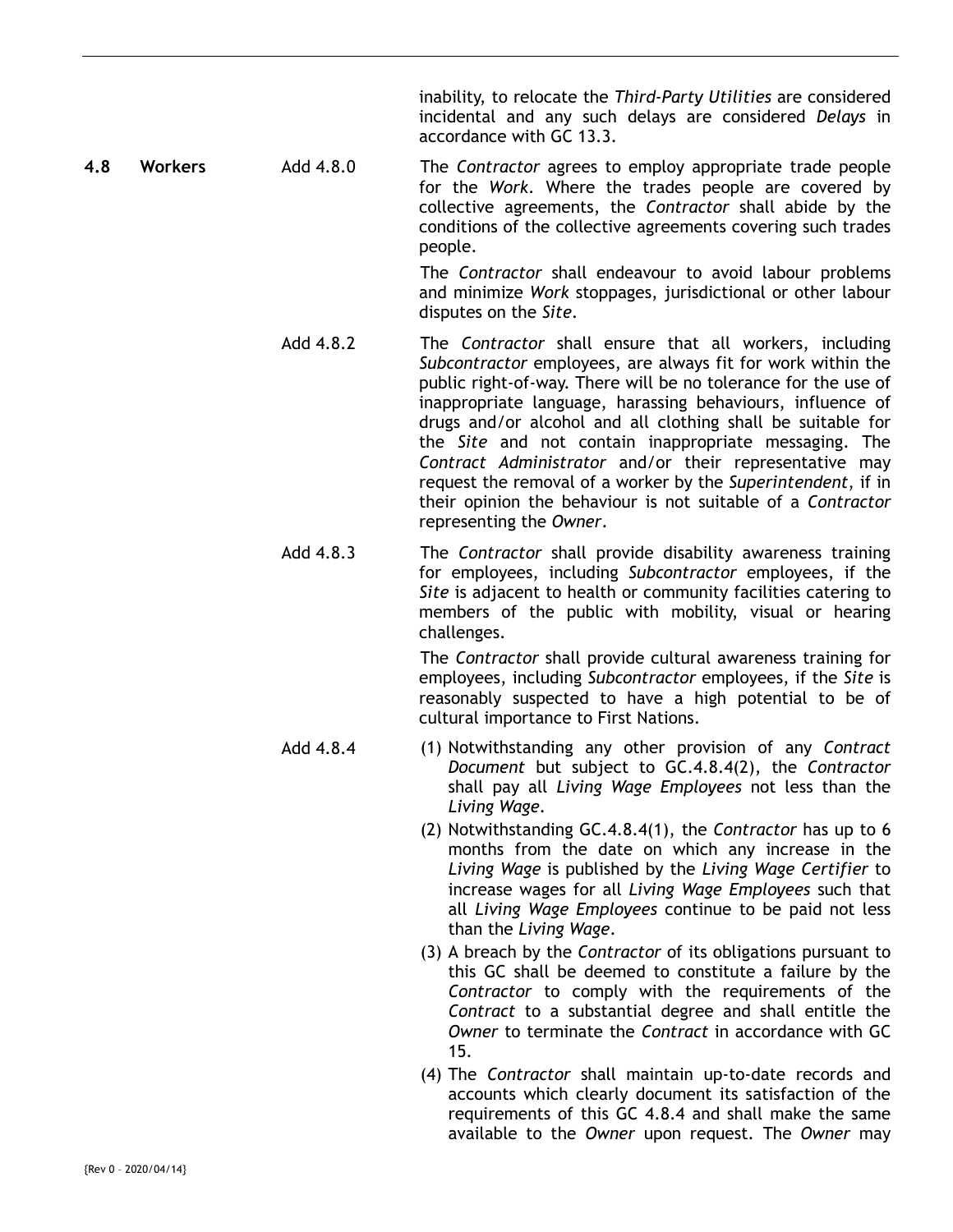request copies of all such records and accounts which shall be provided to the *Owner* by the *Contractor* (subject to reimbursement of the *Contractor's* reasonable copying costs and any other direct costs and expenses, if any) at any time prior to the expiry of 1 year after *Total Performance* or earlier termination of this *Contract*. Any records and accounts provided by the *Contractor* in accordance with this GC 4.8.4 shall be treated by the *Owner* as confidential information.

The *Contractor* shall, at the direction of the *Owner*, post signs at sites that are owned by or leased to the *Owner*, including all *Streets*, sidewalks and other public rights of way, informing *Living Wage Employees* of the obligations of the *Contractor* and *Subcontractor* pursuant to this GC 4.8.4 and providing contact information to report any breaches thereof. The *Owner* shall supply the *Contractor* with all such signs and the *Contractor* shall return all such signs upon completion of the *Work* or otherwise at the request of the *Owner*.

**4.9 Materials** Add 4.9.3 The *Contractor* shall:

- (1) Be responsible for storing all of the materials supplied for the *Work*, either by the *Contractor* or the *Owner*, until the incorporation into the completed *Work*;
- (2) Store all materials in a manner which will prevent damage from weather, dirt, foreign matter, vandalism and theft, and will not pose any potential for safety hazard to the general public;
- (3) Arrange for and/or verify the time of delivery of all materials supplied by the *Contractor* to ensure that delivery allow for inspection by the *Contract Administrator*, in consultation with the *City Engineer,* prior to installation;
- (4) Arrange for pickup and transport to *Site* of *Owner*supplied materials as designated in the *Contract*. Pickup can only be arranged after the *Contractor* and *Contract Administrator* examine the materials and the *Contractor* provides acceptance of the materials in writing, specifically noting and rejecting any defective material, provided that the *Contractor* can provide a clear and documented rationale which can be independently verified as the basis of any rejection. The *Contractor* assumes responsibility for the *Owner*-supplied materials upon taking possession of said materials;
- (5) Assume responsibility upon execution of the *Contract* for all materials supplied by the *Owner* and already at the *Place of the Work*;
- (6) Replace all materials supplied by the *Contractor* or the *Owner* which are found to be stolen, missing or damaged while under the *Contractor's* care;
- (7) Replace all materials found to have a manufacturing defect which have been supplied by the *Contractor*.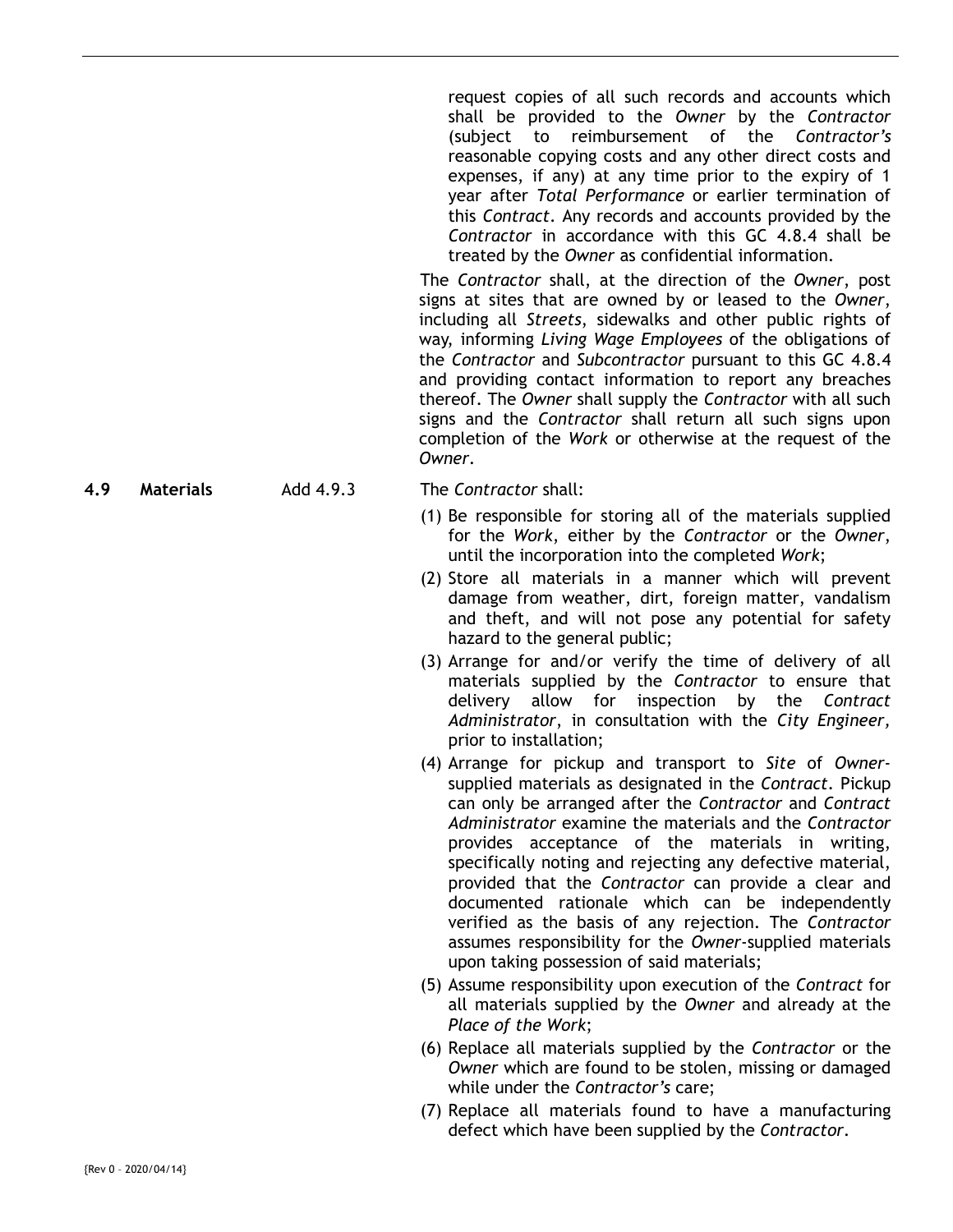Add 4.9.4 Where manufactured materials that are specified in metric units are not available, materials manufactured to Imperial units may be substituted, provided the *Contractor* can satisfy the *Contract Administrator* that the substitute materials are at least equivalent to those specified and would not require any further changes to the *Drawings* and *Specifications* or otherwise adversely impact the performance of the *Work*.

*City Engineer,* satisfaction in all respects.

**Provide Labour, Materials and Equipment**  Delete 4.10.1 and replace with The *Contractor* at its own expense shall provide all necessary temporary buildings and storage grounds and shall furnish all necessary labour, materials and plant, including supervision, products, tools, construction machinery, water, heat, light, and power, together with all proper and required facilities for moving and transporting the same, so that the *Contract* and all *Work* required to be done under it can and will be carried on in a workmanlike manner, properly, satisfactorily, continuously and expeditiously, to completion, to the *Contract Administrator*'s, in consultation with the

> Should any plant, equipment, appliance, materials or workmanship which the *Contract Administrator* or *City Engineer* may deem to be inferior or unfit for use in or on the *Work* be brought on the *Site* or used, the same shall be wholly removed therefrom within 24 hours after notification to that effect from the *Contract Administrator*, and in the case of failure or neglect on the part of the *Contractor* to remove the same the *Contract Administrator* may cause the same to be taken away at the *Contractor's* expense, and deposited, wasted or otherwise disposed of in any locality, place or way the *Contract Administrator* considers convenient or proper, and the *Contractor* shall forthwith pay to the *Owner* on demand, all expenses incurred including storage, if any, or the same may be deducted or collected by the *Owner* The *Contractor* shall, at their own expense, arrange for and provide adequate supplies of water, electricity or other source of power and light, etc., wherever required for the construction and maintenance of the *Work*.

Add 4.10.2 Where there are *Key Personnel* the *Contractor* shall:

- (1) use best endeavours to retain *Key Personnel* for the duration of the provision of the *Work*;
- (2) take reasonable steps to ensure that *Key Personnel* dedicate their time fully to the *Work* (unless otherwise agreed or approved by the *Contract Administrator* in writing);
- (3) promptly inform the *Contract Administrator* should any of the *Key Personnel* leave, or give notice of an intention to leave the *Contractor*, and obtain a substitute or substitutes; and
- (4) not reassign or allow the reassignment of the Key

**4.10 Contractor to** 

{Rev 0 – 2020/04/14}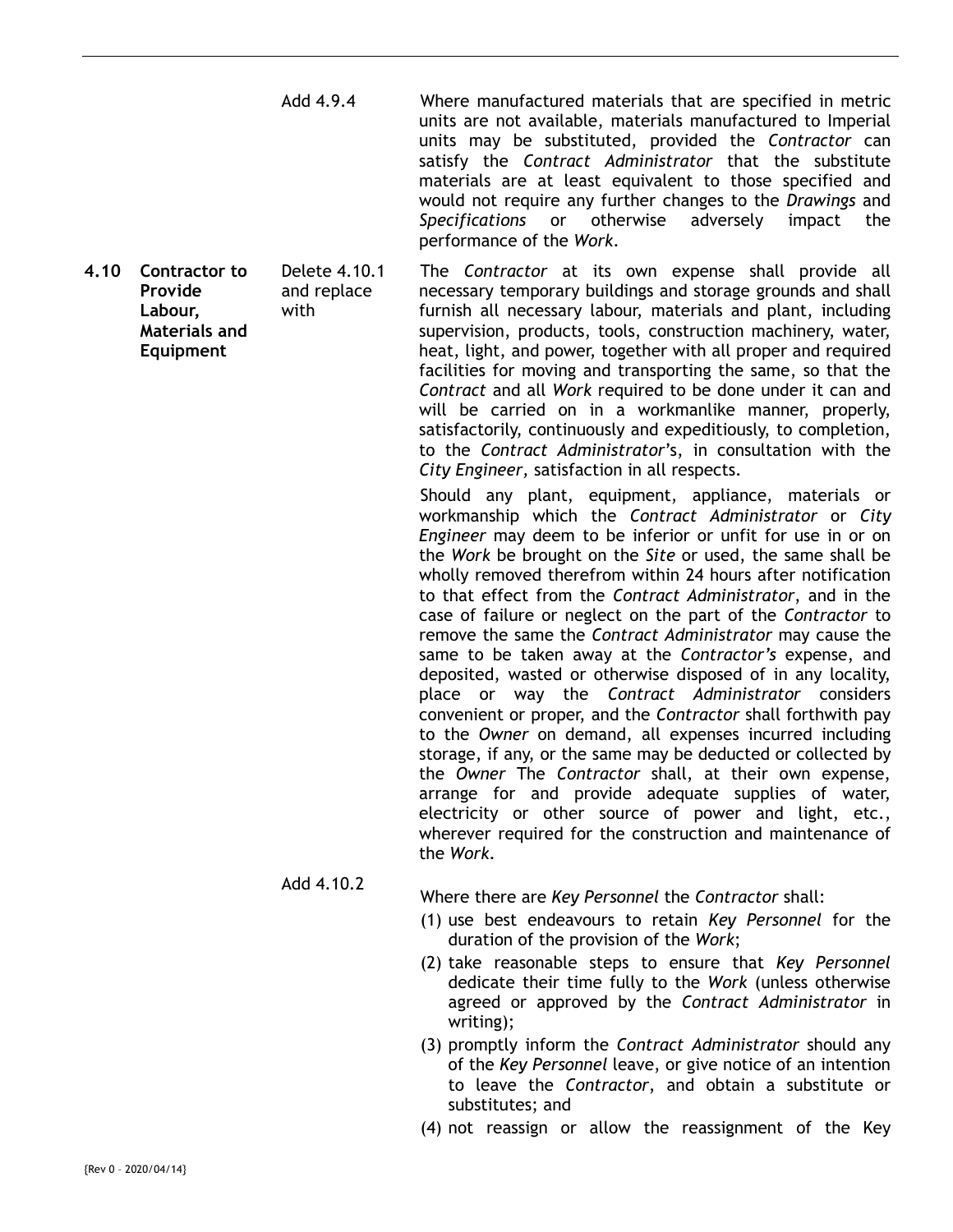Personnel to other projects during the performance of the Work without the Contract Administrator's prior written consent (such consent not to be unreasonably withheld or delayed).

# Add 4.10.3

- (1) the *Contractor* wishes to reassign or to replace an individual designated as *Key Personnel*; or
- (2) an individual designated as *Key Personnel* gives notice of his or her intention to leave or is otherwise no longer able to perform the duties, including for reasons of illness, injury or personal hardship,

the *Contractor* shall provide a substitute with experience and qualifications equivalent or greater than the *Key Personnel* to be replaced, and shall provide documentation to the *Contract Administrator* to establish such experience and qualifications.

**4.11 Subcontractors** Add 4.11.0 The *Contractor* shall supply complete information to *Subcontractors* and equipment and material suppliers. Where *Specifications* and *Drawings* are required to provide complete information on any aspect of the *Work*, the *Contractor* shall supply them to the *Subcontractor* or supplier concerned.

> In every subcontract, to the extent the *Builders Lien Act* is applicable, the *Contractor* shall specify that the *Contractor* or agent of the *Contractor* shall be the person responsible for payment certification under that subcontract for the purposes of the *Builders Lien Act* (and not the *Owner* or *Contract Administrator*).

- Delete 4.11.2 and replace with The *Contractor* shall employ only the *Subcontractors* listed in Schedule 4 to the Contract, or others as approved in writing by the *Contract Administrator*, and shall not change or employ additional *Subcontractors* without the approval of the *Contract Administrator*, which approval shall not be unreasonably withheld.
- Add 4.11.7 The *Contractor* shall ensure that the requirements of GC 4.8.4 apply to all *Subcontractors*.
- **4.12 Tests and Inspections**  Add 4.12.2.1 The *Contractor* shall be notified of all deficiencies discovered by the *Contract Administrator* or *City Engineer* upon completion of each inspection. The *Contractor* shall provide a schedule for correction or correct such deficiencies within 7 *Days* of the notice.
	- Add 4.12.2.2 If any material, design or installation *Work* does not conform to any of the *Contract Documents*, the *Contract Administrator* and the *City Engineer* have the authority to stop *Work* and order the removal of unsatisfactory materials or require the *Contractor* to re-perform the Work in compliance with the *Contract Documents*. The *Contractor* will be held liable for all costs associated with the removal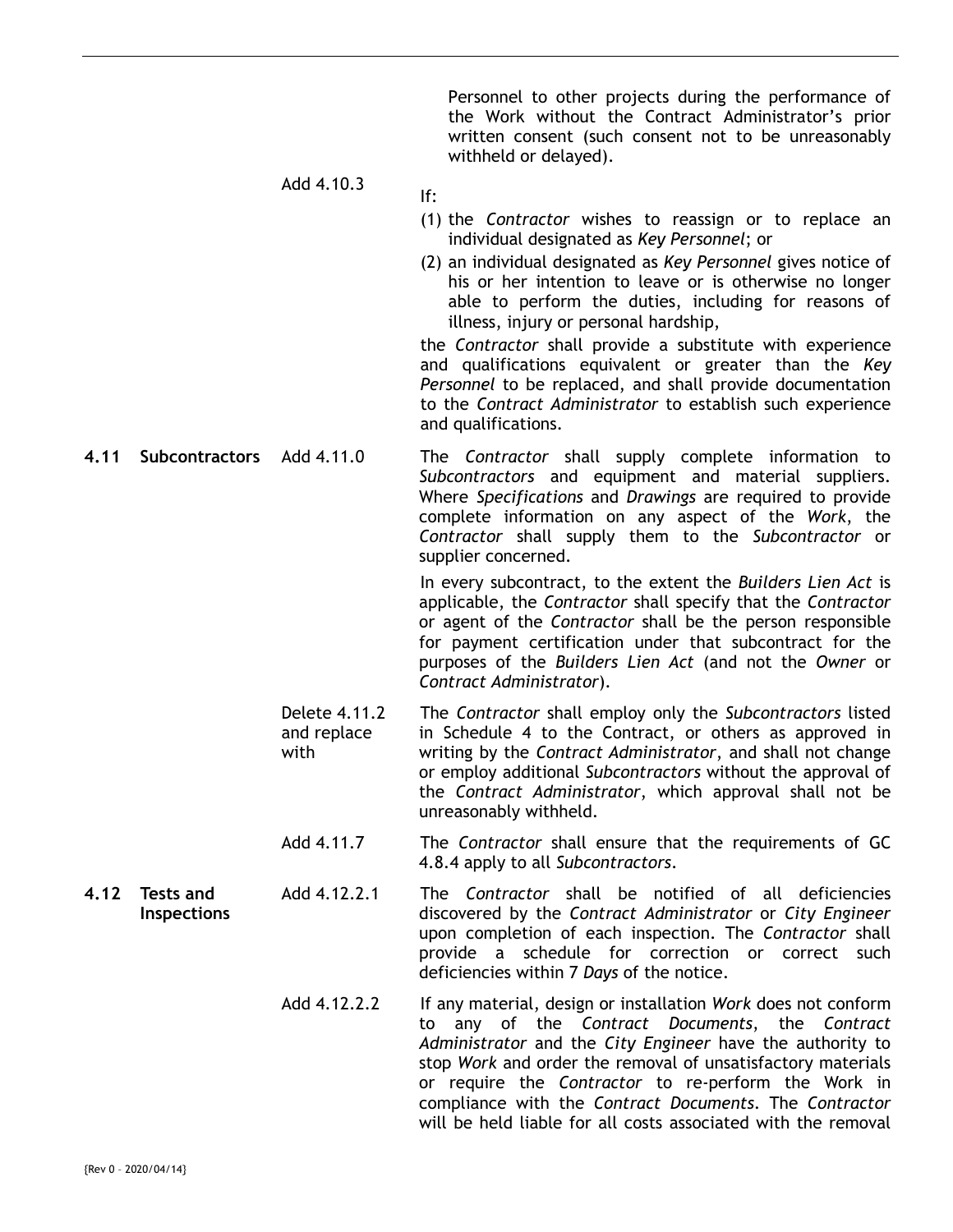of and / or the reconstruction of *Work* which is not in accordance with the *Contract Documents*, as determined by the *Contract Administrator* or *City Engineer*, as applicable.

- Add 4.12.2.3 Where tests or inspections by designated testing laboratory reveal *Work* not in accordance with the *Contract Documents*, the *Contractor* shall pay costs for additional tests or inspections as the *Contract Administrator* or *City Engineer* may require verifying acceptability of corrected *Work*.
- Add 4.12.4.1 The *Contract Administrator, City Engineer,* and *Site Inspectors* shall have free and uninterrupted access to any and all parts of the *Work* area and the plants that are producing the materials for the purpose of making inspections and taking samples of materials being used.

The *Contractor* shall furnish labour and facilities to:

(1) Provide access to *Work* to be inspected and tested.

(2) Facilitate inspections and tests.

Make good *Work* disturbed by inspection and test.

- Add 4.12.4.2 Testing of materials, assembled components and systems to be carried out at the *Contractor's* cost by an independent third-party testing laboratory approved by the *Contract Administrator*.
- Append 4.12.10 The *Contractor* shall not schedule *Work* that will require inspection beyond an eight-hour *Day*, or forty hour week without the *Contract Administrator's* prior approval. Any extra cost incurred by the *Owner* in connection with inspections of *Work* scheduled outside the foregoing parameters, whether approved or not, may be deducted from the *Contractor's* subsequent progress payment.
- Add 4.12.11 Prior to the *Work* being inspected by the *City Engineer*, the *Contractor* shall make whatever preliminary tests are necessary to assure that the materials and equipment is in accordance with the *Drawings* and *Specifications*.
- **4.13 Rejected Work** Add 4.13.4 If the *Contractor* does not make good any rejected work in a timely and satisfactory manner, then at the discretion of the *Contract Administrator*, *Other Contractors* may be engaged by the *Owner* to make good the rejected work, with the costs of such repair work to be deducted from progress payments owing to the *Contractor* or otherwise recovered from the *Contractor*.
- **4.16 Notice of Disruption**  Add 4.16.2 Notifications pursuant to GC.4.18.1 must be in compliance with the requirements of the *City of Vancouver Construction Specifications* (**Error! Reference source not found.**).
- **4.17 No Promotion of Relationship with the Owner**  Add 4.17.1 The *Contractor* shall not disclose or promote its relationship with the *Owner*, including by means of any verbal declarations, announcements, sales, marketing or other literature, letters, client lists, press releases, brochures or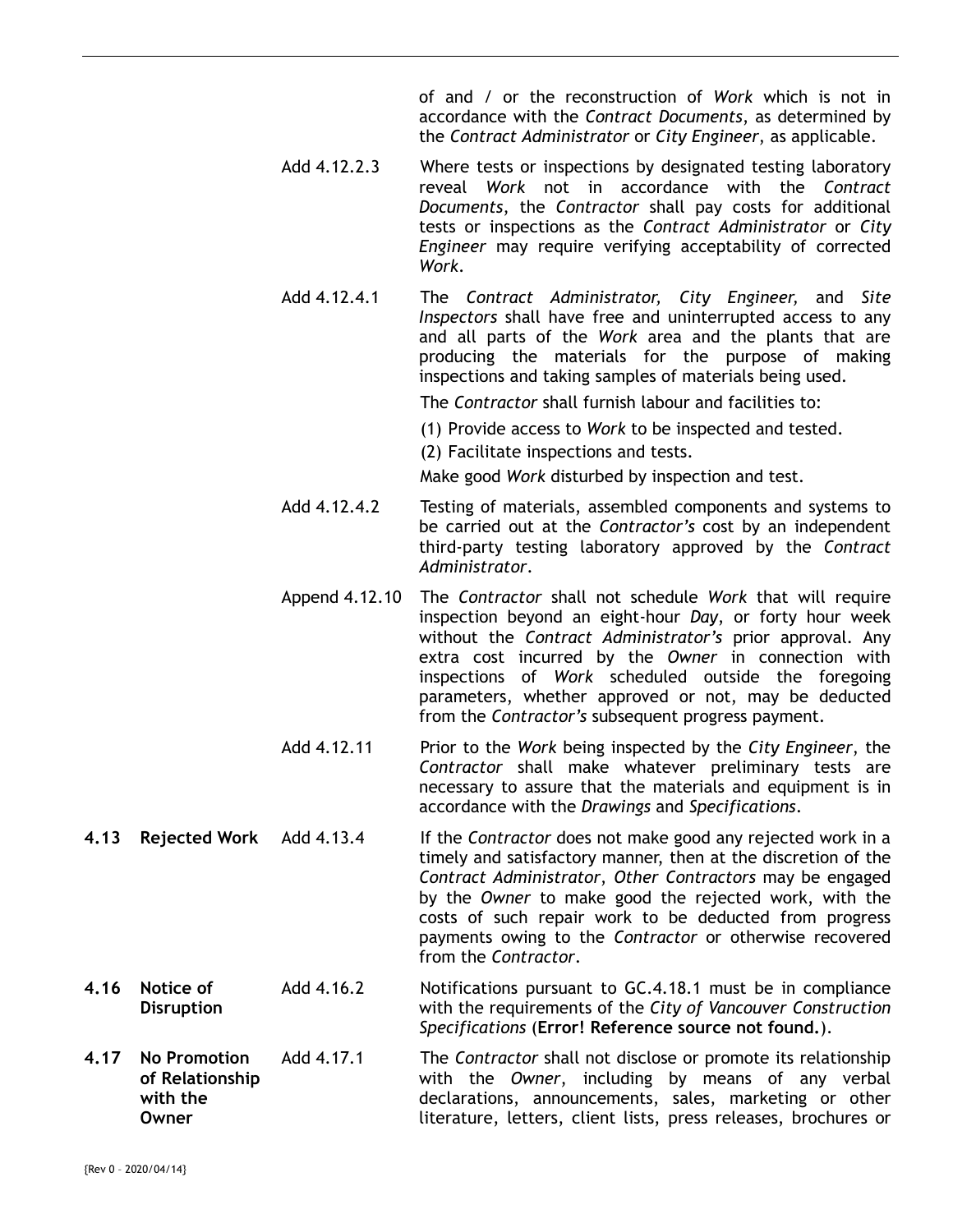other written materials without the express prior written consent of the *Owner* (except as may be necessary for the *Contractor* to perform the *Contractor's* obligations under the terms of the *Contract*). The *Contractor* shall not use the *Owner's* logo or any of the *Owner's* official marks without the express prior written consent of the *Owner*. **4.18 Hours of work** Add 4.18.1 The *Contractor* must comply at all times with all applicable requirements of the *City of Vancouver's Noise By-law*. The *Contractor* shall keep the *Contract Administrator* advised on the proposed hours of *Work* so that inspection can be co-ordinated. *Work* without inspection shall not be permitted. The *Owner's* employees work between the hours of 7:30 a.m. and 3:30 p.m. on all weekdays except statutory holidays. The *Contractor* shall not schedule any work to be performed by the *Owner's* crews outside these hours except by special arrangement agreed to by the *Contract Administrator* or in case of emergency. **4.19 Assignment** Add 4.19.1 Neither party to the *Contract* shall assign the *Contract* or a portion thereof without the written consent of the other, which consent shall not be unreasonably withheld. **4.20 Approved Equals**  Add 4.20.1 Contractor may request the Owner to approve alternate materials, products or equipment ("**Approved Equals**") for items indicated in the Contractor documents, provided such Approved Equals comply in all respects with the applicable Specifications. Applications for Approved Equals must be in writing and supported by appropriate supporting information, data, specifications and documentation. The Owner is not obligated to review or accept any applications for an Approved Equal and may decide to accept an application for an Approved Equal in its sole discretion. **5.0 SHOP DRAWINGS 5.1 Preparation of Shop Drawings**  Delete 5.1.3 and replace with The *Contract Administrator* or *City Engineer* may require that a *Shop Drawing* be stamped by a registered Professional Engineer with appropriate skill and knowledge indicating that the *Shop Drawing* has been prepared in compliance with applicable codes and design standards and good engineering practice. Delete 5.1.4 and replace with If the *City Engineer* or *Contract Administrator* requires the review and stamping by a Professional Engineer of *Shop Drawings* that are of a type which, according to usual construction practice, are not so reviewed and stamped, then the cost of such review and stamping shall be paid by

the *Owner*.

Add 5.1.5 Manufacturer's standard schematic drawings, catalogue sheets, diagrams, schedules, performance charts, illustrations and other standard descriptive data may be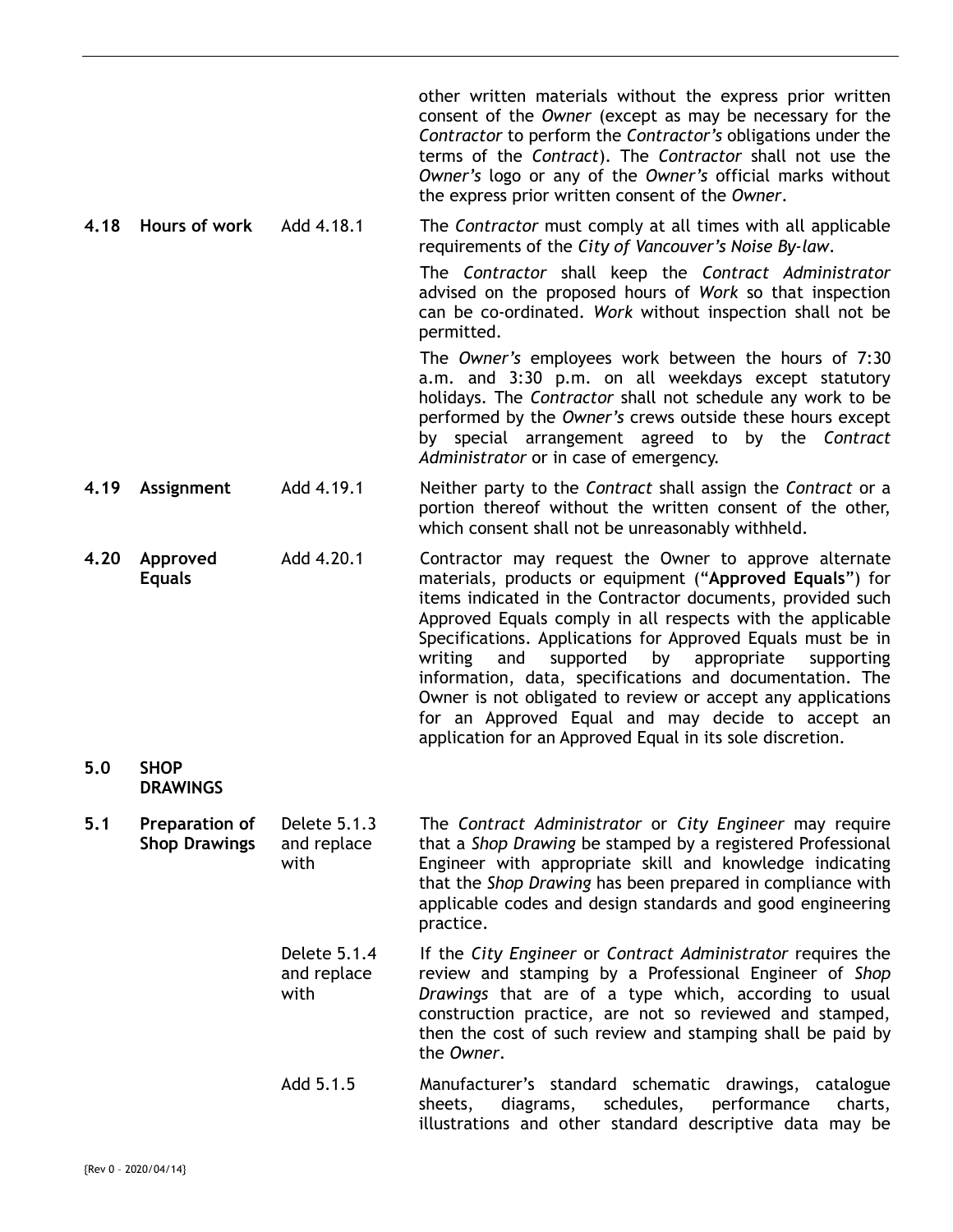accepted in lieu of *Shop Drawings*, as determined by the *Contract Administrator,* in consultation with the *City Engineer,* and provided the following conditions are met:

- (1) Information is deleted which is not applicable to the project.
- (2) The standard information is supplemented with additional information applicable and specific to the *Work*.
- **Shop Drawings**  Delete 5.2.1 and replace with The *Contractor* shall submit *Shop Drawings*, product data and samples to the *Contract Administrator* in a timely way and in an orderly sequence so as to permit the *Contract Administrator* and *City Engineer* a reasonable opportunity to review the provided information without causing a delay to the *Work* or to the work of *Other Contractors*. The *Contractor* shall submit a *Shop Drawing* schedule in accordance with the *Specifications* related to the *Construction Schedule*. The *Contractor* shall schedule submissions at least 10 *Days* before the date that reviewed submission will be needed. The *Contractor* shall submit the number of copies of *Shop Drawings* and product data which the *Contractor* requires for distribution plus two (2) copies which will be retained by the *Contract Administrator*.

*Shop Drawings* shall be prepared and submitted in compliance with the requirements of the *City of Vancouver Construction Specifications (***Error! Reference source not found.**).

Delete 5.2.4 and replace with Unless otherwise noted, the *Shop Drawings* may be in CAD format, or other format at selection of the *Contractor*.

**5.3 Review by Contract Administrator**  Delete 5.3.1 and replace with The *Contract Administrator*, in consultation with the *City Engineer,* will review *Shop Drawings* submitted by the *Contractor* and return them in accordance with an agreed-to schedule, if any, or otherwise with reasonable promptness so as not to cause delay to the *Work*. Contractor shall coordinate the timing of all submissions required pursuant to the Contract Documents with the performance of the *Work* to which the submission relates. Individual *Shop Drawings* will not be reviewed until all related drawings are available.

> Delete 5.3.2 and replace with The *Contractor* shall make any changes in *Shop Drawings* which the *Contract Administrator* or *City Engineer* may require consistent with the *Contract Documents* and resubmit unless otherwise directed by the *Contract Administrator* or *City Engineer*. When resubmitting, the *Contractor* shall notify the *Contract Administrator* in writing of any revisions other than those requested by the *Contract Administrator or City Engineer.*

**5.2 Submission of** 

{Rev 0 – 2020/04/14}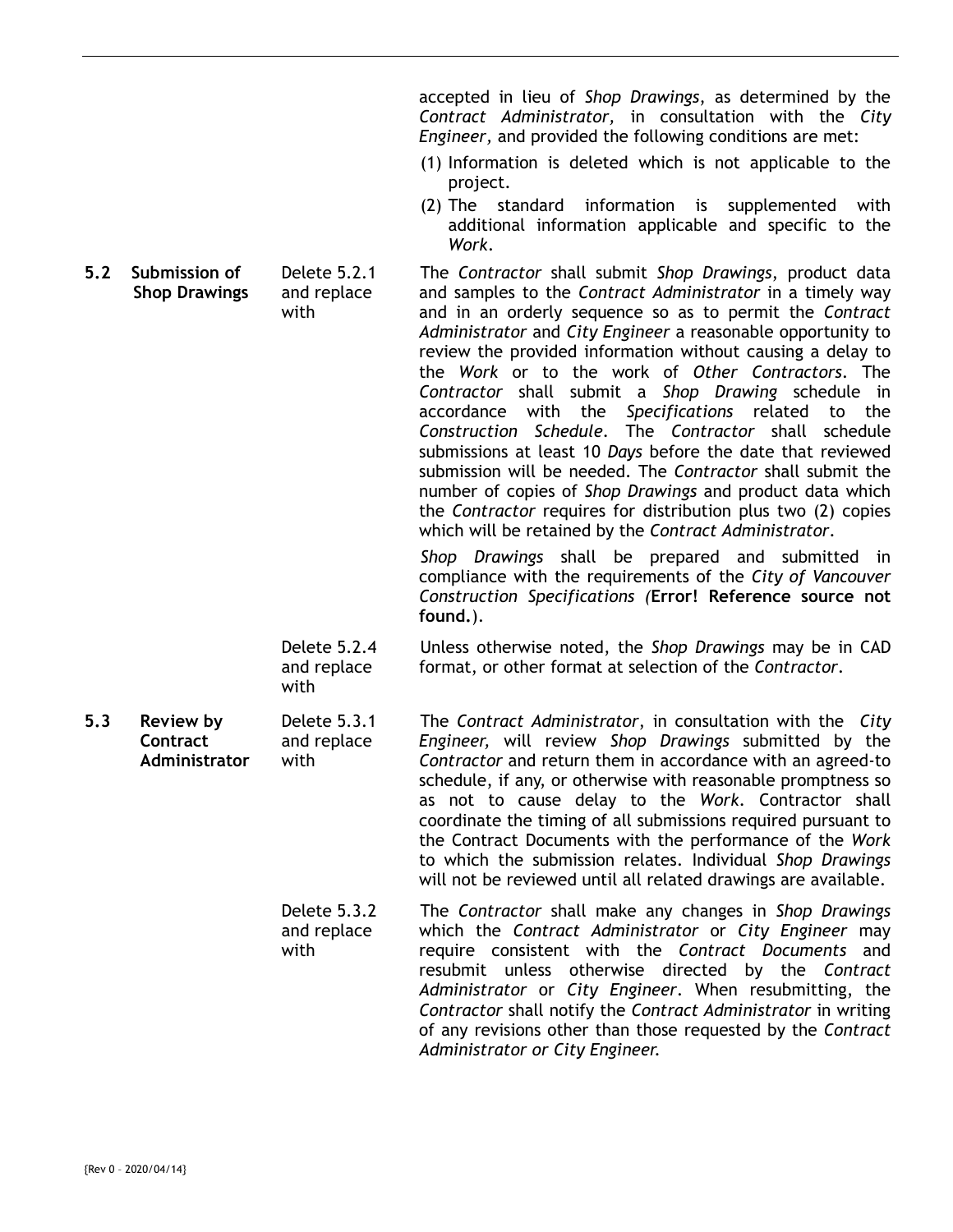Delete 5.3.3 and replace with When a submitted *Shop Drawing* is acceptable to the *Contract Administrator*, in consultation with the *City Engineer,* as provided by this GC then the *Contract Administrator* shall date and mark the *Shop Drawing* as "Reviewed" and return it to the *Contractor*. The *Contract Administrator* shall date and mark the number of copies submitted. **6.0 OTHER CONTRACTORS 6.2 Coordination and Connection**  Delete 6.2.1 with replace with The *Contractor* shall afford all facilities for the execution of any *Other Work* which may be undertaken by the *Owner* or by such parties as may be employed by them, so that such work may be properly and conveniently completed, and the *Contract Administrator* shall have full authority to make and enforce such regulations as the *Contract Administrator* may deem necessary for the conduct of the work; and the *Contractor* shall proceed in such manner and complete in such order such portions of the *Work* as the *Contract Administrator* may require, and the *Contract Administrator* shall be the sole judge as to what facilities are due and proper, and can be afforded without any undue interference with the execution of the *Contract*. The *Contractor* shall at all times give free access and every reasonable facility to the employees of the *Owner* and to *Other Contractors*, to such portion of the work and adjoining land as may be necessary to enable them to execute and maintain work of any description; such accommodation and access being regulated and directed by the *Contract Administrator* and no inconvenience or alleged inconvenience arising therefrom shall form any ground for claims, losses or damages, compensation or otherwise, by the *Contractor* against the *Owner*. **7.0 CHANGES 7.1 Changes** Delete 7.1.3 and replace with Additional work that the *Owner* may wish performed that does not satisfy the requirements of subparagraphs (1) and (3) of GC 7.1.1 is extra Work ("*Extra Work*") and not a *Change*. Pursuant to GC 8, *Extra Work* may be declined by the *Contractor* or may, upon agreement between the parties, be undertaken as *Extra Work*. Delete 7.1.4 and replace with A variation between the actual quantity and the estimated *Tender Quantity* for that item set out in the *Schedule of Quantities and Prices* of not more than plus or minus the

**7.2 Contemplated Change Order**  Add 7.2.3 If the *Contemplated Change Order* is for work, which if executed and incorporated would impact a critical path

the provisions of GC 9.4 shall apply.

percentage set out in GC 9.4.1 shall not be a Change unless the variation is greater than such percentage, in which case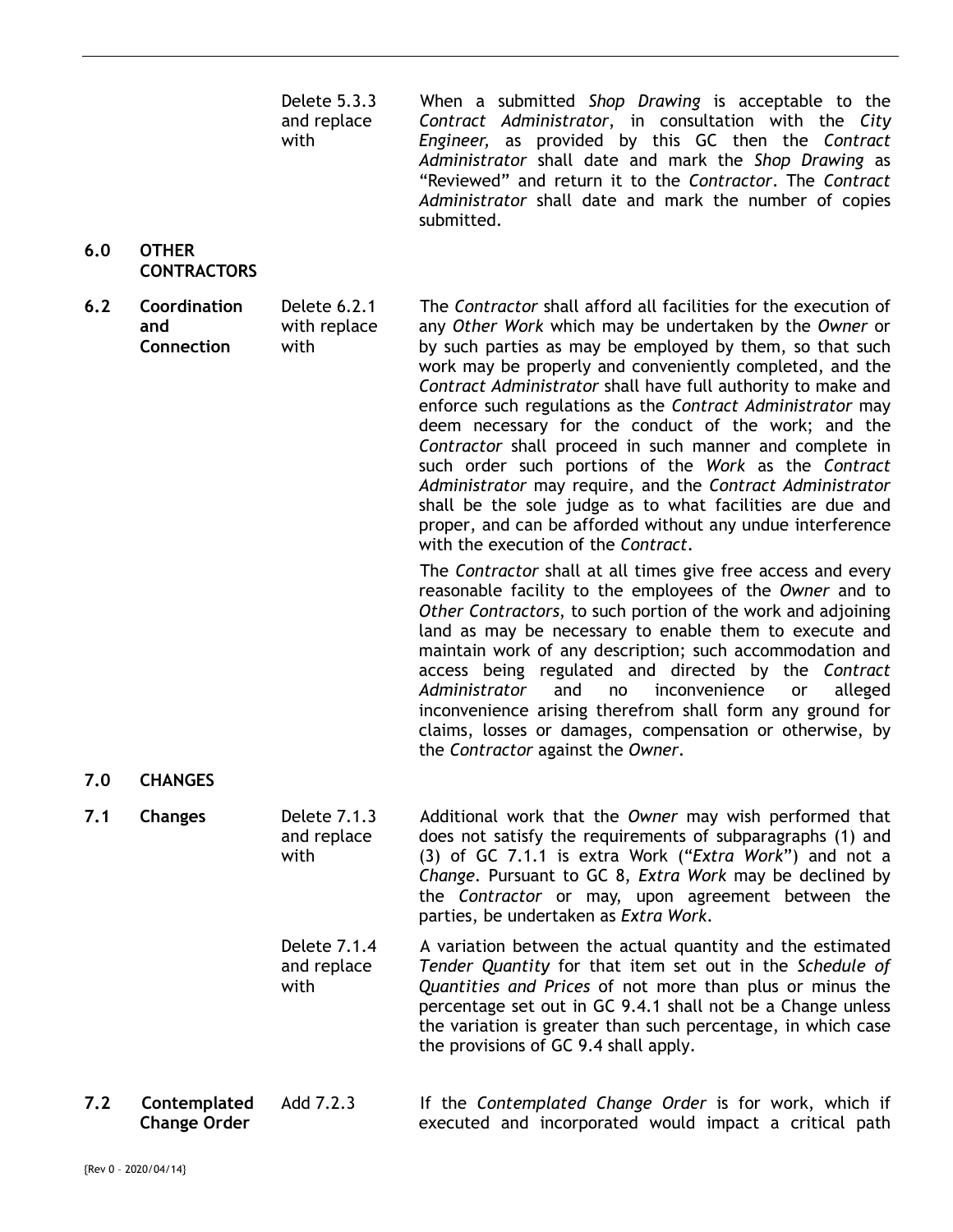element of the *Work*, then any delay in the *Contractor's* provision of a response to the *Contemplated Change Order* greater than 10 days, will be deemed a Delay by the *Contractor* as defined in GC 13.2.

- **7.4 Optional Work** Delete 7.4.1 and replace with *Optional Work* will only be included in the *Work* if the *Contract Administrator* so directs by *Change Order*, and in such event the *Contractor* shall perform the *Optional Work* as part of the *Work*, for the price tendered at the time of bid and with schedule extension as provided for in the *Contract Documents* (if any).
- **9.0 VALUATIONS OF CHANGES AND EXTRA WORK**
- **9.2 Valuation Method**  Delete 9.2.1 and replace with Adjustments to the *Contract Price* on account of *Changes* shall be valued by *Force Account*.
- **9.4 Quantity Variations**  Delete 9.4.1 and replace with If for any reason, including an addition or deletion under GC 7.1.1.a or GC 7.1.1.b respectively, the actual quantity of an item listed in the *Schedule of Quantities and Prices* constructed or provided by the *Contractor* varies more than plus or minus the *Variance Threshold Percentage* from the estimated quantity for that item as listed in the *Schedule of Quantities and Prices* (the "Tender Quantity"), then either the *Owner* or the *Contractor* may by written notice request a revised *Contract Price* in consideration of such change in quantities.
	- Delete 9.4.3 and replace with If notice is delivered to either party pursuant to GC 9.4.1, the *Contract Price* shall be revised as follows:
		- (1) in the case where the actual quantity an of item constructed or provided is less than the quantity of an item listed in the *Schedule of Quantities and Prices* by more than the *Variance Threshold Percentage*, the *Contract Price* shall be decreased by an amount equal to the unit price of the applicable item as listed in the *Schedule of Quantities and Prices* multiplied by the quantity of unit that constitute the amount of the item constructed or provided less than the *Variance Threshold Percentage; and* 
			- (2) in the case where the actual quantity an of item constructed or provided is more than the quantity of an item listed in the *Schedule of Quantities and Prices* by more than the *Variance Threshold Percentage*, the *Contract Price* shall be increased by an amount equal to the unit price of the applicable item as listed in the *Schedule of Quantities and Prices* multiplied by the quantity of unit that constitute the amount of the item constructed or provided in excess of the *Variance Threshold Percentage.*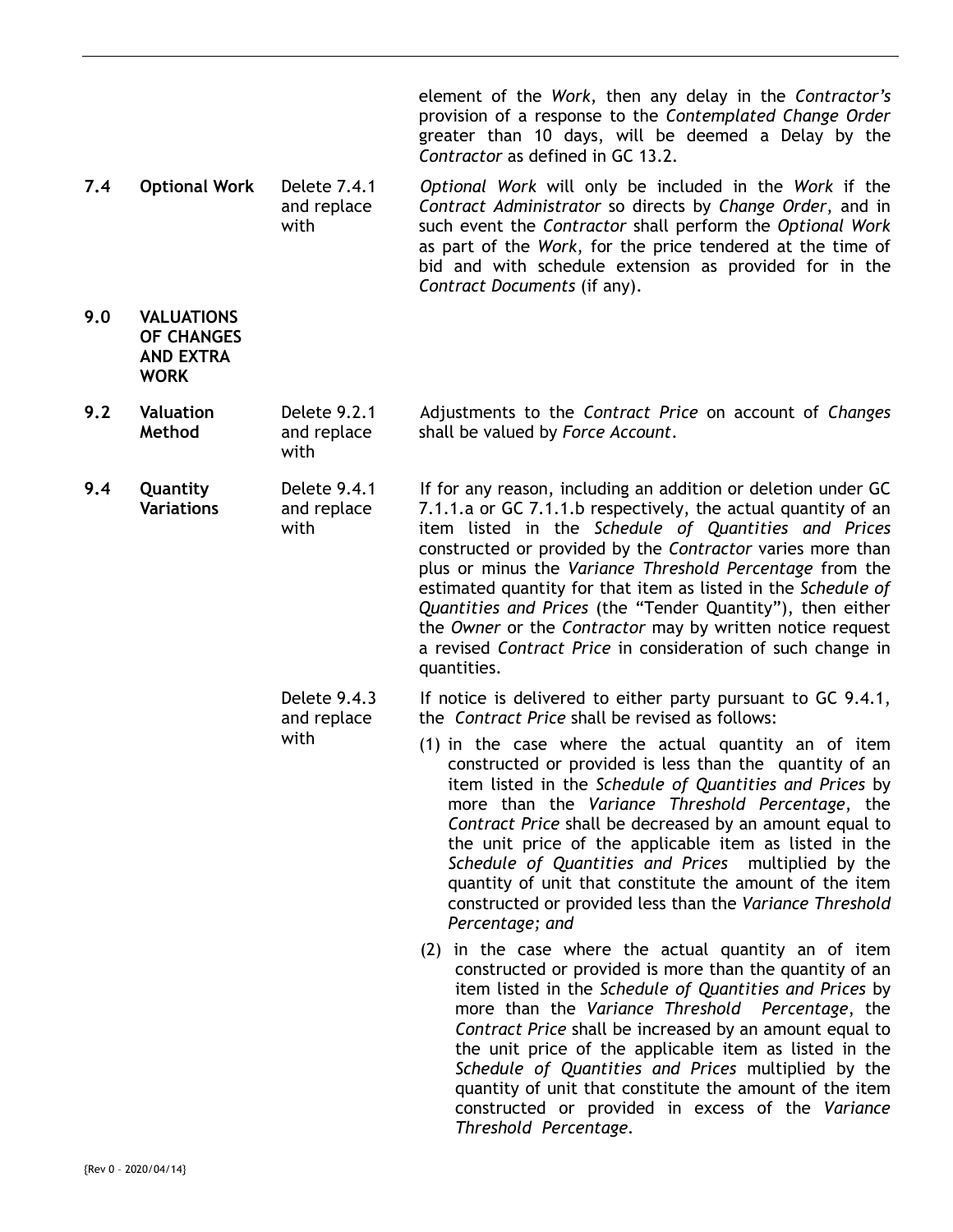- Delete 9.4.4 If either party requests a revision to the *Contract Price* pursuant to GC 9.4.1, the *Contractor* shall make available to the *Contract Administrator* all documentation reasonably required to verify that the actual amount of the applicable item constructed or provided by the *Contractor* is greater or less than, as the case may be, the quantity set out in the *Schedule of Quantities and Prices* by no less than the *Variance Threshold Percentage*.
- Delete 9.4.5 Delete 9.4.5

# **10.0 FORCE ACCOUNT**

**10.1 Force Account Cost**  Delete 10.1.1 and replace with Payment for *Work* based on *Force Account* shall be calculated as follows:

- (1) the costs of labour will be determined by the labour rates specified in Schedule 8 of the *Contract Documents* (Force Account Labour and Equipment Rates); and
- (2) the costs of equipment will be determined by the construction equipment rates specified in Schedule 8 of the *Contract Documents* (Force Account Labour and Equipment Rates);

in each case, such costs shall be deemed to include all amounts on account of overhead, profit, administrative, and any other indirect expenses or allowances, provided in all cases that the foregoing represents in the aggregate no greater than 10% of the costs set out in Schedule 8.

- Add 10.1.2 No compensation will be made for standby of the *Contractor's* labour or owned equipment, unless otherwise previously agreed to in writing. In the case of an occurrence of standby, the standby hours will be separated from the actual hours worked on the records.
- Add 10.1.3 In the completion of *Work* based on *Force Account*, the *Contractor* shall take all reasonable efforts to minimize the effects and costs of the *Work* based on *Force Account*, and this obligation shall be taken into account in the determination of the *Contractor*'s entitlement to a *Contract* extension and reimbursement of costs. If in the opinion of the *Contract Administrator*, the *Contractor* is using an unsuitable methodology, the *Contractor* will be immediately advised that *Work* based on *Force Account* is to cease and will not recommence until the *Contractor* has presented an acceptable methodology.
- **10.3 Submit Accurate Records**  Append to 10.3.1 Neither the *Contract Administrator* nor their site representative's signature upon the submitted daily sheet forms any agreement for payment, only an agreement on the hours worked under *Force Account*.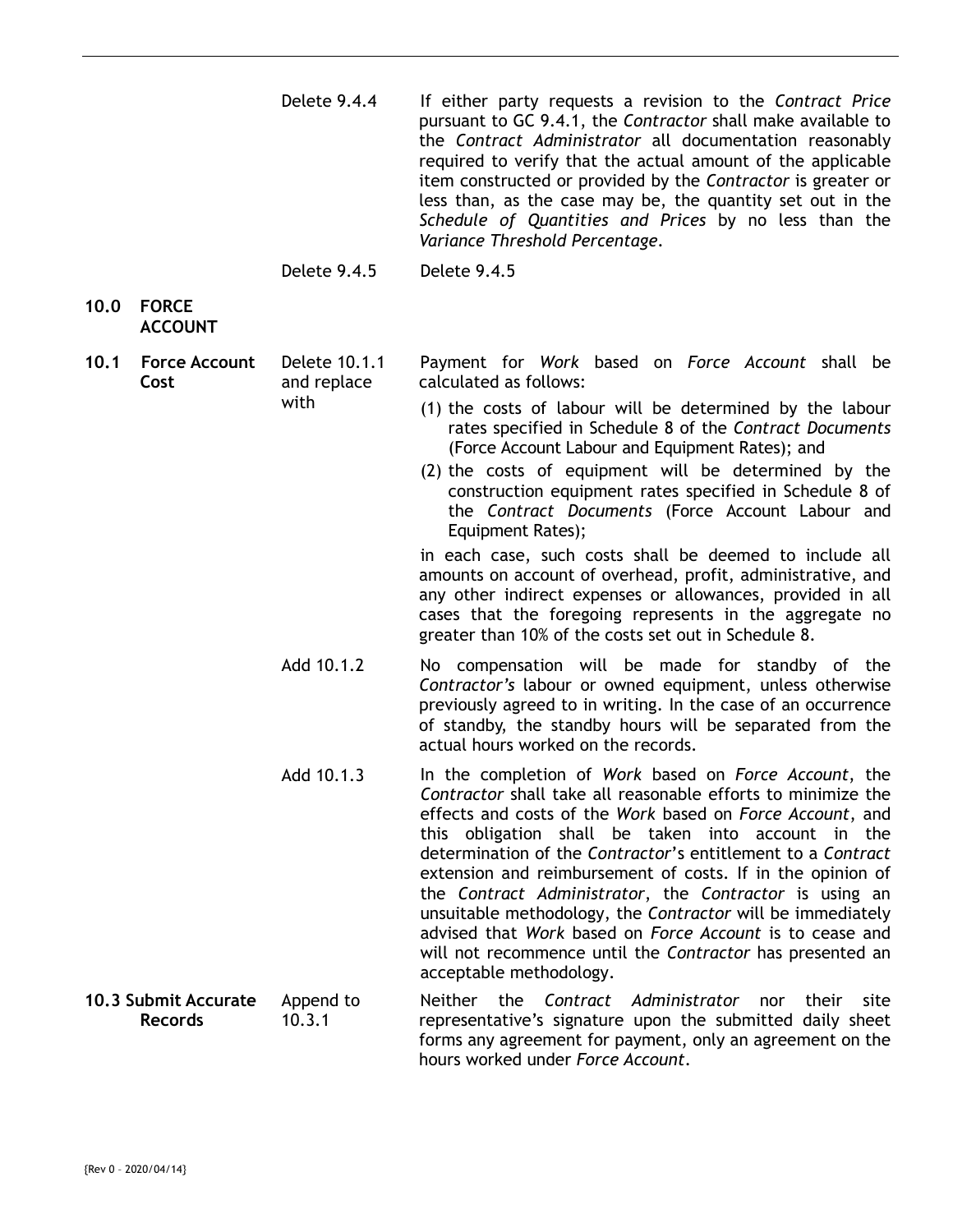- **12.0 HAZARDOUS MATERIALS**
- **12.1 Risk of Hazardous Materials**  Add12.1.4 The *Contractor* shall conduct no *Work* on materials that are potentially *Hazardous Materials* without prior testing. Responsibility for testing will be agreed upon prior to commencing *Work*.
- **12.3 Directions for Hazardous Materials**  Delete 12.3.2 and replace with The *Work* shall be performed in full compliance with all *Laws* applicable to any *Hazardous Materials* encountered at the *Place of the Work* by an *Approved Abatement Contractor*.
- **13.0 DELAYS**
- **13.1 Delay by Owner or Contract Administrator**  Add 13.1.2 No additional *Contract Time* and no additional reimbursement will be owed to the *Contractor* by the *Owner*, for instances where the delay by *Owner* or *Contract Administrator* is as a direct result of a preceding Delay by the *Contractor*.
- **Delay**  Add 13.3.2 A delay for *Abnormal Weather* will only be considered if the *Contractor* can show that one or more of the following apply:
	- (1) A weather condition, as determined by the *Contract Administrator*, that prevents the *Contractor* from proceeding with at least 60% of the normal labour and equipment force, for at least 5 hours on a component of the *Work*, which if delayed is on the critical path of the most up to date *Construction Schedule*, and as such will delay the completion of the *Work*;
	- (2) The *Contractor* cannot reasonably complete other *Work* on the *Site* to advance the schedule; AND
	- (3) The Contractor complies with the requirements of GC.13.6.3

And, that the *Contractor* has pursued alternate construction methodologies to mitigate potential delays for contractual *Work* in advance of the expected seasonal weather.

- **Damages for Late Completion**  Delete 13.9.1 and replace with If the *Contractor* fails to meet the *Milestone Date* for *Substantial Performance* as set out herein (and as may be adjusted pursuant to the provisions of the *Contract Documents)*, then the *Owner* may deduct from any monies owing to the *Contractor* for the *Work*:
	- (1) as a genuine pre-estimate of the *Owner's* increased costs for the *Contract Administrator* and the *Owner's* own staff caused by such delay an amount of *[\$1500.00]* per day or pro rata portion for each *Day* that actual *Substantial Performance* is achieved after the *Substantial Performance Milestone Date*; plus *[NOTE: Consider whether the above amount is appropriate for the applicable project]*
	- (2) all direct out-of-pocket costs, such as costs for safety, security, or equipment rental, reasonably incurred by

**13.9 Liquidated** 

**13.3 Unavoidable**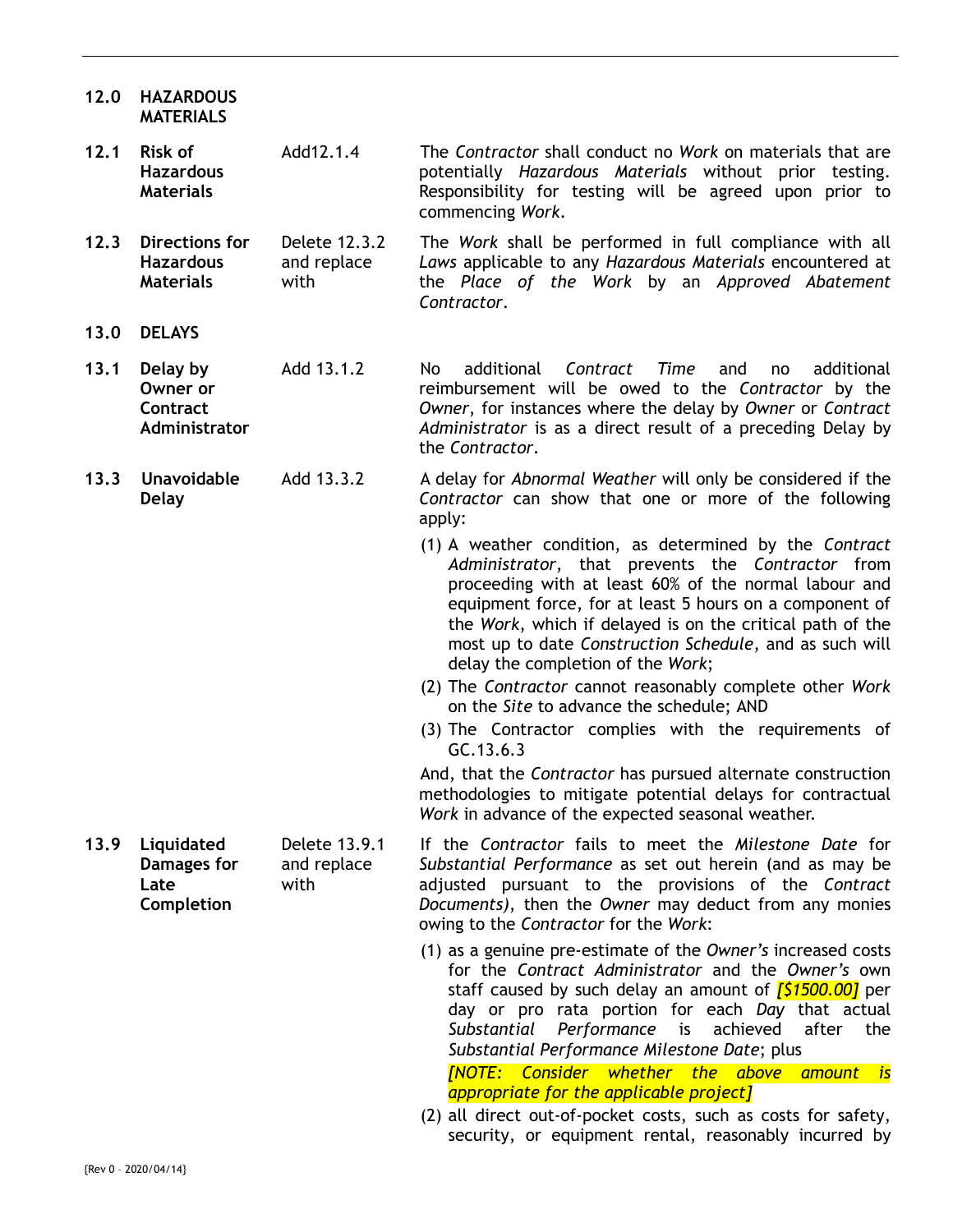the *Owner* as a direct result of such delay.

If the monies owing to the *Contractor* are less than the total amount owing by the *Contractor* to the *Owner* under (1) and (2) then any shortfall shall immediately, upon written notice from the *Owner*, and upon *Substantial Performance*, be due and owing by the *Contractor* to the *Owner*.

Add 13.9.2 If the *Contractor* fails to meet the date agreed to for *Total Performance* or any other *Milestone Date*, the *Owner* may deduct monies as set out in GC 13.9.1.

- **15.0 OWNERS RIGHTS ON CONTRACTORS DEFAULT**
- **15.0 Contractor Default**  Add 15.0.0 The *Owner*, without prejudice to any other right, may elect to terminate the *Contract* forthwith upon notice to the *Contractor* if:
	- (1) the *Contractor* fails to comply with the *Notice to Proceed*;
	- (2) the *Contractor* commits an act of bankruptcy or becomes a bankrupt or makes a general assignment for the benefit of the *Contractor's* creditors;
	- (3) a receiver is appointed for the *Contractor's* business;
	- (4) the *Contractor* fails, on reasonable notice from the *Contract Administrator*, in consultation with the *City Engineer*, to supply enough proper labour, equipment, or products;
	- (5) the *Contractor* does not pay promptly the *Contractor's* employees, *Subcontractors* or suppliers;
	- (6) the *Contractor* does not comply with the requirements of the WorkSafeBC Regulations, or otherwise fails to meet the safety requirements of the *Contract*; or
	- (7) the *Contractor* persistently or substantially breaches any provision of this *Contract*.

On such termination, the *Contract Administrator*, in consultation with the *City Engineer,* may arrange for the performance of the *Work* by whatever method the *City Engineer* deems expedient but without undue delay or expense.

- **15.3 Termination** Append to 15.3.1 (1) which possession the *Contractor* hereby pledges to the *Contract Administrator* as agent for and on behalf of the *Owner*, as security for the performance of the *Contract* and the *Work*, provided that upon completion of the *Work,* the *Contract Administrator* shall return to the *Contractor* or its legal representative any such chattels so taken in possession in their original condition (ordinary wear and tear excepted) if not incorporated in the *Work*, without any compensation for use thereof.
	- Add 15.3.3 In case the *Work* or any part thereof is assumed from the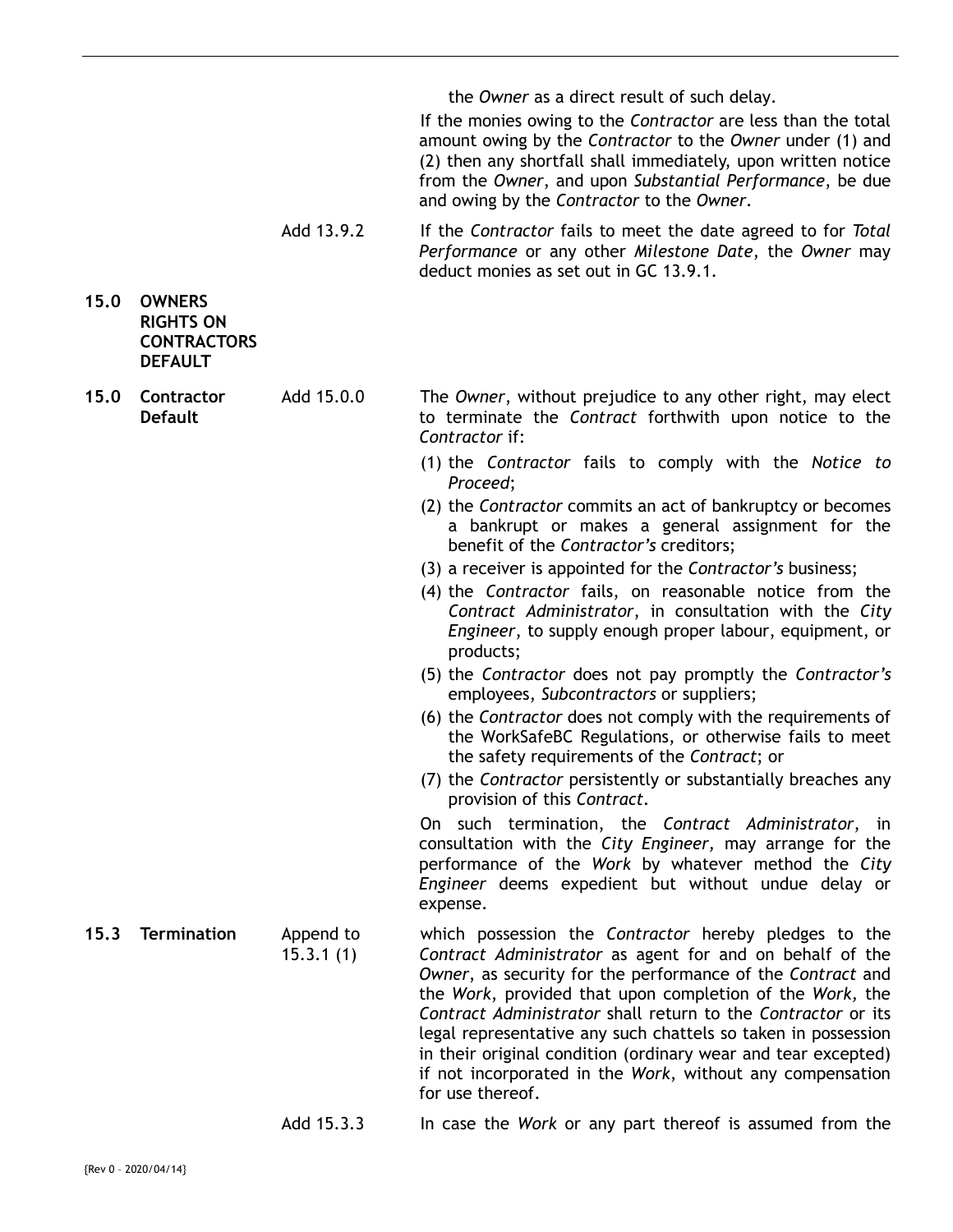*Contractor*, as herein provided, it shall in no way affect the relative obligations of the *Owner* and the *Contractor* or its sureties in respect of the *Contractor's* or their obligation, or in respect of the remainder of the *Work* (if any), as the *Contract Administrator,* in consultation with the *City Engineer,* may consider reasonable. The *Contractor* and its sureties in every case shall be liable for such damages, expenditures and extra expenditures, and for all additional cost of the *Work* which may be incurred by reason of termination of the *Contract* pursuant to this GC 15, together with the compensation for liquidated damages, if any, from the date fixed for the *Total Performance* of the *Work*, and the same may be deducted or collected by the *Owner* as provided by GC 18.11.

All the powers of the *Owner* with respect to the determination of any doubts, *Disputes* and differences, and the determination of the sum or sums, or balance of money to be paid to or received from the *Contractor*, and otherwise in respect of the *Contract* shall nevertheless continue in force.

Add 15.3.4 The fulfilment by the *Contractor* of any stipulation in the *Contract* may be enforced by legal proceedings and judgement, or order of Court, without prejudice to any other remedy herein contained. Neither the *Owner* nor any of its officials, officers, employees or other agents shall be liable or accountable to the *Contractor* in any way for the manner in which, or the price at which the *Work*, or any portion thereof, may have been or may be done or completed by the *Owner*.

> No proceeding taken pursuant to this GC 15 or pursuant to any other provision of the *Contract* shall at any time be deemed to be an assignment of the *Contract* or of any portion thereof, unless otherwise agreed to in writing.

**Contract Without Default of Contractor**  Add 15.4.1 The *Contract Administrator* may, as agent for and on behalf of the *Owner*, at the *Contract Administrator's* discretion terminate the *Contract* at any time upon written notice to the *Contractor* notwithstanding the fact that the *Contractor* may not then be in default, in which event the *Owner* shall be liable to the *Contractor* only for *Work* done and materials delivered at or to the *Site* up to the date of the termination plus reasonable demobilization costs up to a maximum of \$*[\_\_\_\_\_\_\_\_\_\_]*.

> Upon payment of the aggregate of the aforesaid sums, the *Owner*, the *Contract Administrator* and the *Contractor* shall be released from their liabilities or obligations under the *Contract* save and except that the liabilities and obligations of the *Contractor* shall continue with respect to: (i) deficiencies and warranties in the portion of the *Work* completed prior to termination; and (ii) the indemnification requirement set out in GC.22.

**15.4 Termination of**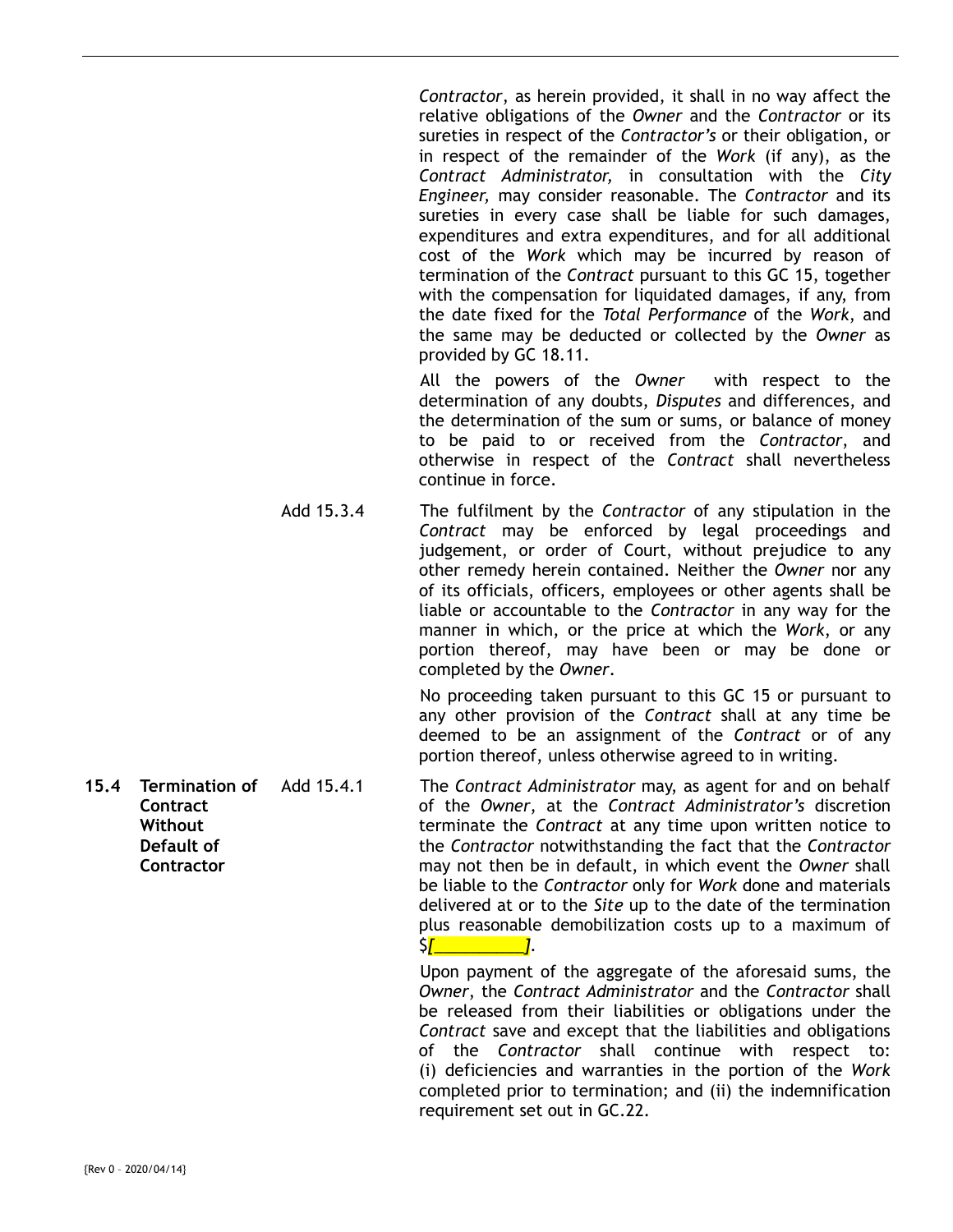- **16.0 CONTRACTORS RIGHTS ON OWNERS DEFAULT**
- **16.3 Notice of Default**  Delete 16.3.1 and replace with
	- If:
		- (1) the *Contract Administrator* fails to issue a certificate in accordance with the provisions of GC 18.1.1; or
		- (2) the *Owner* fails to pay the *Contractor* when due the amounts certified by the *Contract Administrator* or awarded by arbitration or court; or
		- (3) the *Owner* fails to provide the *Contract Documents* as required by GC 2.1.1;

then the *Contractor* may give written notice to the *Contract Administrator*, with a copy to the *Owner*, that the *Owner* is in default and demand that the *Owner* correct the default within 20 *Days*, and if the *Owner* fails to make the correction then, without prejudice to any other right or remedy the *Contractor* may have, the *Contractor* may stop the *Work* or terminate the *Contract*.

- **17.0 DISPUTES**
- **17.9 Attornment to Jurisdiction of Courts of British Columbia**
- **18.0 PAYMENT**
- **18.1 Preparation of the Payment Certificate**
- **18.4 Holdbacks** Delete 18.4.1 and replace

with

- Add 17.9 Notwithstanding any other provision of the *Contract*, the *Owner* and the *Contractor* irrevocably and unconditionally attorn to the jurisdiction of the courts of British Columbia, and courts to which appeals therefrom may be taken, in respect of any dispute or claim arising under or relating to the *Contract*.
- Add 18.1.0 5 *Days* prior to the end of the calendar month, the *Superintendent* shall compile and submit a summary of the daily quantities for *Work* completed within the past month. This shall be included with other deliverables such as the *Adjusted Baseline Schedule*, *Quality Management* reports, and supporting documentation in GC 18.2.1.
	- Builders Lien Holdback: The *Owner* shall:
		- (1) hold back 10%, or other percentage as required by the *Builders Lien Act*, of any amounts due to the *Contractor* as a builders lien holdback; and
		- (2) if the *Place of the Work* is a highway, City *Street*, or right-of-way then, notwithstanding that a lien cannot be registered against the *Place of the Work*, hold back the percentage that would have been required if the *Builders Lien Act* did apply of any amounts due to the *Contractor* as a builders lien holdback, on the same conditions as though such hold back was a requirement of the *Builders Lien Act*, including making payment from such hold back directly to *Subcontractors*.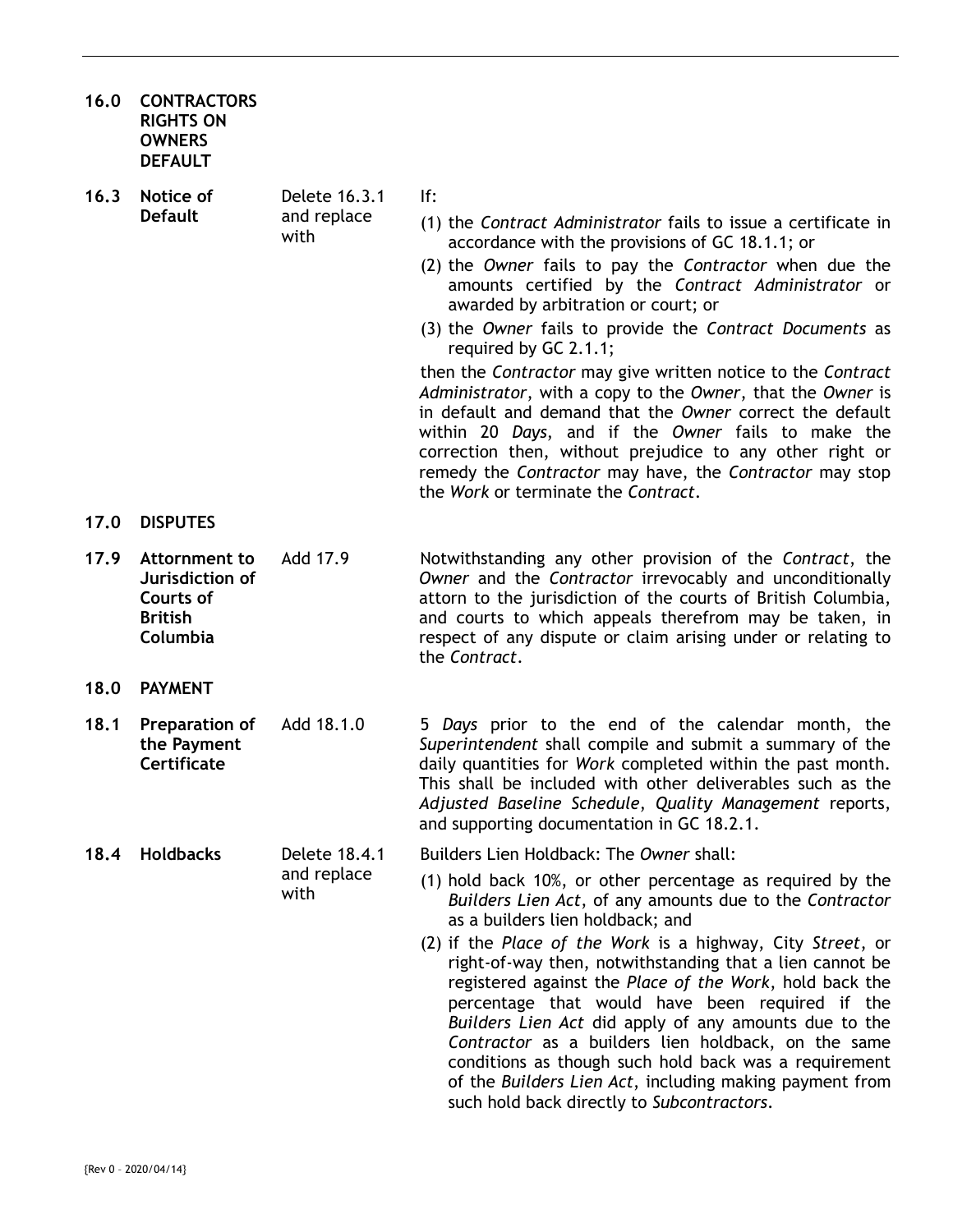Add 18.4.6 *Maintenance Security Hold Back*: The *Owner* shall hold back 5%, of any amounts due to the *Contractor* as a maintenance security holdback, to cover the costs of corrections to defective *Work* that may be required.

> The *Contractor* may substitute a letter of credit, in the amount of the *Maintenance Security Holdback*, in a form and from a financial institution acceptable to the *Owner*, for the *Maintenance Security Holdback*.

**18.5 Payment** Delete 18.5.1 and replace with During progress of the *Work*, the *Contractor* may make application to the *Contract Administrator* for payment, in the form of an invoice accompanied by:

- (1) a *Payment Certificate* approved by the *Contract Administrator* as per GC 18.1,
- (2) a sworn declaration that all amounts relating to the *Work*, due and owing as of the end of the month to third parties including all *Subcontractors* and suppliers, have been paid, and
- (3) such other documentation reasonably required by the *Contract Administrator* as may be necessary to establish to the *Contract Administrator's* satisfaction the compliance by the *Contractor* with the conditions of the *Contract.*

All in a form acceptable to the *Contract Administrator*, on or before the last day of every month for any portion of the *Work* done to the date of the application.

The net amount shown for payment, less any holdback required by the *Builders Lien Act* and less the aggregate of any previous payments, all in accordance with the *Contract* and with the *Builders Lien Act* (if and to the extent applicable), shall be due and payable to the *Contractor* 30 days following submission of an invoice to the *Owner*, in an acceptable format, accompanied by and consistent with the *Payment Certificate* approved by the *Contract Administrator.*

The *Owner* will, in addition to other holdbacks as provided by the *Contract Documents*, be entitled to deduct and retain from payments otherwise due to the *Contractor*, a *Maintenance Security Holdback* as per GC 18.4. The balance of the *Maintenance Security Holdback* not required to correct defective *Work*, and remaining at the end of the *Warranty Period*, shall be paid without interest to the *Contractor*.

On *Substantial Performance* being certified in accordance with the procedures set out in GC 18.6 and the value of the certified deficiencies being agreed upon, the *Contractor* may make application to the *Contract Administrator* for the balance of all monies then owing under this *Contract* to the *Contractor*, submitting also such documentation as is required by GC 18.6.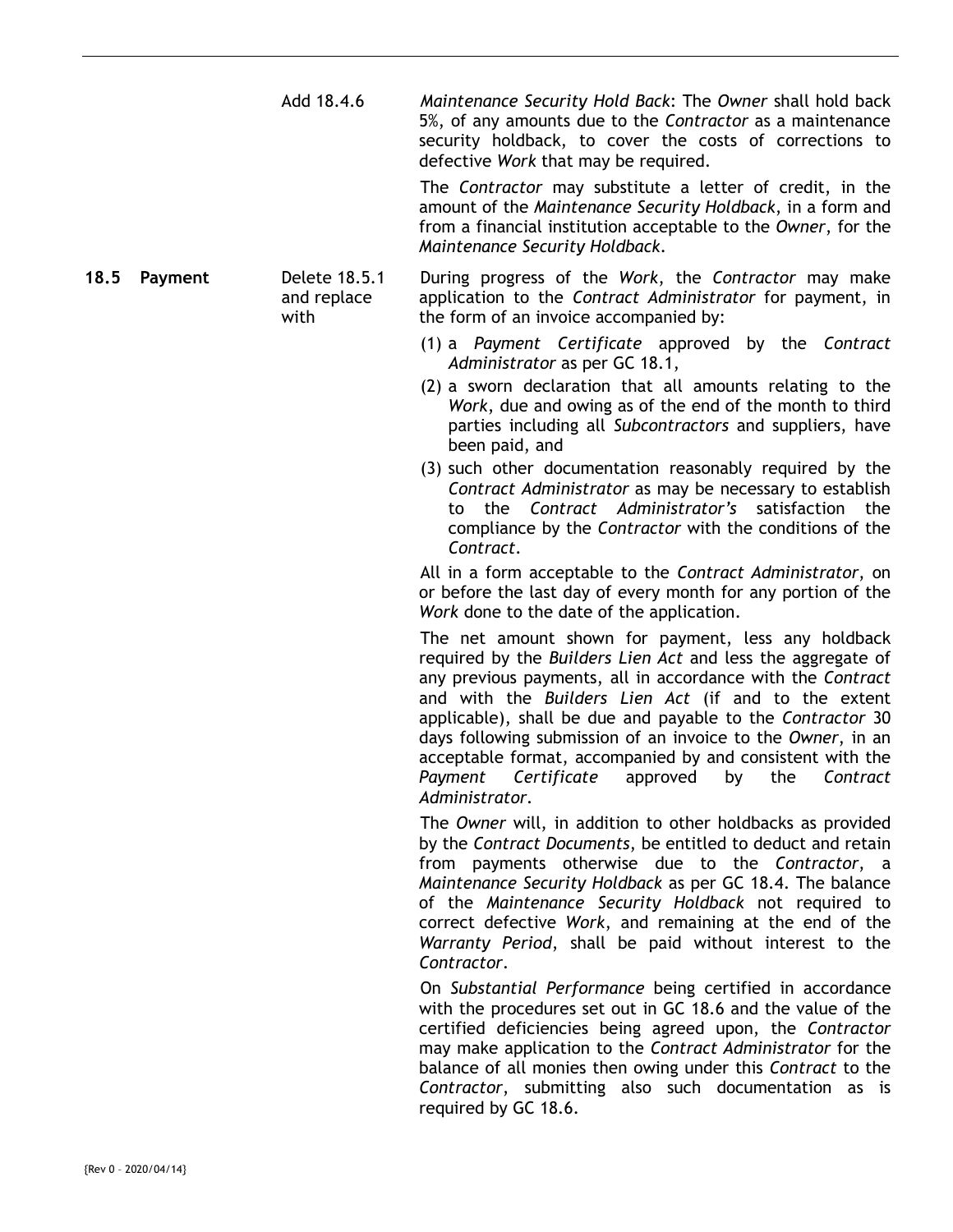Delete 18.5.3 and replace with If for any reason the *Owner* disputes the net amount shown for payment on a *Payment Certificate* the *Owner* shall, within the time specified in this GC, pay to the *Contractor* any amount not disputed and also deliver to the *Contractor* and the *Contract Administrator* written reasons for any deductions.

> The dispute by the *Owner* of the correct amount owning shall be a *Dispute* and the written reasons for any deduction shall constitute a *Dispute Notice*.

Add 18.5.4 After 55 calendar days have elapsed from the date of the *Certificate of Substantial Performance* issued in accordance with GC 18.6 and upon the *Contract Administrator's* satisfaction that no encumbrance, lawful claim or lien exists, the *Owner* will, within a further 10 calendar days, make payment to the *Contractor* of all monies due under this *Contract* at the date of *Substantial Performance*, including the release of all remaining *Builders Lien Act*  holdback amounts, if any, but retaining at least twice the estimated value of the certified deficiencies, and retaining the *Maintenance Security Holdback*.

> Upon the issuance of the *Certificate of Total Performance*, the *Owner* will make a final payment of all monies owing to the *Contractor* under the *Contract*, except for the Maintenance Security Holdback, which shall be released as per GC 18.5.1.

- Add 18.5.5 Upon the issuance of the *Certificate of Total Performance*, the *Owner* will make a final payment of all monies owing to the *Contractor* under the *Contract*, except for the *Maintenance Security Holdback*, which shall be released as per GC 18.5.1.
- Add 18.5.6 Where payment is not made in accordance with the payment provisions contained in GC 18.5, the overdue amount shall bear interest at the lending rate of the Bank of Montreal for its prime commercial customers and such interest shall be calculated from and after the date upon which such payment was due and shall accrue until the date that payment of the overdue amount together with interest is made. This interest obligation on the *Owner* shall constitute the sole remedy of the *Contractor* for late payment.
- **18.6 Substantial Performance**  Add 18.6.3 (3) A completed set of legible, marked up as-constructed prints and survey point file containing all inverts, casting elevations and all other information required for the production of *Record Drawings*. If additional information is required, the *Contract Administrator* will cause that information to be obtained, and in doing so, will deduct the costs to the *Owner* from the final progress payment.
	- Delete 18.6.4 and replace with The *Owner*, the *Contract Administrator* and the *Contractor* shall inspect the *Work* and any remaining deficiencies shall be detailed and included on the *Certificate of Substantial Performance*. The date of *Substantial Performance* shall be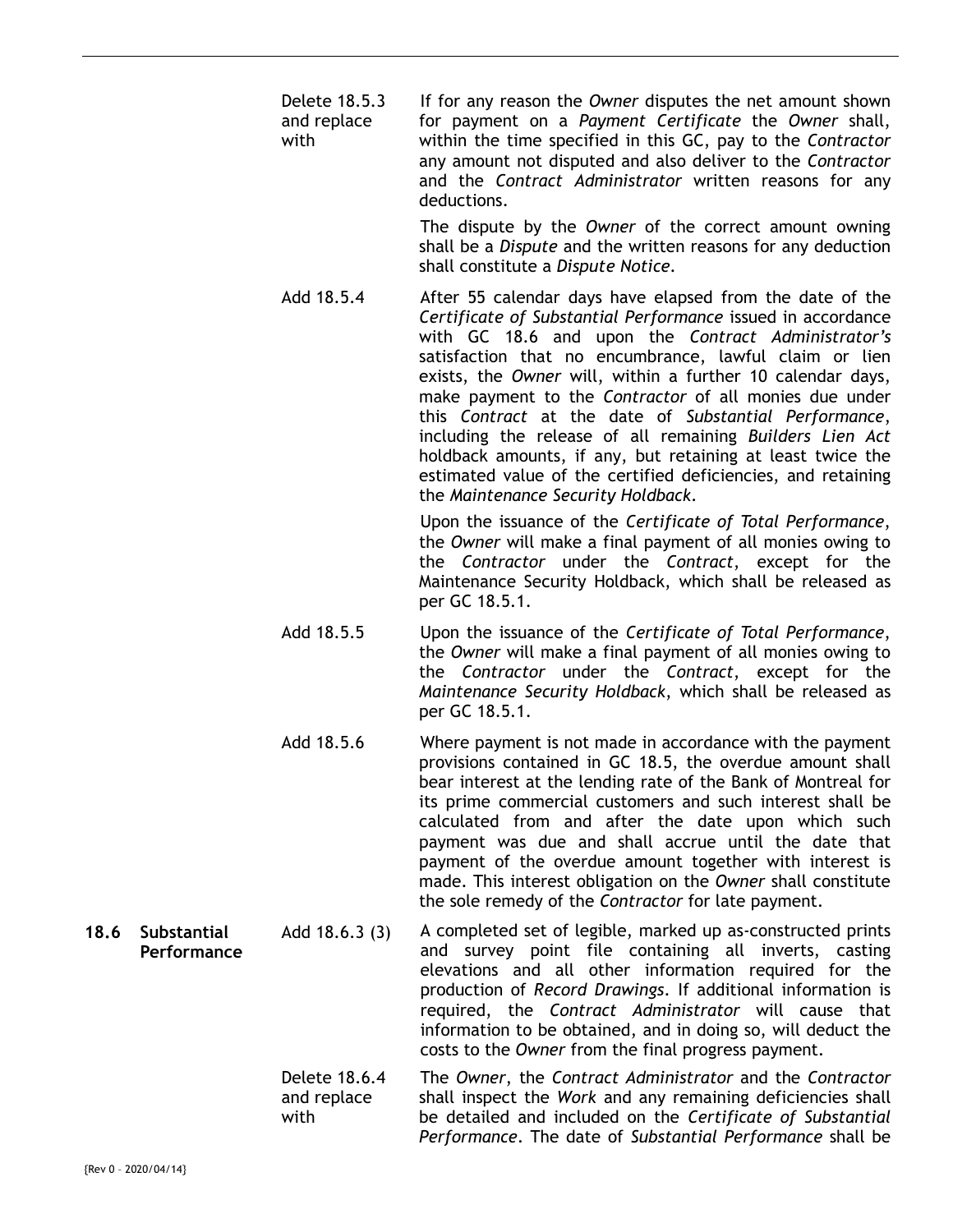as stated in this Certificate. Upon issuance of the *Certificate of Substantial Performance* to the *Contractor*, the *Contract Administrator* shall set a reasonable date for the *Total Performance* of the *Work*.

- Add 18.6.7 For the purposes of the *Builders Lien Act* (to the extent applicable), the *Certificate of Substantial Performance* as described herein shall serve as the *Contract's* certificate of completion, and the date of *Substantial Performance* stated in the Certificate shall be deemed to be the date of the Certificate's issuance.
- **18.10 Statutory Declarations**  Add 18.10.1 The *Contractor* shall submit with each of the *Contractor's* applications for payment such statutory declarations as may be required herein, which shall be sworn in duplicate by the *Contractor*, or by such person on behalf of the *Contractor* as the *Contract Administrator* may approve.
	- (1) Prior to payment and as condition to any payment, the *Contract Administrator* may at any time require the *Contractor* to file with the *Contract Administrator* a statutory declaration showing that all wages for the various classes of labour, the hire of trucks, equipment, etc., employed in or about the *Site*, all products or other things supplied for use in or upon the *Work* and amounts due to *Subcontractors* and suppliers have been paid and satisfied and that there is no encumbrance, lawful claim or lien accruing for labour or services in connection with the *Work*.

Should any amounts be due and unpaid for wages, equipment, hire, products and *Subcontractors* or suppliers as above listed or any encumbrance, lawful claim or lien accrue, the amounts shall be listed on a duly attested statement, in duplicate, and attached to the statutory declaration referred to above.

The *Contract Administrator* may at any time, if the *Contract Administrator* deems it advisable, require from the *Contractor* a statement showing the rates of wages paid by the *Contractor* for the various classes of labour, the rates of hire of trucks and equipment employed and the prices and quantities of any products supplied for use in or upon the *Work* and may also require the statement to show in detail the names of unpaid employees, the rates of wages and amounts due to each, and the names of creditors, quantities, prices and amounts due to each. Such statement shall be duly attested in duplicate as above and be a condition precedent to the right of the *Contractor* to receive payment.

(2) Prior to final payment and as a condition to issuance by the *Contract Administrator* of a *Certificate of Total Performance*, the *Contractor* shall file with the *Contract Administrator* a statutory declaration showing that all *Work* in respect of the *Contract* has been completed; all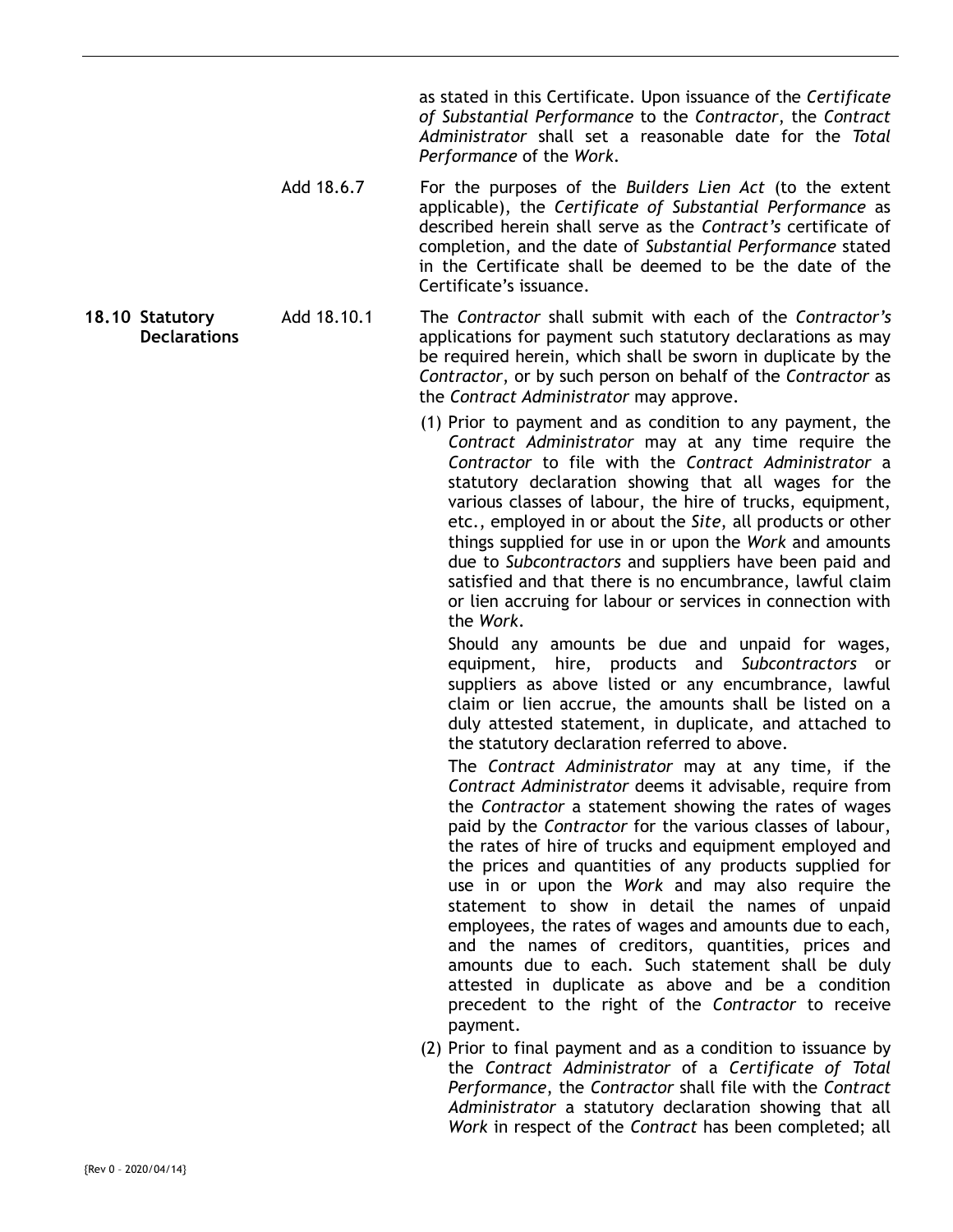accounts, detailed in the first sentence of Section (1) of this General Condition have been paid and satisfied and there is no encumbrance, lawful claim or lien accruing for labour, products or services in connection with the *Work*; and payments already received and due under the final payment application are accepted by the *Contractor* as full compensation for everything furnished and done by the *Contractor* under the *Contract*.

The *Contractor's* payrolls, time-books, books of account, invoices, receipt and statements relating to its *Work* under the *Contract* shall be at all times open for inspection and extract by the *Contract Administrator* and the *Owner* and any authorized representative of them.

- **18.11 Money Due to Owner**  Add 18.11.1 All money payable to the *Owner* by the *Contractor* may be retained out of any money then due, or which may become due from them to the *Contractor* under this or any other contract with the *Owner*, or otherwise howsoever, or may be recovered from the *Contractor* and its sureties, or any of either of them, in any Court of competent jurisdiction, as a debt due to them; and the *Contract Administrator* shall have full power to withhold any estimate or certificate, if circumstances arise which may indicate to him or her the advisability of so doing, until the *Contract Administrator* is satisfied that the *Work* and material so far done or furnished are in accordance with the *Contract* and that the *Contractor* is otherwise entitled thereto, though the sum to be retained may be unascertained.
- **19.0 TAXES, DUTIES AND GST**
- **19.4 Non-Resident Withholding Tax**

Add 19.4.1 If the *Contractor* is, at any time, a non-resident of Canada, within the meaning of the *Income Tax Act* (Canada) as amended, then, and the *Contractor* hereby so agrees, the *Owner* may deduct from all money payable under the *Contract* and remit to the Receiver-General of Canada, the Government of Canada or the Canada Revenue Agency sums required to be withheld and remitted by the *Income Tax Act*  (Canada), as amended.

> The *Owner* will receive a further credit under the *Contract* for money withheld as of and from the date of the withholding (regardless of when or whether remitted) and no interest will be payable by the *Owner* on sums withheld, not remitted as aforesaid and later paid directly to the *Contractor*.

- **20.0 LAWS, NOTICES, PERMITS AND FEES**
- **20.2 Permits** Delete 20.2.1 and replace Except for *Owner Permits*, the *Contractor* shall obtain all permits, licenses, approvals and certificates which, as of the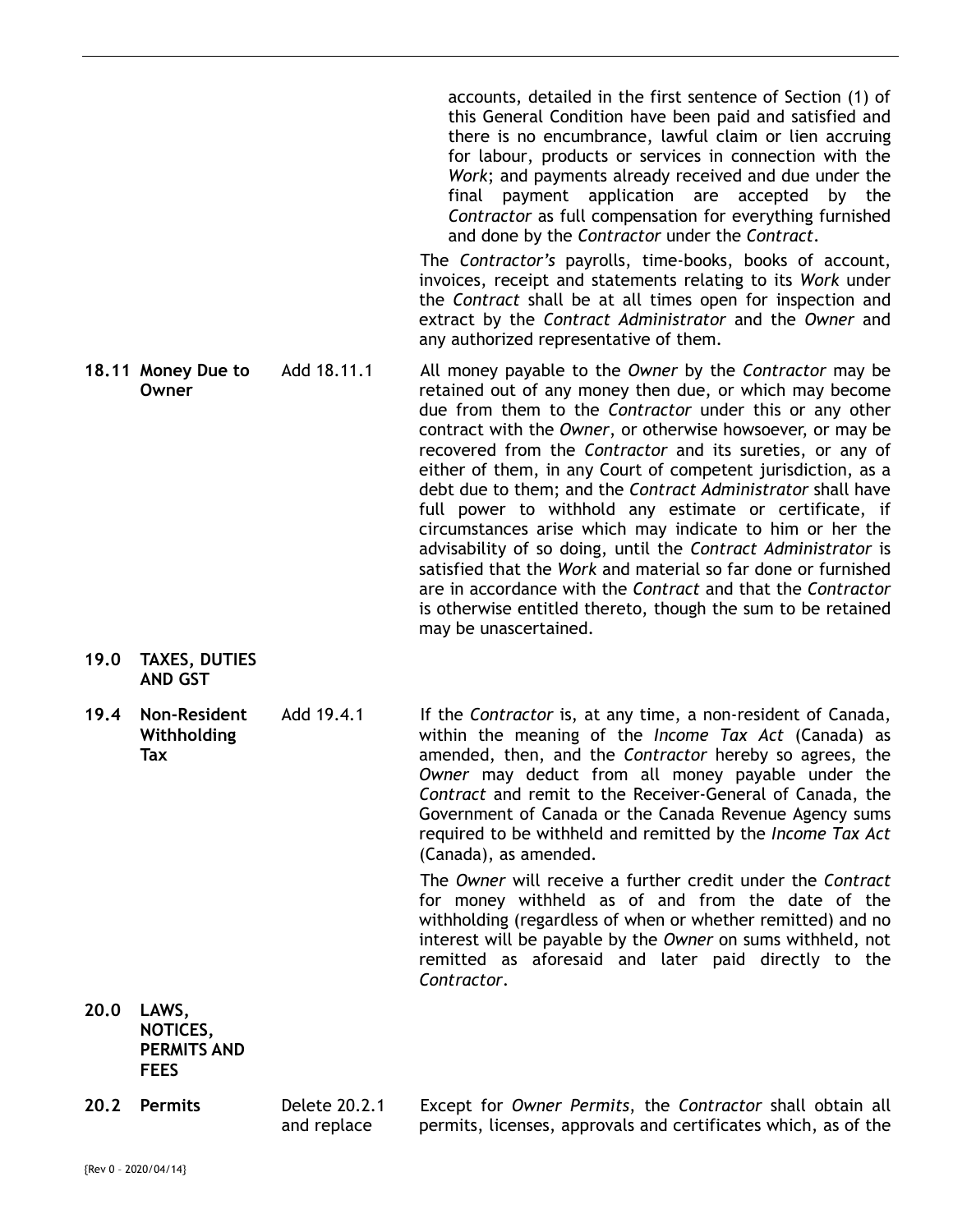- with *Tender Closing Date*, are required for the performance of the *Work* (collectively the "*Contractor Permits*"). *Contractor Permits* shall include all municipal construction permits and approvals. The *Contractor* shall pay all *Contractor Permit* fees.
- Delete 20.2.2 and replace with Unless otherwise noted in the *Contract Documents*, the *Owner* shall obtain those permits, clearances and approvals that are required for operation of the completed project, including any permanent easements or other permanent property rights, land use approvals (such as zoning) or environmental approvals (such as Federal Department of Fisheries and Oceans) (collectively the "*Owner Permits*"). The *Owner* shall obtain all *Owner Permits* in a timely manner so as not to delay the progress of the *Work*.

*[NOTE: City staff should specifically add any additional permits that the City will be responsible for obtaining and delete any of the above listed permits that the Contractor will be responsible for obtaining for this project.]* 

- Add 20.2.3 All *Work* within *City* properties shall be carried out and completed within the stated terms and conditions of any applicable permit, specification and bylaw.
- Add 20.2.4 It is the *Contractor's* responsibility to seek clarification and instruction from the *Contract Administrator* regarding construction activities that are not covered by the applicable permits, bylaws and *City* and *MMCD* Specifications. In the event of any variation between this manual and *City* bylaws, the bylaws shall prevail.
- **21.0 WORKERS COMPENSATION REGULATIONS**
- **21.0 Payment of WorkSafe BC Assessments**  Add 21.0.0 The *Contractor* agrees that it shall at its own expense procure and carry or cause to be procured and carried and paid for, full WorkSafe BC coverage for itself and all workers, employees, servants and others engaged in or upon any *Work* or service which is the subject of this *Contract*. The *Contractor* agrees that the *Owner* has the unfettered right to set off the amount of the unpaid premiums and assessments for such WorkSafe BC coverage against any monies owing by the *Owner* to the *Contractor*. The *Owner* shall have the right to withhold payment under this *Contract* until the WorkSafe BC premiums, assessments or penalties in respect of *Work* done or service performed in fulfilling this *Contract* have been paid in full.
- **21.2 Contractor is "Prime Contractor"**  Delete 21.2.1 and replace with Unless otherwise specified in the *Contract Documents* or notified to the contrary by the *Contract Administrator*, the *Contractor* is the "Prime Contractor" for the purpose of all *Laws* relative to occupational health and safety, including the discharge of all duties of the "Prime Contractor" under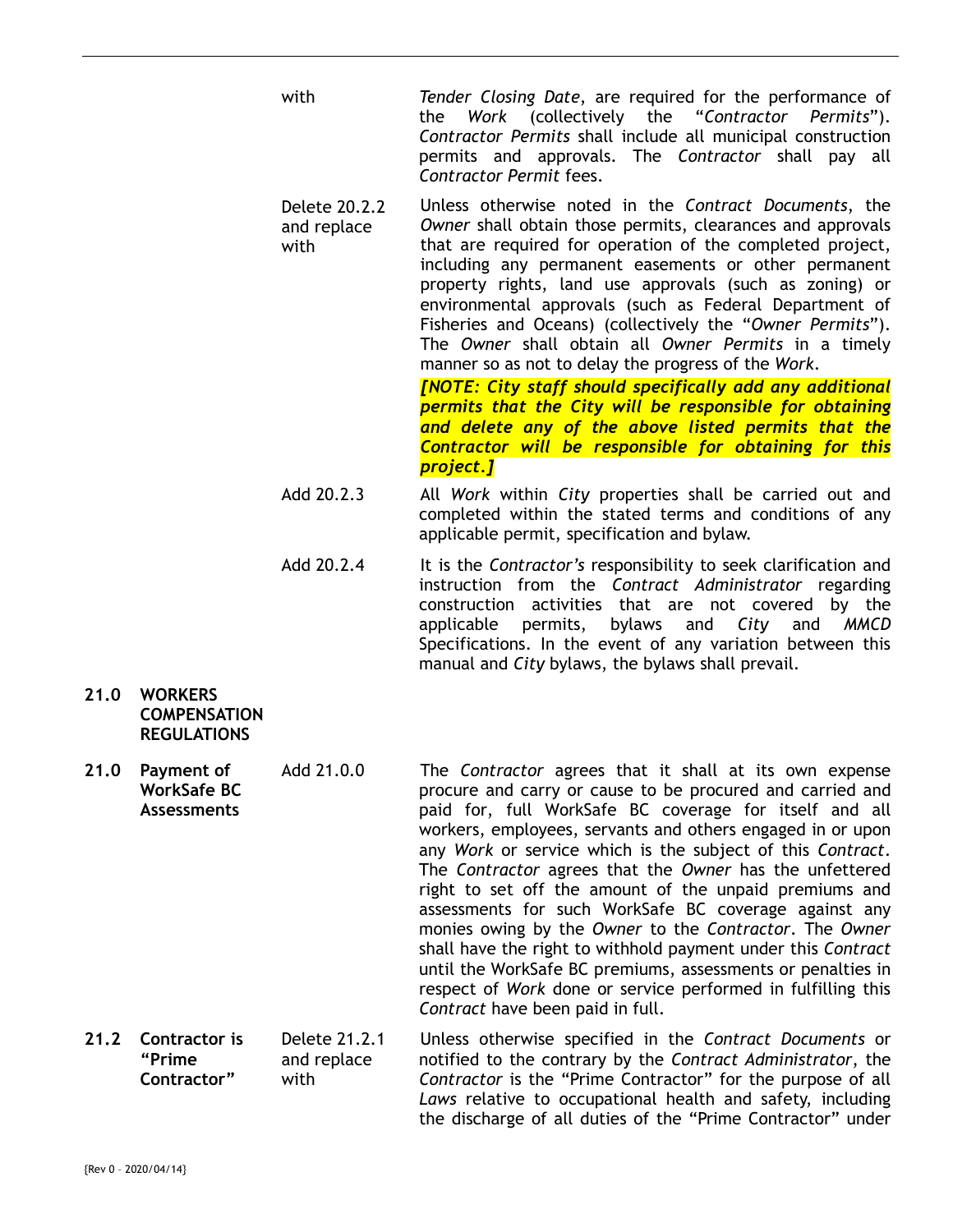the *Workers Compensation Act* (British Columbia), notwithstanding that the *Owner*, the *Contract Administrator* or *Other Contractors* may provide from time to time some of the services normally provided by such "Prime Contractor". In this GC.4.2 "Prime Contractor" has the definition ascribed to the term "prime contractor" under the *Workers Compensation Act* (British Columbia).

- Add 21.2.2 If the *Contractor* is the "Prime Contractor", the *Contractor* shall:
	- (1) comply with all Laws, and all reasonable rules established by the Owner of which the Contractor is given timely notice through the Contract Administrator, relative to occupational health and safety;
	- (2) initiate, maintain and supervise all safety programs and measures in connection with the performance of the Work, which programs and measures shall respond fully to the requirements of all Laws relative to occupational health and safety, all to the satisfaction of the Contract Administrator;
	- (3) conduct regular safety meetings at the Site, no less frequently than weekly, record minutes of such meetings and give copies of such minutes to the Contract Administrator on a weekly basis;
	- (4) supply and maintain at the Site all safety equipment necessary to protect workers and others from accident or injury;
	- (5) supply and maintain at the Site all personnel, equipment and supplies necessary for the provision of appropriate first-aid to any worker or person suffering an accident or injury at or about the Site, and establish an emergency procedure for prompt removal of any such person from the Site to a hospital, clinic or medical office for further treatment; and
	- (6) prior to commencement of construction, the Contractor will:
		- a. complete and file a "Notice of Project" with the WorkSafeBC in compliance with Section 20.2 of the WorkSafeBC Rules, and
		- b. post the Notice of Project at the *Site*, and
		- c. provide a copy of the Notice of Project to the *Owner* and confirm in writing that the Notice of Project has been posted at the *Site*.

If, or for so long as the *Contractor* is not the "Prime Contractor", the *Contractor* shall:

- (1) comply with all Laws, and all reasonable rules established by the Owner of which the Contractor is given timely notice through the *Contract Administrator*, relative to occupational health and safety;
- (2) comply with all reasonable directions issued by the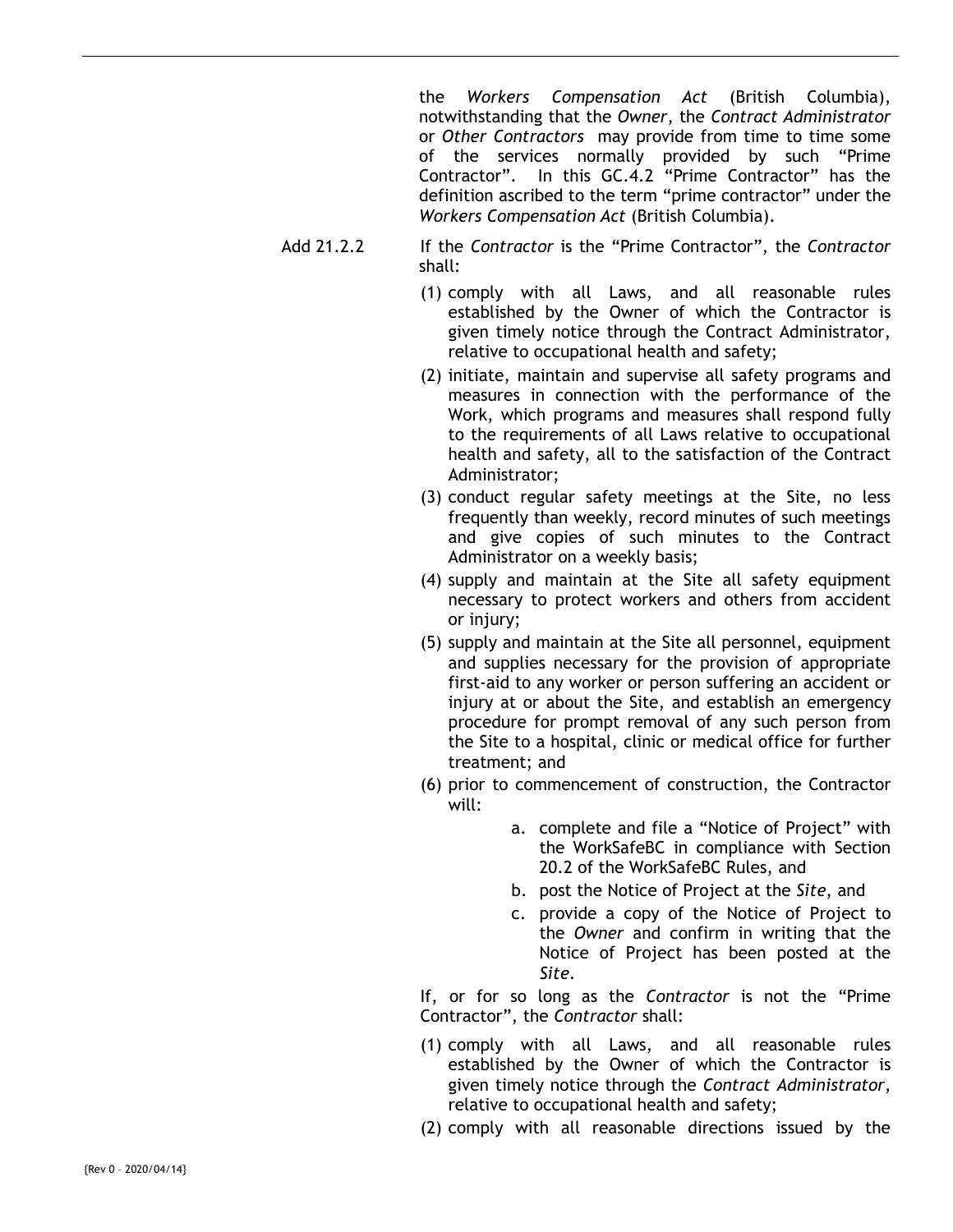"Prime Contractor" regarding compliance with *Laws*, and rules established by the *Owner*, relative to occupational health and safety; and

attend all *Site* safety meetings convened by the "Prime" Contractor".

Whether or not the *Contractor* is the "Prime Contractor", it shall:

- (1) report immediately to the "Prime Contractor" (if not the Contractor) and the *City Engineer* all accidents and injuries of any kind or severity occurring on or about the Site and involving employees of the Contractor or any Subcontractor, or any other person of which the Contractor is aware, and arising out of or in connection with the Work;
- (2) confirm in writing each report made under subparagraph (1) above; and
- (3) respect and adhere to the *Owner*'s safety and training polices relative to the *Site* and the *Work*.

If the *Contract Administrator* determines that the *Contractor* is not in compliance with its obligations as "Prime Contractor", if applicable, the *Owner* may, but is not obliged to, provide some or all of the services required to discharge those obligations. All costs incurred by the *Owner* in providing such services shall be paid by the *Contractor* to the *Owner*, and may be deducted from any amount then or thereafter becoming due to the *Contractor* under the *Contract*.

- Add 21.2.3 Upon request of the *Contract Administrator* or the *Owner*, the *Contractor* will provide the *Owner* and the *Contract Administrator* with the *Contractor*'s or any *Subcontractors*' WorkSafeBC registration number.
- Add 21.2.4 Concurrently with making any application for payment under this *Contract*, the *Contractor* will provide the *Owner* with written confirmation that the *Contractor* and all *Subcontractors* are registered in good standing with WorkSafeBC and that all assessments have been paid.
- Add 21.2.5 The *Contractor* may or may not have received, as part of the *Contract Documents*, a "Pre-Contract Hazard Assessment" prepared by or for the *Owner* pursuant to the *Owner*'s statutory obligations under the WorkSafeBC/H&S Regulation (Section 119 of the WCA) as an "owner of a workplace". Despite the *Owner*'s statutory obligations, the *Contractor* now acknowledges and agrees that the *Contractor* may not rely on the "Pre-Contract Hazard Assessment" and now agrees to assume by the terms of this *Contract* full responsibility for carrying out the *Owner*'s obligations under Section 119 of the WCA, including without limitation and by way of example only, conducting all due diligence inquiries of all applicable *Owner* staff and departments in order to ascertain what, if any, information is known or has been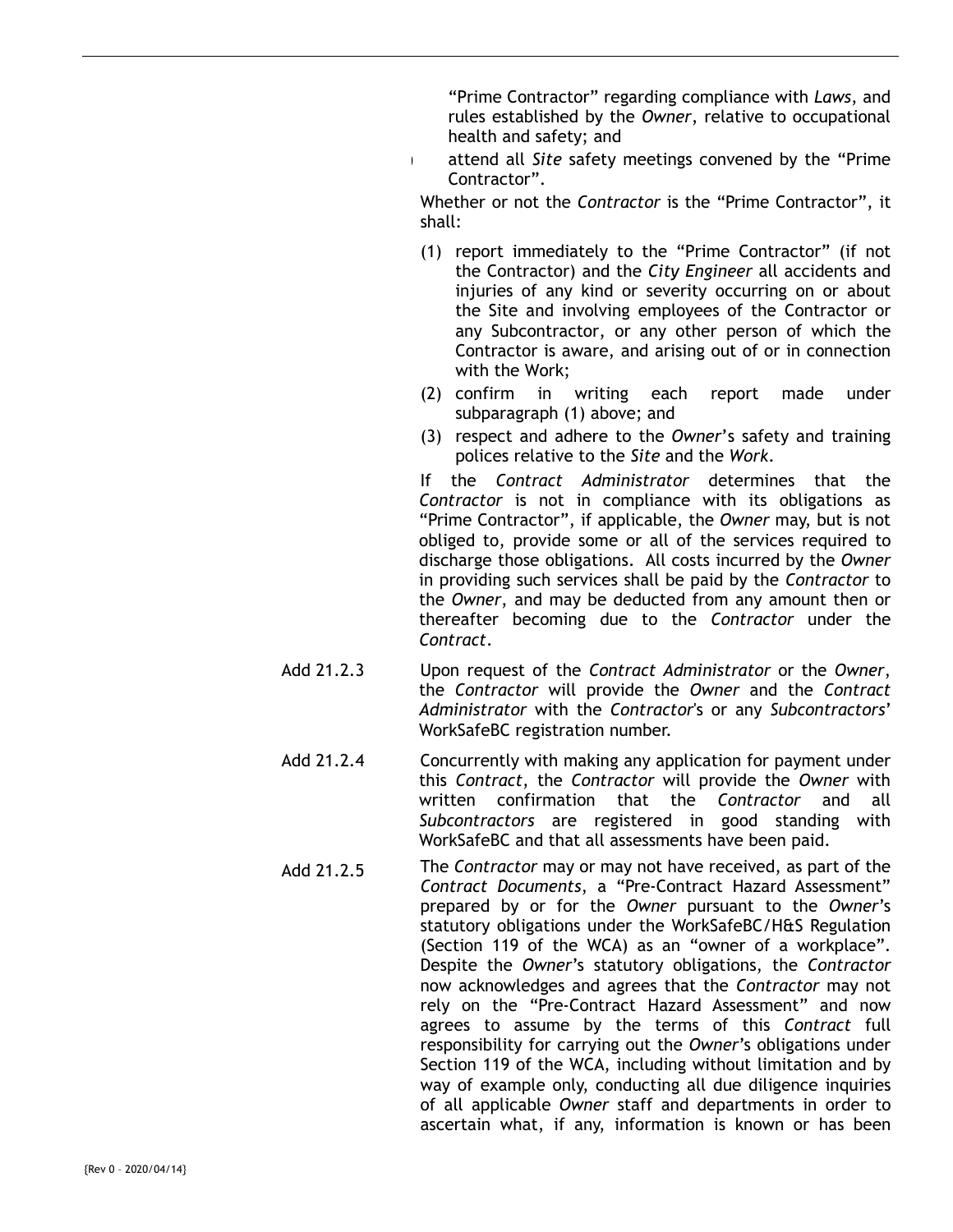recorded by *Owner* staff about the *Site* that is necessary to identify and eliminate or control hazards to the health or safety of persons at the *Site*. The *Owner* now agrees to make all reasonable efforts to assist the *Contractor* in obtaining timely access to *Owner* staff and *Owner* records for this purpose. The *Contractor* will immediately start conducting such due diligence inquiries and must complete and deliver written confirmation of the completion of such inquiries to the *Contract Administrator* prior to the *Owner* being obligated to issue the *Notice to Proceed*.

- Add 21.2.6 The *Contractor* will indemnify the *Owner* and hold harmless the *Owner* from all manner of claims, demands, costs, losses, penalties and proceedings arising out of or in any way related to:
	- (1) unpaid WorkSafeBC assessments of the *Contractor* or any other employer for whom the *Contractor* is responsible under this *Contract*;
	- (2) the acts or omissions of any person engaged directly or indirectly by the *Contractor* in the performance of this *Contract*, or for whom the *Contractor* is liable pursuant to the *Contractor*'s obligations as the Prime Contractor, and which acts or omissions are or are alleged by WorkSafeBC to constitute a breach of the WorkSafeBC/H&S Regulation or other failure to observe safety rules, regulations and practices of WorkSafeBC, including any and all fines and penalties levied by WorkSafeBC; or
	- (3) any breach of the Contractor's obligations under this GC4.2.

**22.1 Contractor to Indemnify**  Delete 22.1 and replace with The *Contractor* releases the *Owner*, its officers, officials, employees and agents from all costs, losses, damages and expenses, including those caused by personal injury, death, property damage, loss and economic loss arising out of, suffered or experienced by the *Contractor*, its *Subcontractors*, and their respective officers, employees and agents, or suffered or experienced by any other entity or person in connection with the performance of the *Work*.

> Despite the provision of insurance coverage by the *Owner*, the *Contractor* hereby agrees to indemnify and save harmless the *Owner*, its elected officials, officers, employees and authorized representatives and each of them from and against losses, claims, damages, actions, and causes of actions that the *Owner* may sustain, incur, suffer or be put to at any time either before or after the expiration or termination of the *Contract*, that arise out of the acts of the *Contractor*, its *Subcontractors*, or their respective officers, employees or agents under the *Contract*.

> This indemnity will not affect or prejudice the *Owner* from exercising any other rights that may be available to it at law or in equity.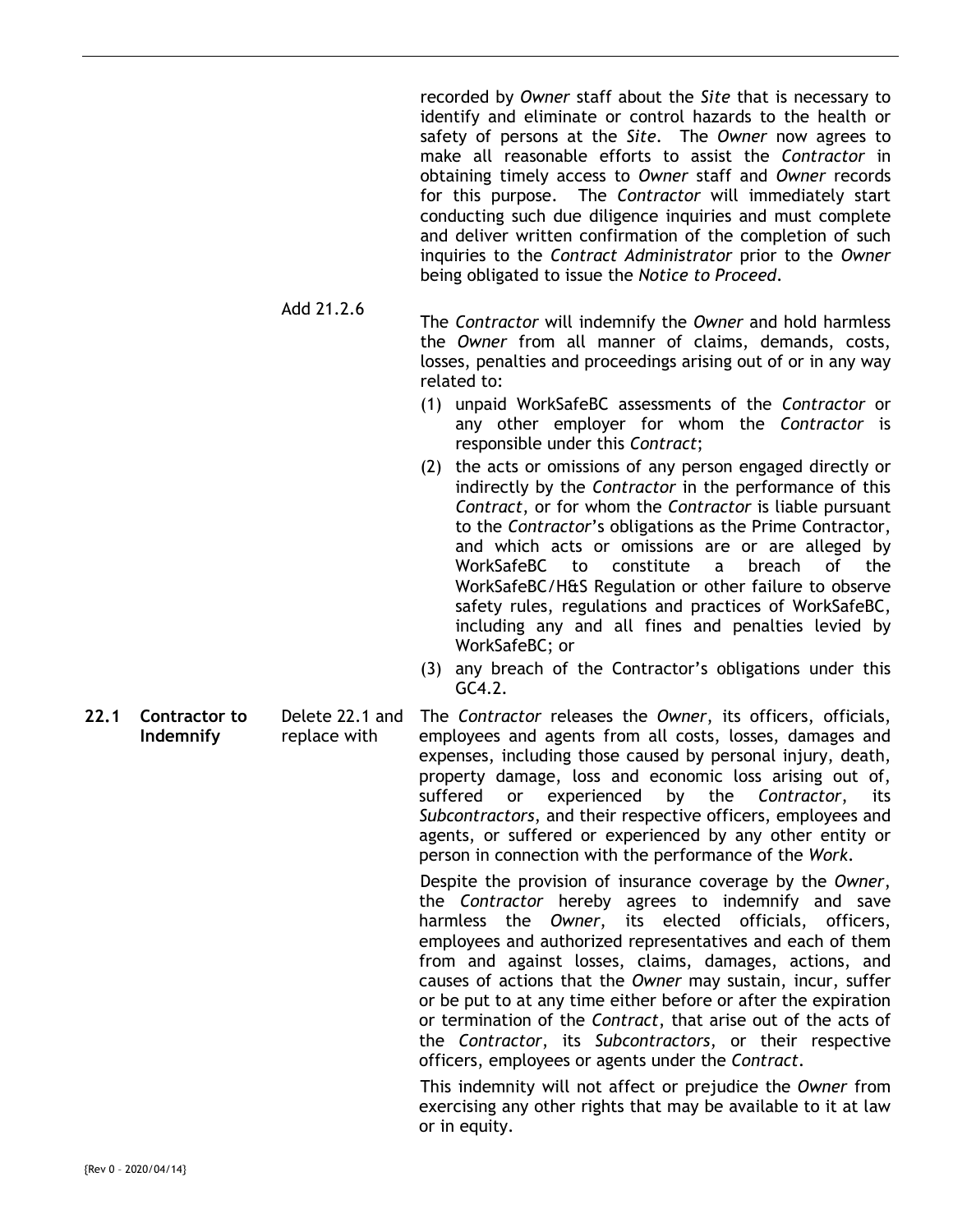The release and indemnity set out in this GC will survive the expiry or sooner termination of the *Contract*.

- **22.2 Owner to Indemnify**  Deleted 22.2.2 and replace with If the *Owner* performs work at the *Place of the Work* at the same time as the *Contractor* is performing the *Work*, then the *Owner* shall indemnify and hold harmless the *Contractor*, and the *Contractor's* agents and employees from and against claims, demands, losses, costs, damages, actions, suits or proceedings by third parties that arise out of, or are attributable to, the negligent acts or omissions of the *Owner*, the *Owner's* agents, or employees in the performance of that work.
- **22.4 Patent Infringement**  Add 22.4 *Contractor* hereby agrees to indemnify and save harmless the *Owner*, its elected officials, officers, employees and authorized representatives and each of them from and against losses, claims, damages, actions, and causes of actions that the *Owner* may sustain, incur, suffer or be put to at any time either before or after the expiration or termination of the *Contract*, that arise out of any actual or alleged infringement of any *Intellectual Property Rights* caused by the performance of the Work or the use of any process, work, material, matter, thing or method used or supplied by the *Contractor* or any *Subcontractor* in the performance of the *Work*.
- **24.0 INSURANCE**
- **24.1 Required Insurance**  Delete 24.1.1 to 24.1.6 and replace with
- (1) The *Contractor* shall obtain and maintain throughout the term of the *Contract* and the prosecution of the *Work*, all of the insurance policies described in Schedule 9 of the *Contract Documents*.
	- (2) All insurance coverage described in Schedule 9 of the *Contract Documents* shall be issued by an insurance carrier or agent acceptable to the *Owner* and licensed to conduct business in the Province of British Columbia.
	- (3) Upon request of the *City Engineer* or the *Owner*, the *Contractor* shall be required to deliver a Certificate of Insurance, and where required by the *Owner's* Director of Risk Management, certified copies of all policies and endorsements, evidencing the placement and endorsement of insurance in accordance with this GC 24.
	- (4) Contractors and their *Subcontractors* shall be required to furnish evidence of the renewal of policies described in this GC by renewal certificate, endorsement or certified copy to be received by the *Owner* at least 15 calendar days prior to the expiry date of the policy.
	- (5) If the *Contractor* fails to obtain and maintain insurance as required hereunder, or if the *Owner* does not approve any insurance policy or policies submitted to the *Owner* and the *Contractor* thereafter does not meet the requirements of the *Owner* as to terms and conditions of the insurance policy, the *Owner* shall have the right to place and maintain such insurance in the name of the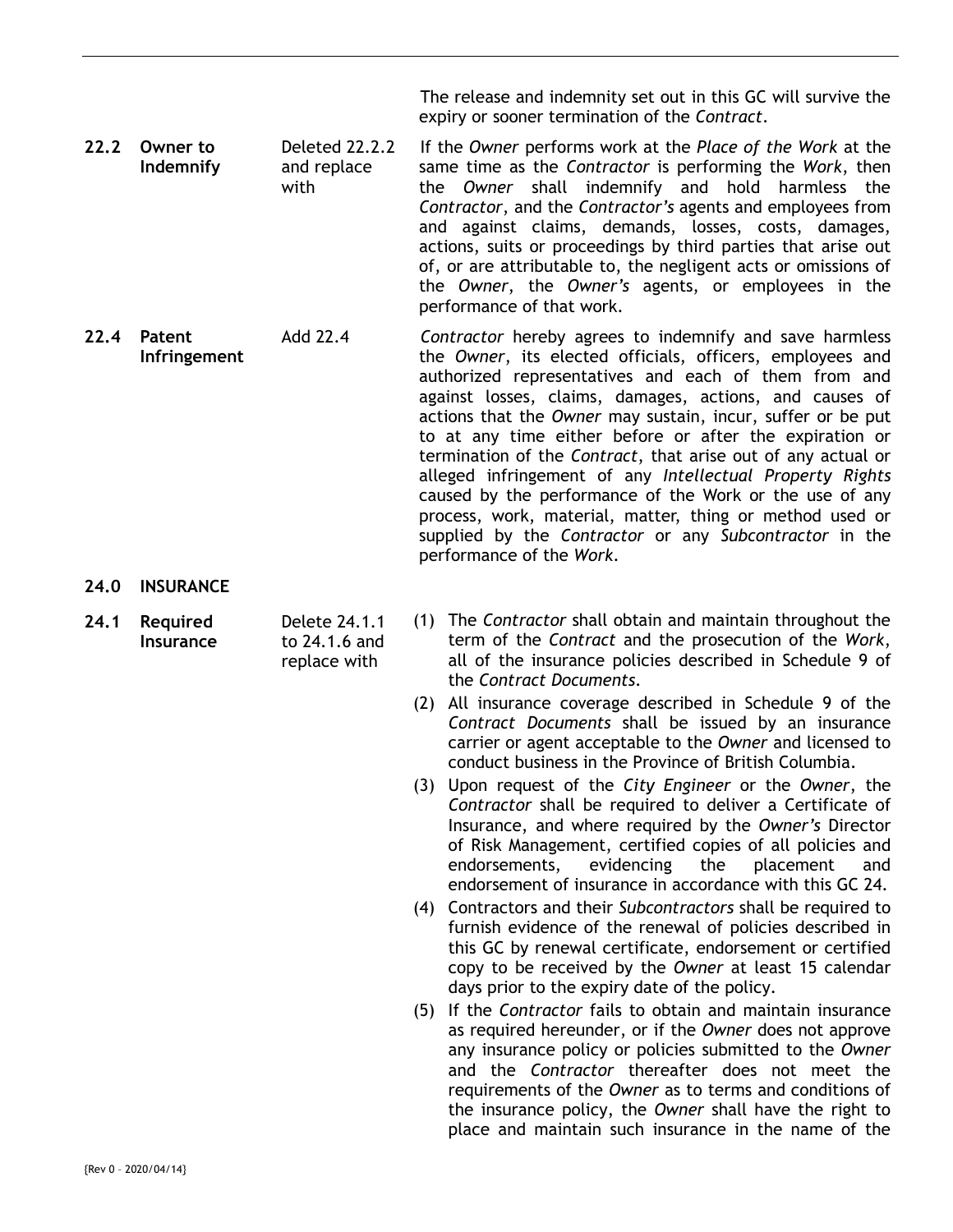*Contractor*. The cost thereof shall be payable by the *Contractor* to the *Owner* on demand, and the *Owner* may deduct the cost thereof from any monies which are due or may become due to the *Contractor*. If coverage should lapse, all *Work* by the *Contractor* shall be stopped until satisfactory evidence of renewal is produced.

- (6) Each policy described in Schedule 9 of the *Contract Documents* shall be required to be endorsed to provide the following notice for policy changes and cancellations to the *Owner*: "It is understood and agreed that this policy will not be cancelled, reduced, materially altered or changed without the insurer giving at least 30 calendar days' prior written notice by registered mail to the City of Vancouver."
- (7) In addition to the requirements of Schedule 9 of the *Contract Documents*, each *Contractor* and each of its *Subcontractors* shall provide at its own cost any additional insurance which it is required by law to provide or which it considers necessary.

All deductibles shall be for the account of and be paid by the *Contractor* upon demand by the *Owner*. The *Owner* shall have the right to deduct amounts for which the *Contractor* is responsible under this GC 24 from any monies which are due or may become due to the *Contractor*.

#### **25.0 MAINTENANCE PERIOD**

- **25.1 Correction of Defects**  Delete 25.1.1 and replace with The *Contractor* shall, at the *Contractor's* own expense, promptly correct defects or deficiencies in the *Work* that appear prior to and during the period of two years from the date of the *Certificate of Substantial Performance*, or such longer periods as may be specified in the *Contract Documents* for certain products or *Work* (the "*Maintenance Period*'), including damage caused by backfill deficiency.
	- Add 25.1.4 Whether the *Contractor* should replace defective products or *Work*, or repair the same, shall be determined by the *Contract Administrator*. Should the *Contractor* fail to make good defects within 3 *Days* after being notified by the *Owner* to do so, the *Owner* at its option may do so and all costs, charges and expenses so incurred may be deducted or collected by the *Owner* as provided in GC 18.11, provided that the *Owner* shall first deduct such amounts from the *Maintenance Security Holdback*. If the *Owner* assesses the defects to be dangerous or determines that an emergency situation exists, the *Owner*, at the *Owner's* discretion will effect repairs immediately and all costs, charges and expenses so incurred may be deducted or collected by the *Owner* as provided in 18.11 – Money Due to *Owner*; provided that the *Owner* shall first deduct such amounts from the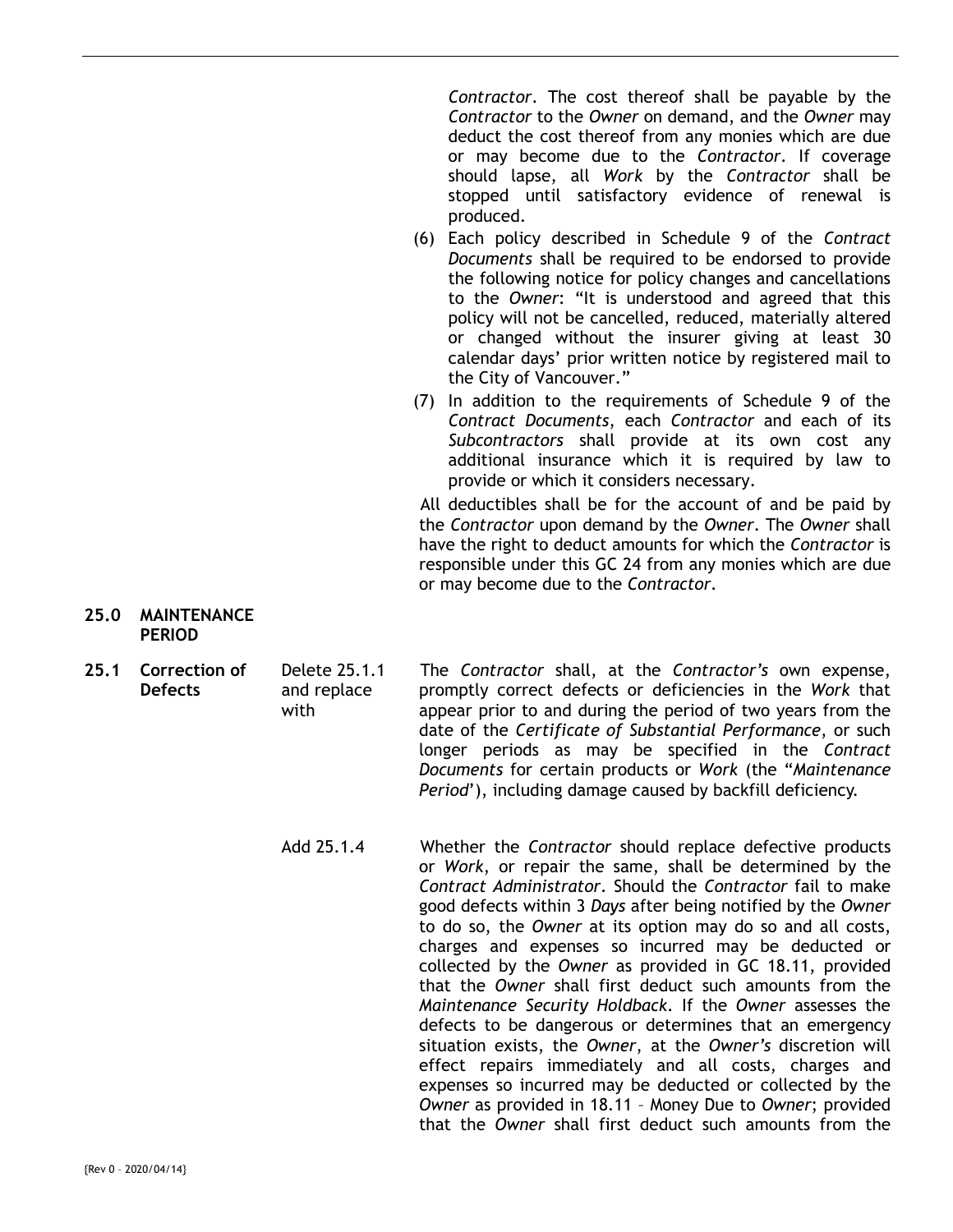# *Maintenance Security Holdback*.

The decision of the *Owner* shall be final as to the necessity of repairs or of any *Work* done or required to be done under the provisions of the *Contract* and for the amounts expended thereunder. If in the opinion of the *Contract Administrator*, it is in the *Owner's* best interests (taking into account effects on the *Owner's* overall schedule, the difference in value between the *Work* as performed and that called for by the *Contract Documents*, and other relevant factors) not to correct defective *Work* or *Work* not provided in the *Contract Documents*, the *Contract Administrator* will assess the amount which should be deducted from the amount otherwise due to the *Contractor* and will assess the length of time by which the obligations should be extended in order to put the *Owner* in as close a position financially and in terms of the useful life of the *Work* as would have been the case had the *Contractor* performed the *Work* as called for by the *Contract Documents*. For further certainty, the *Contract Administrator* may extend the *Warranty Period* in appropriate circumstances to a minimum of twice the *Warranty Period* originally provided for under the *Contract Documents*, subject always to the above parameters.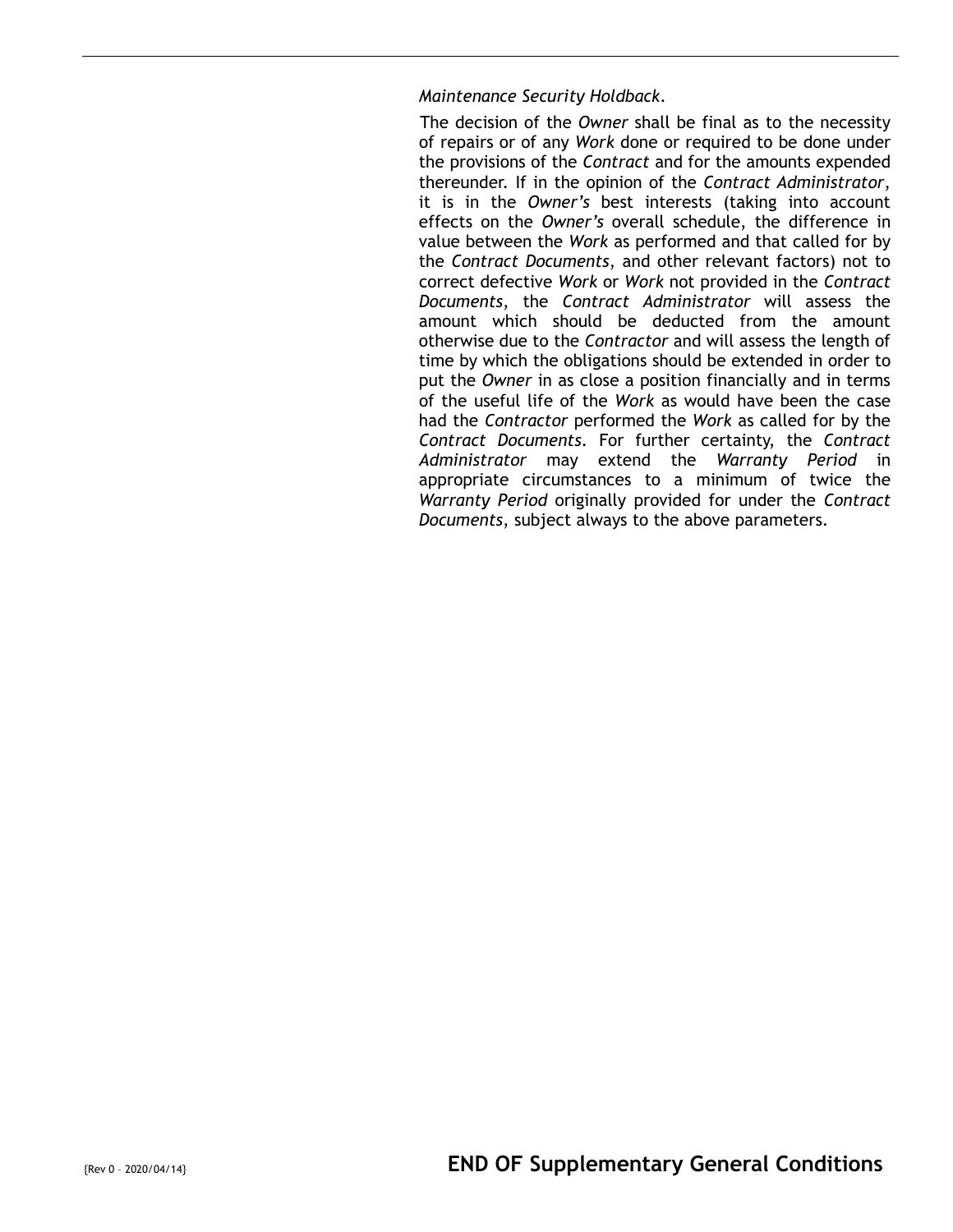#### **SCHEDULE 2 SPECIFICATIONS AND DRAWINGS**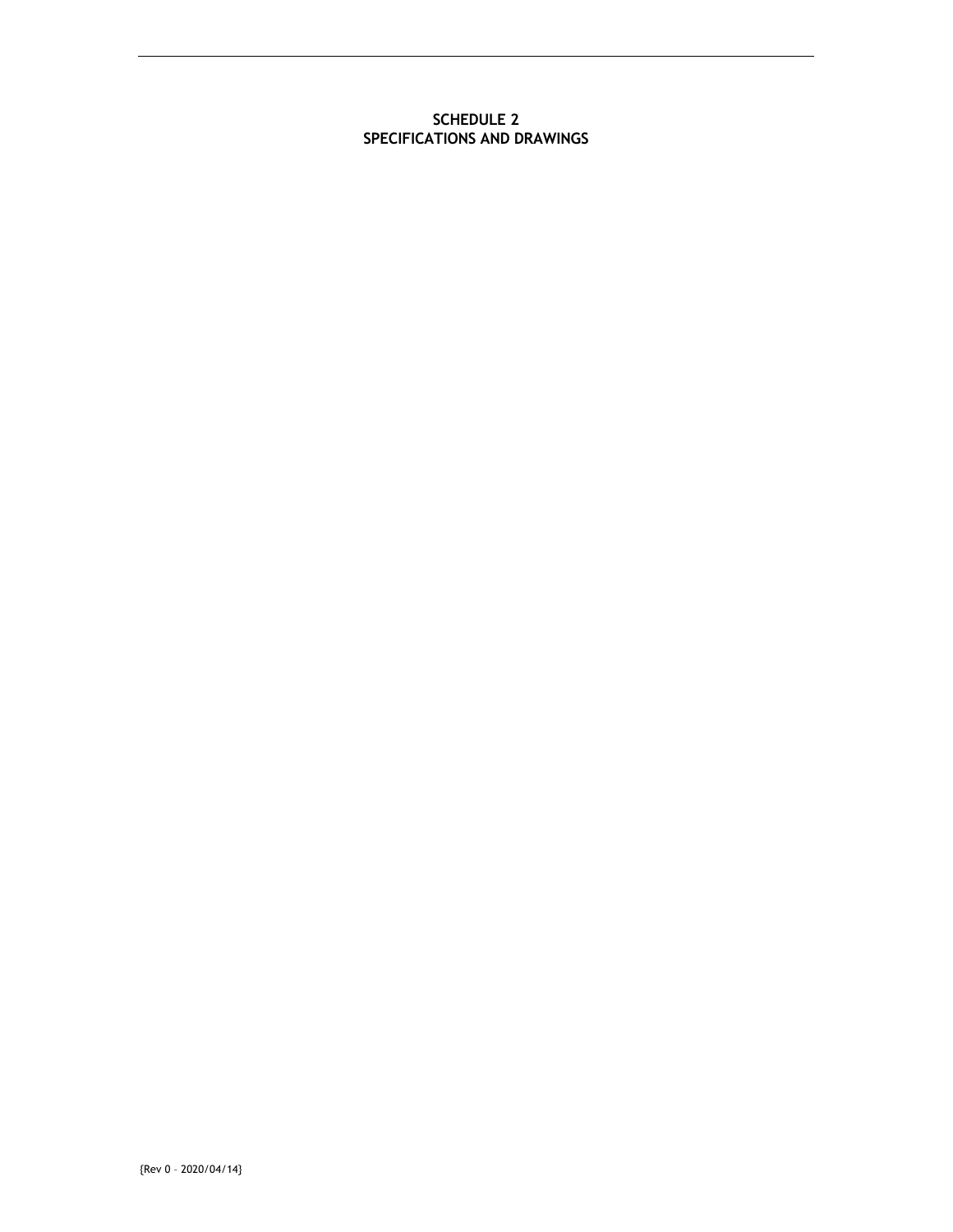#### **SCHEDULE 3 SCHEDULE OF QUANTITIES AND PRICES**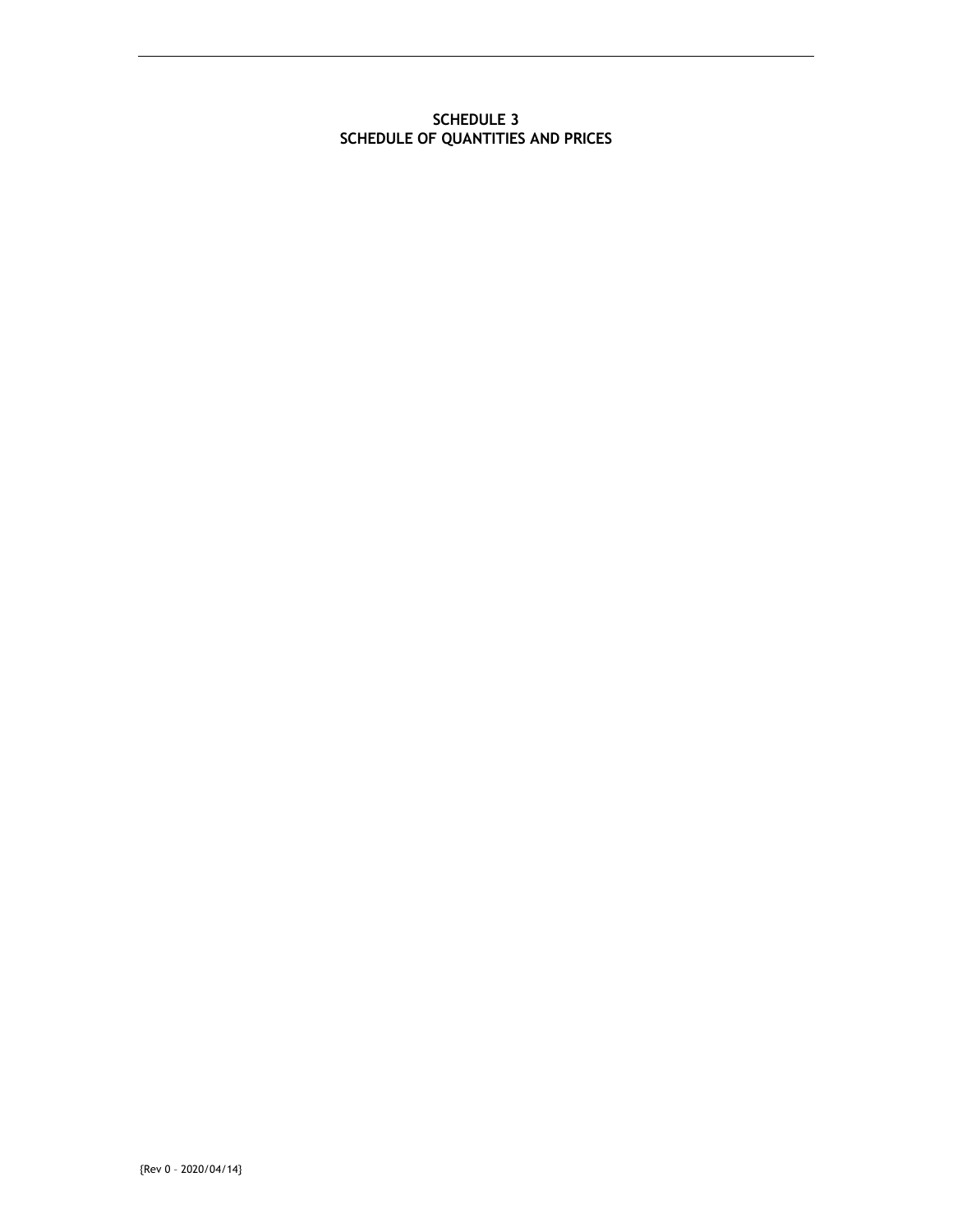#### **SCHEDULE 4 SUBCONTRACTORS AND SUPPLIES**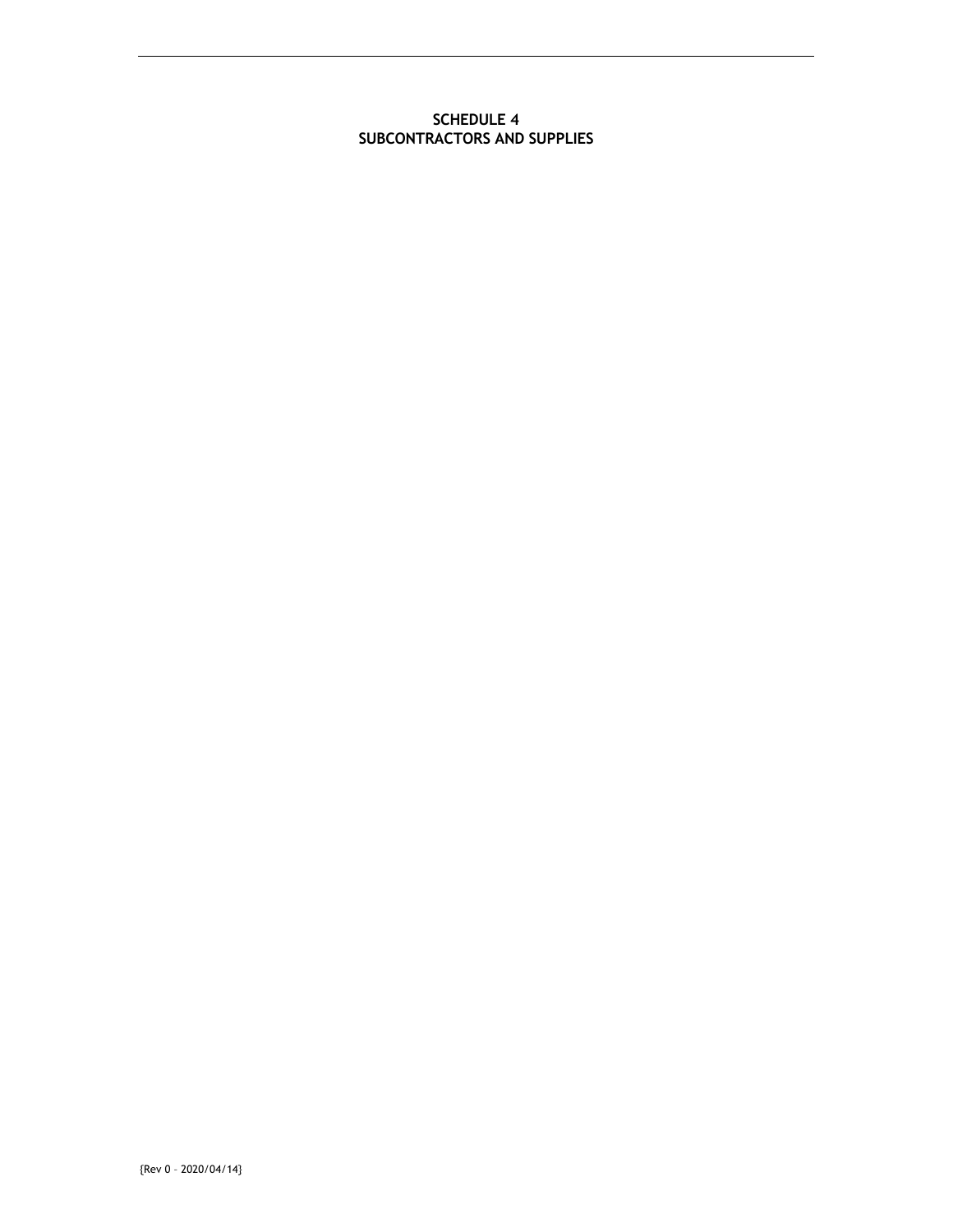### **SCHEDULE 5 CONSTRUCTION SCHEDULE**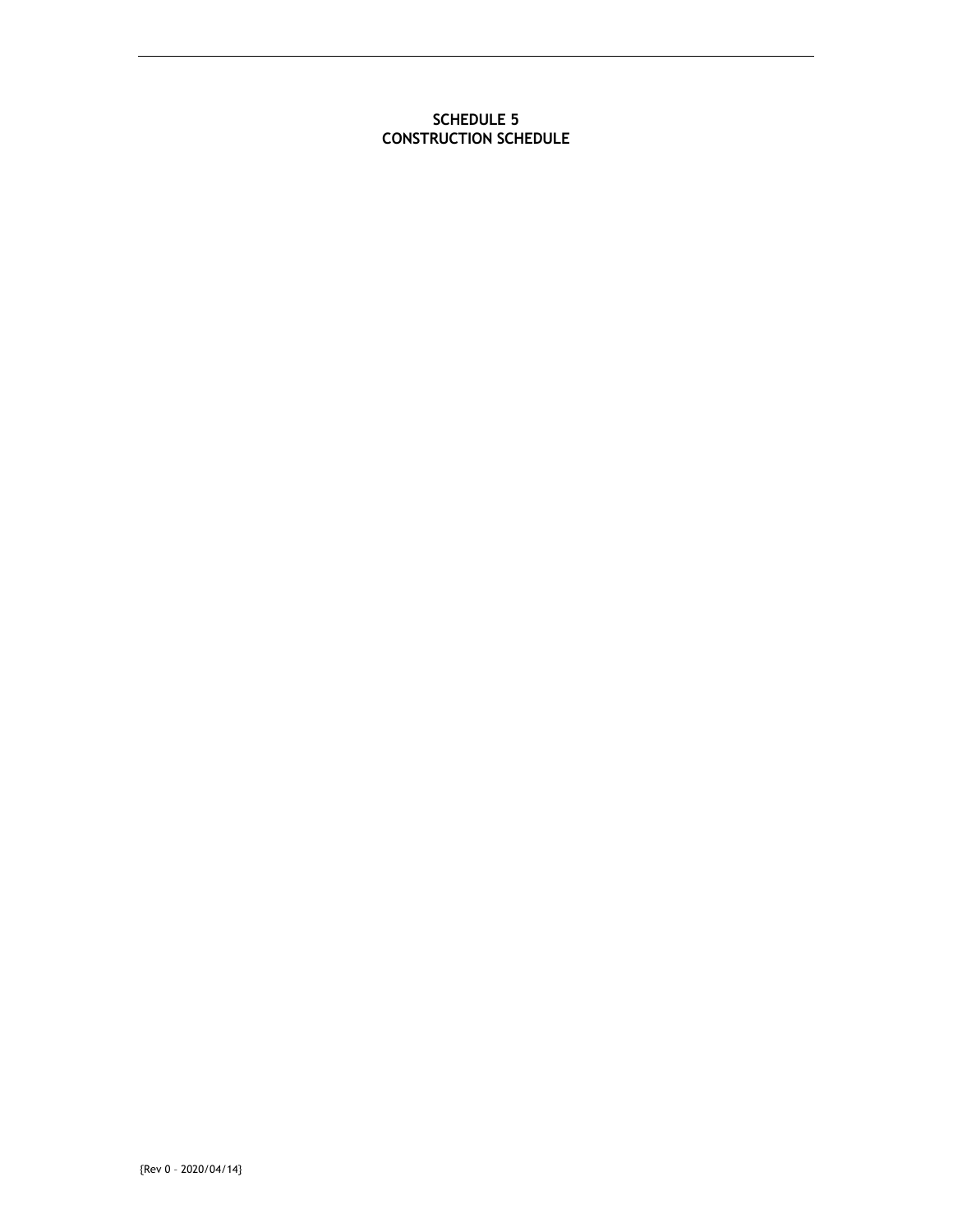#### **SCHEDULE 6 PERFORMANCE AND LABOUR AND MATERIALS PAYMENT BONDS**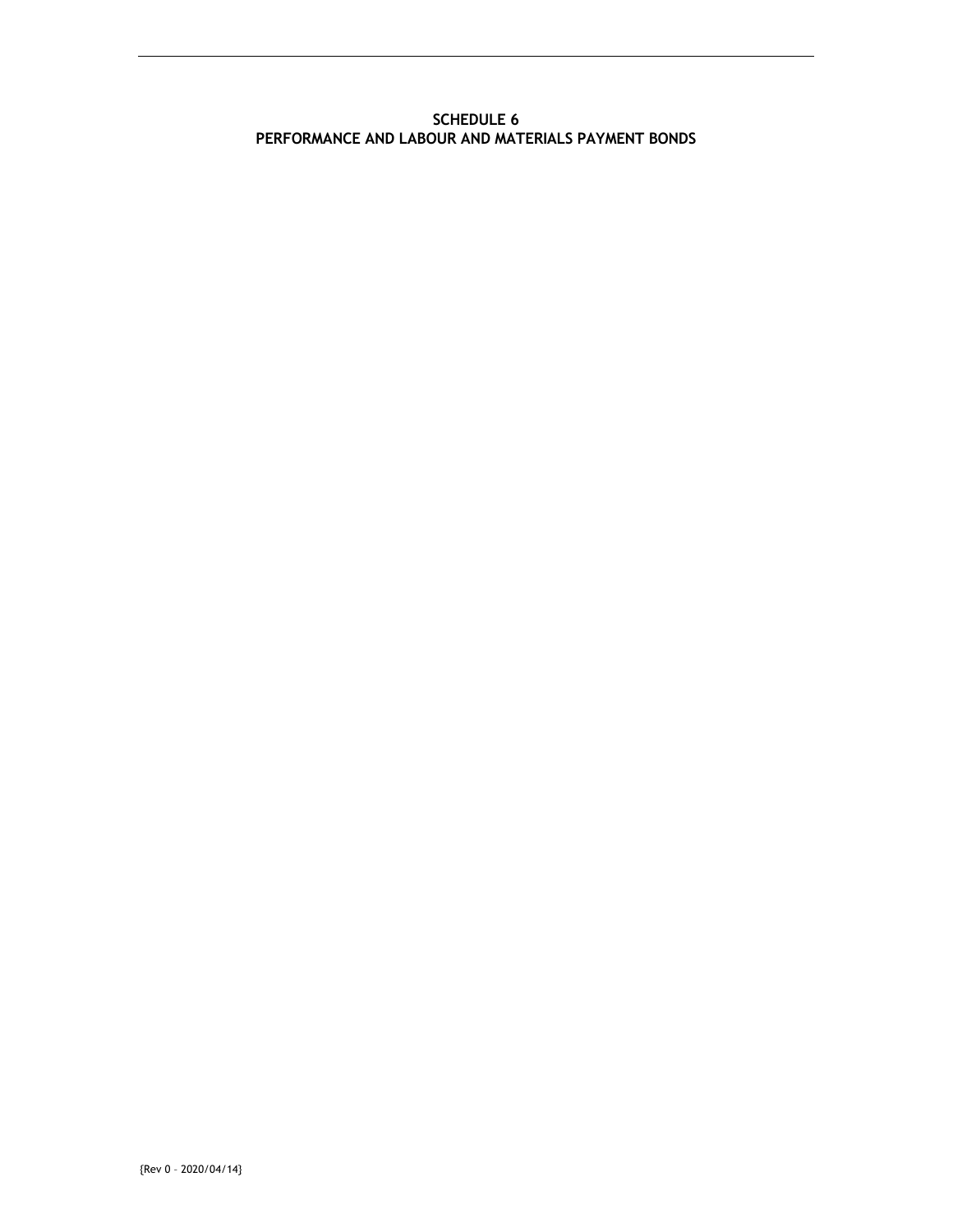#### **SCHEDULE 7 INSURANCE CERTIFICATES**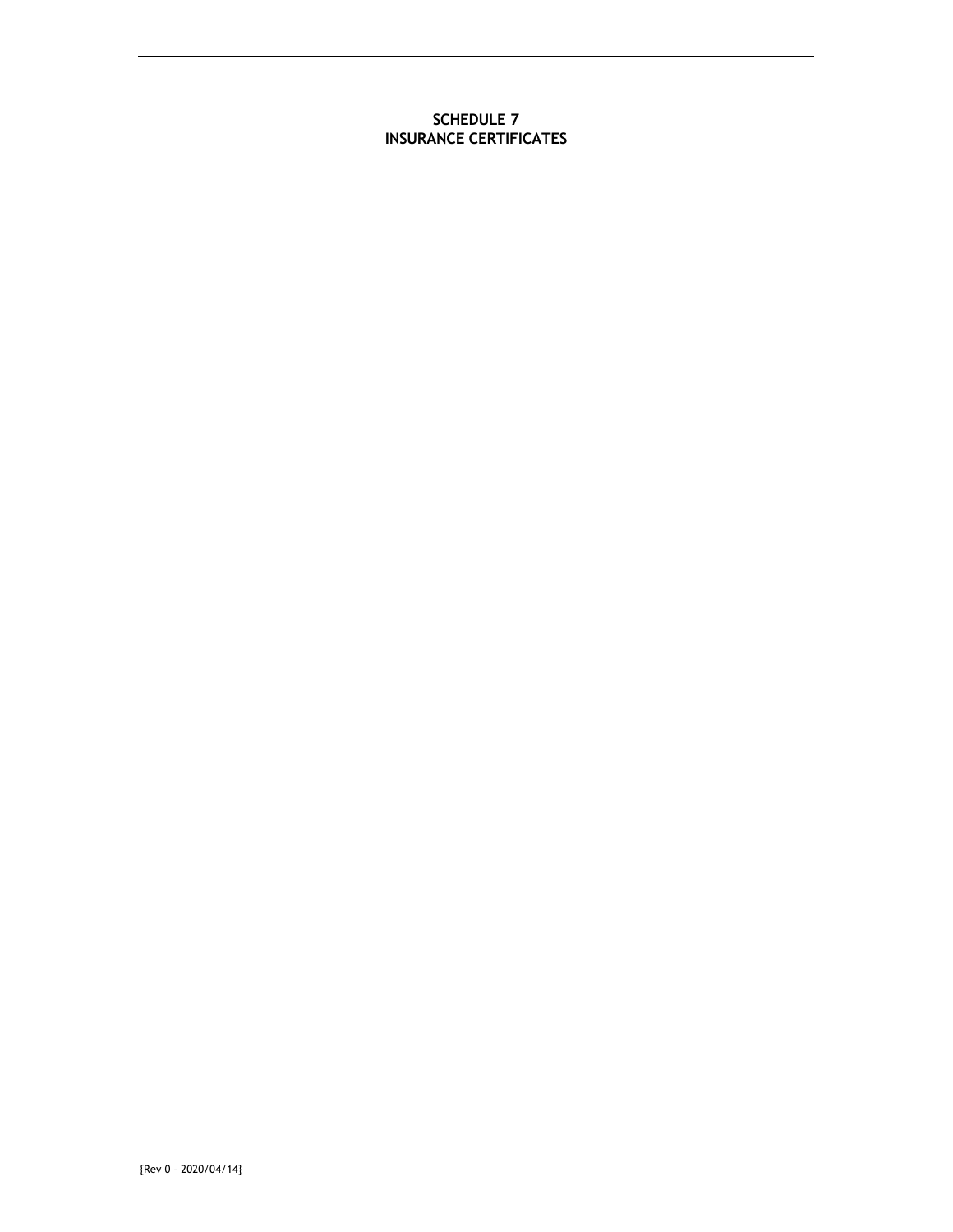#### **SCHEDULE 8 FORCE ACCOUNT LABOUR AND EQUIPMENT RATES**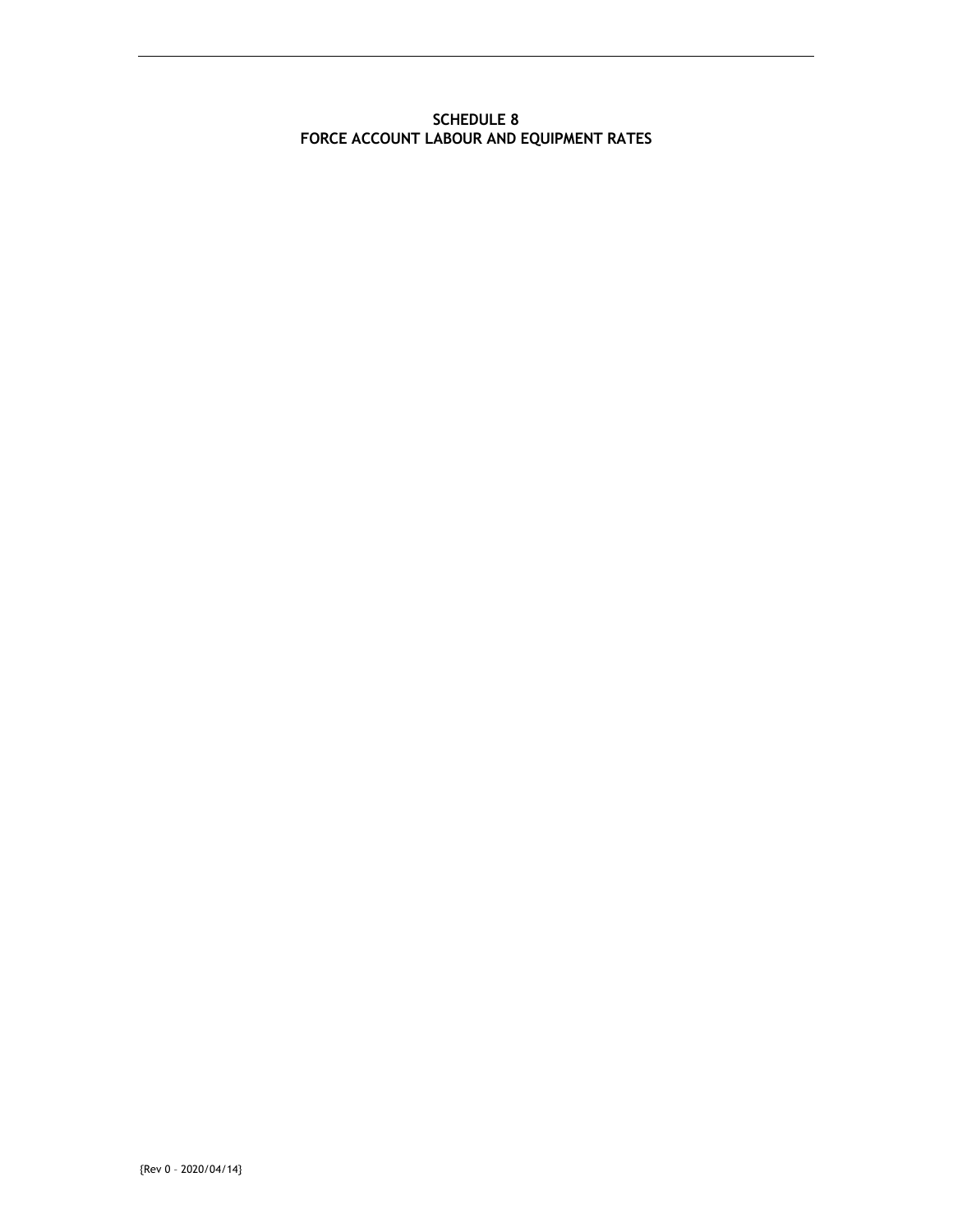#### **SCHEDULE 9 INSURANCE REQUIREMENTS**

# **[To be reviewed by Risk Management.]**

#### 1. **All Risk Course of Construction Insurance**

(a) *Coverage*  "All Risks" of physical loss or damage.

#### (b) *Property Insured*

(i) *At Site* 

All materials, equipment and machinery, labour and supplies of any nature whatsoever, Work in progress, including property of the insured or of others for which the insured may have assumed responsibility, to be used in or incidental to the Site preparations, demolition or existing structures, erection and/or fabrication and/or reconstruction and/or repair of the project insured, commencing when the property becomes at the insured's risk, at the Site, and while there awaiting, during and subsequent to erection and/or fabrication and/or repair and/or testing.

(ii) *Transit* 

Property to enter into and form a part of the project insured, from the commencement of loading at the original point of shipment anywhere in Canada or the continental United States of America, but excluding such property in the course of manufacturing or processing within buildings at the manufacturer's or supplier's site.

(iii) *Off-Site* 

Off-Site coverage shall apply to property that is to be incorporated into and form a part of the project insured, anywhere in Canada or the Continental United States of America, but excluding such property while in transit or in the course of manufacturing or processing within buildings at the manufacturer's or supplier's site.

(c) *Insureds* 

The Owner, the Contractor, and their respective officials, officers, employees and agents.

(d) *Term* 

During the period of the construction operations and also during any period in which the property insured is being prepared for use and while partially used or occupied; provided all coverage shall cease when the Work has been formally accepted as complete by the Owner, whichever shall first occur.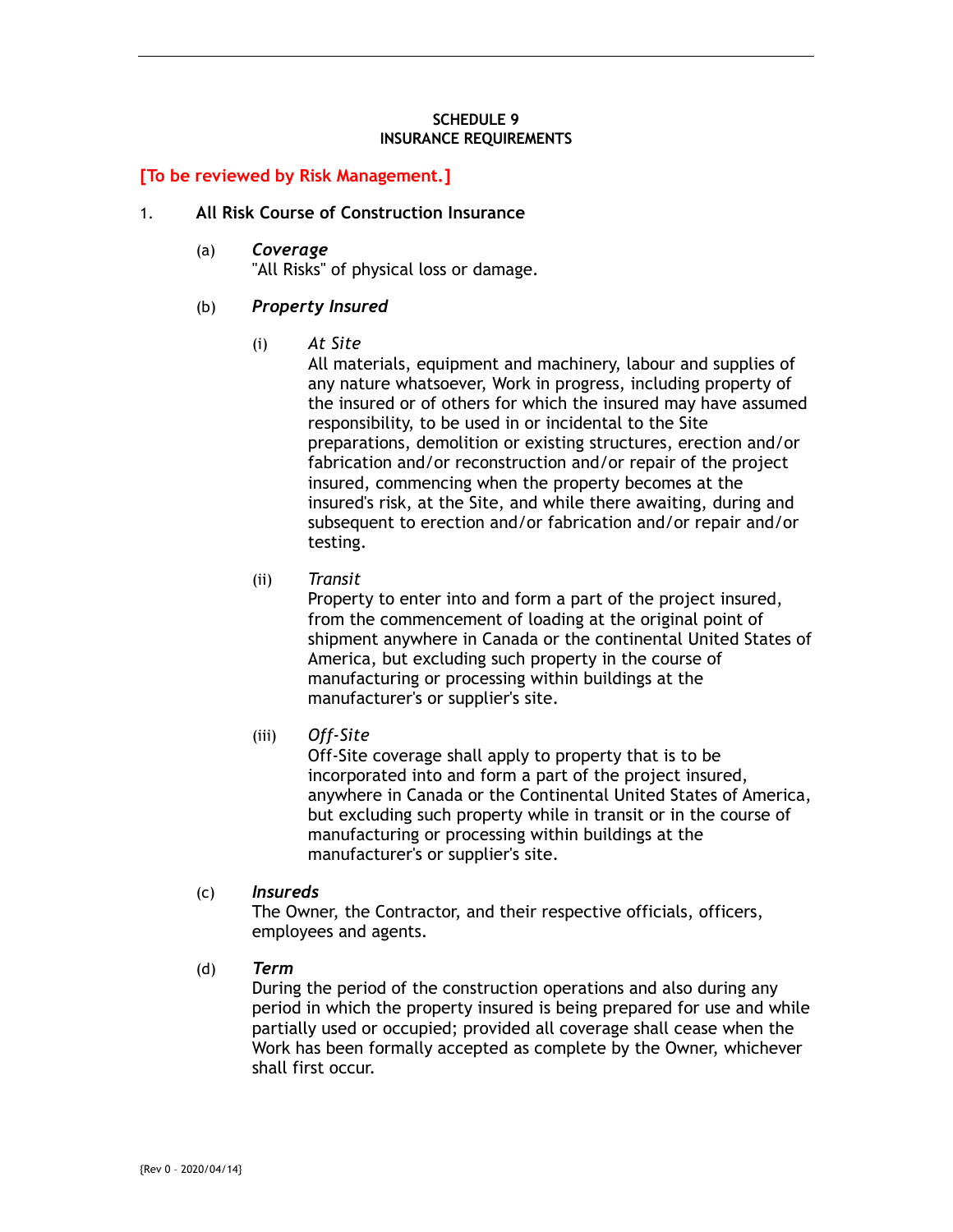# (e) *Limit and Deductibles at Site*

- (i) Limit of *Liability*: Full replacement value of the Work
- (ii) Deductible not to exceed \$5,000.

# 2. **"Wrap Up Liability Insurance"**

(a) *Insureds* 

The Owner, the Engineer, the Contractor, and all Subcontractors, and their respective officials, officers, employees and agents.

# (b) *Limits*

Bodily injury liability and property damage liability including aggregate products and completed operations: \$10,000,000 for each occurrence.

### (c) *Extensions of Coverage*

- (i) Broad form products and completed operations liability, including coverage for activities of the Contractor and Subcontractors during the completed operations period;
- (ii) Owner's and contractor's protective liability;
- (iii) Blanket contractual liability;
- (iv) Contingent employer's liability;
- (v) Personal injury liability;
- (vi) non-owned automobile liability;
- (vii) Cross liability or severability of interest clause;
- (viii) Employees as additional insureds;
- (ix) Blasting, collapse, underpinning, shoring, pile driving, dredging or grading activities;
- (x) Loading and unloading of automobiles;
- (xi) Hoist liability;
- (xii) Unlicensed and specially licensed vehicles;
- (xiii) Operation of attached machinery;
- (xiv) Limited pollution liability arising out of hostile fire and sudden and accidental release of contaminants.

#### (d) *Deductibles*

Deductible not to exceed \$5,000.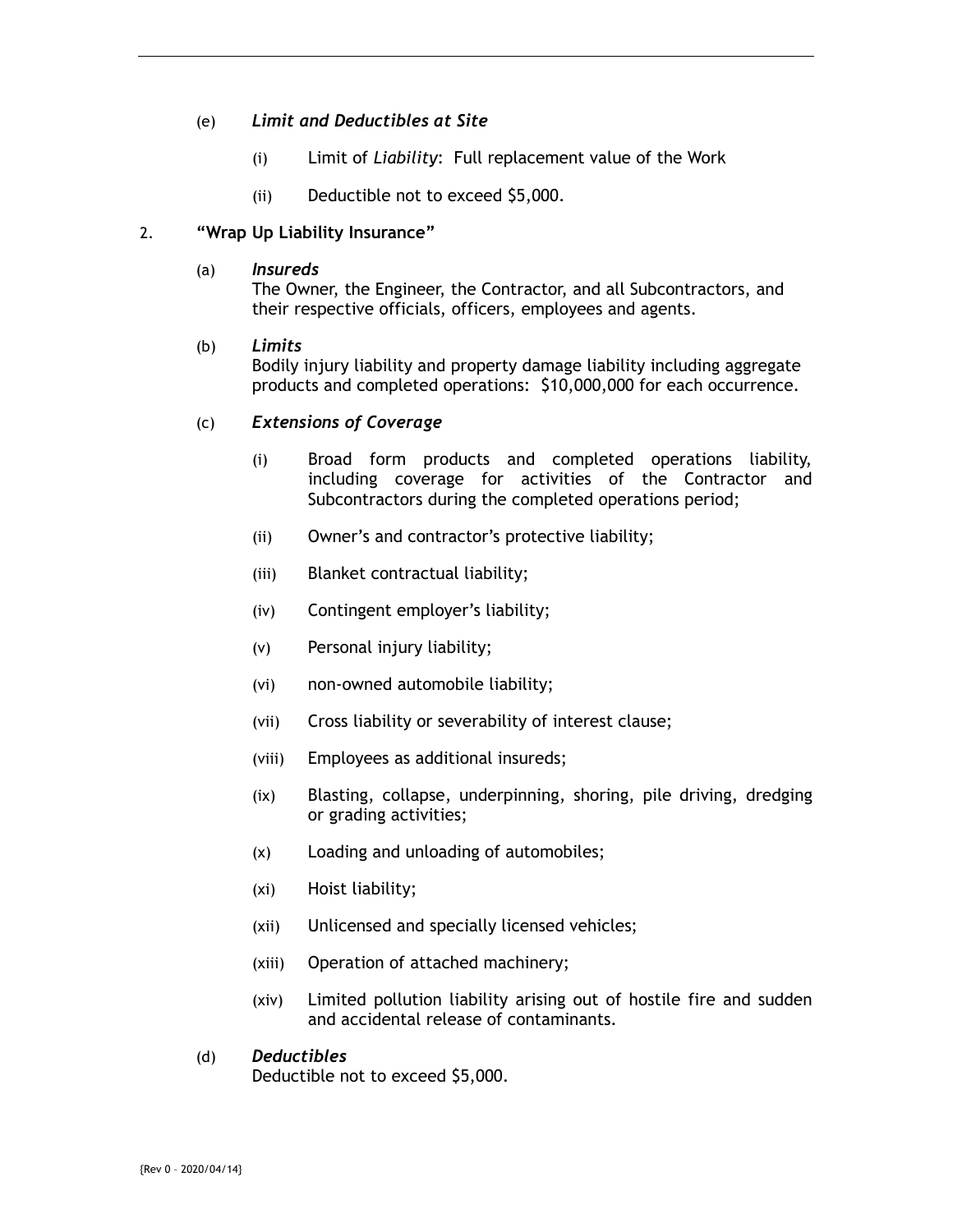# (e) *Cross Liability*

The insurance shall apply to any action brought against any one of the insureds by any other insured in the same manner as though separate policies were issued to each.

#### (f) *Term*

Period of construction or completion of the Work, whichever shall first occur, plus 24 months for completed operations liability thereafter.

#### (g) *Waiver of Subrogation*

It is understood and agreed that in the event of a loss and upon payment of claim hereunder, the insurer will waive the any right of subrogation against the Owner, the Engineer and all architects, engineers or consultants engaged in or connected with the construction and Site preparation and related operations of the Work and any of their servants, agents, employees, and parent, subsidiary, affiliated or associated firms.

### 3. **Automobile Insurance**

A standard owner's form automobile policy for licensed vehicles providing third party liability and accident benefits insurance as provided by the Insurance Corporation of British Columbia (Autoplan) in accordance with applicable British Columbia law, with the minimum limits as follows: Bodily injury and property damage (third party limit) inclusive limit: \$5,000,000.

### 4. **Contractor's Equipment Insurance**

"All Risk" insurance with insurers acceptable to the Owner, covering all construction equipment, owned or rented, or for which the Contractor or any of its Subcontractors may be responsible. In the event of loss or damage to the said construction equipment, or any part thereof, the Contractor or the Subcontractor, as the case may be, shall, if so requested by the Owner in writing, forthwith replace such damaged or destroyed construction equipment. It is understood and agreed that in the event of a loss and upon payment of claim hereunder, the insurer will waive any right of subrogation against the Owner, the Engineer and all architects, engineers or consultants engaged in or connected with the construction and Site preparation and related operations of the Work and any of their servants, agents, employees, and parent, subsidiary, affiliated or associated firms.

### 5. **Contractor's Pollution Liability Insurance**

The Contractor will obtain or cause its Subcontractors to obtain contractor's pollution liability insurance including "Non Owned Disposal Sites" ("NODS") coverage for a limit not less than \$2,000,000.00 per occurrence with a deductible not greater than \$50,000.00 covering third party bodily injury, property damage and clean-up costs arising out of a pollution event including but not limited to unexpected and unintentional spill, discharge, emission, dispersal, leakage, migration, release or escape of pollutants including Polychlorinated Biphenyl ("PCB"). Coverage will include the transportation, loading and unloading of materials. The **c**overage is to include the Contractor as a named insured**.**